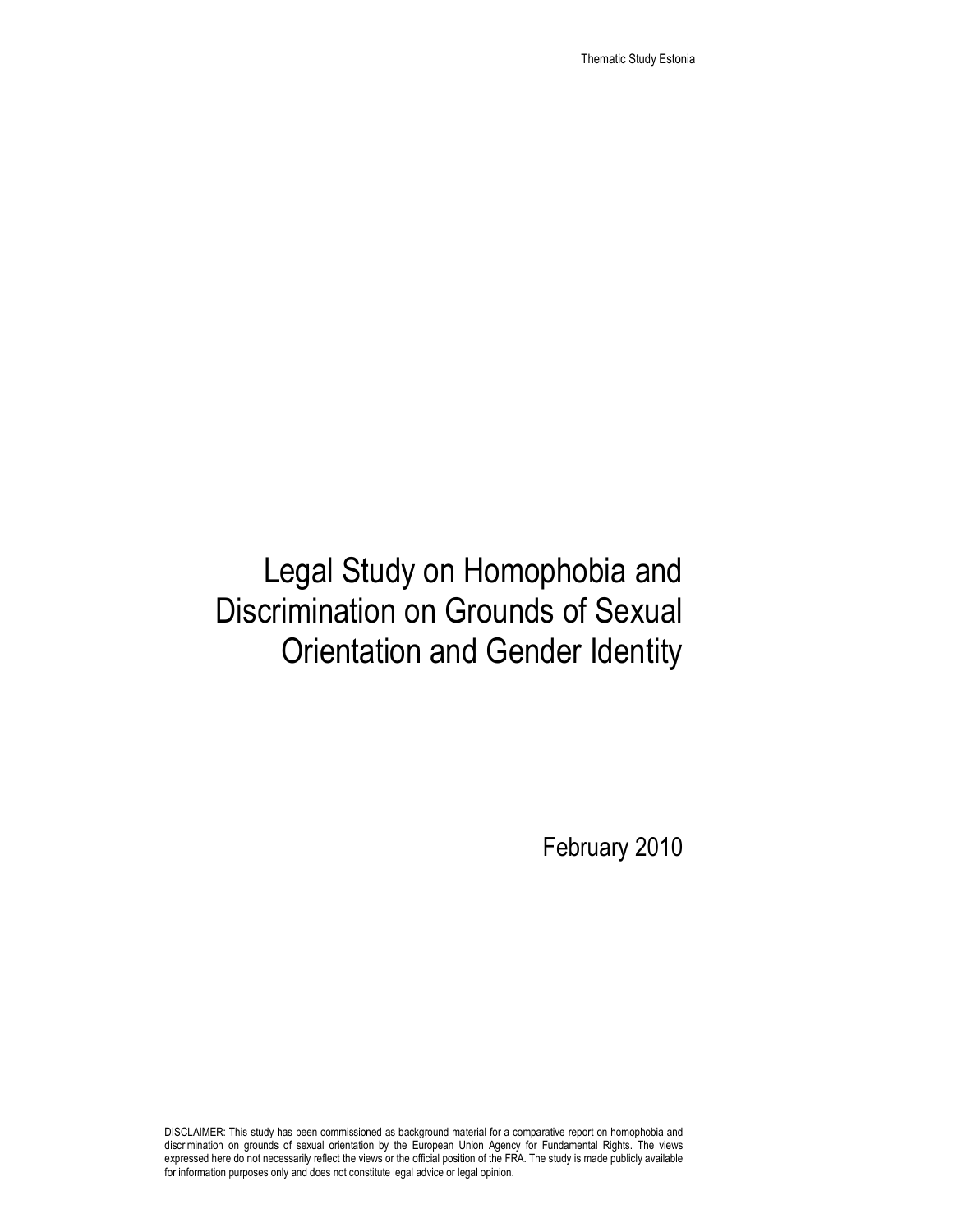### Foreword

The study was compiled by Ms Merle Haruoja, Ms Marianne Meiorg and Mr Kari Käsper, experts of Estonian human rights law. Ms Haruoja is Head of the Estonian Institute of Human Rights and Ms Meiorg and Mr Käsper work for the Foundation of Estonian Human Rights Centre.

The research team took into account all information available from publicly accessible sources. In addition, formal Letters of Inquiry were sent to public authorities including *Tööinspektsioon* [Labour Inspectorate], the former *Kodakondsus- ja Migratsiooniamet* [Citizenship and Migration Board], which is now reorganised into the *Politsei- ja Piirivalveamet* [Police and Border Guard Board], *Tallinna Sotsiaal- ja Tervishoiuamet* [Tallinn City Social Welfare and Health Care Board], *Õiguskantsleri kantselei* [Office of the Chancellor of Justice], *Soolise võrdõiguslikkuse volinik* [Gender Equality Commissioner], which is now reorganised into *Soolise võrdõiguslikkuse ja võrdse kohtlemise volinik* [Gender Equality and Equal Treatment Commissioner], *Sotsiaalministeerium* [Ministry of Social Affairs], *Justiitsministeerium* [Ministry of Justice] and *Riigikohus* [Supreme Court of Estonia]. Research team members also consulted with several NGOs active in the field of prevention of discrimination on the grounds of sexual orientation.

The team used comparative and analytical approaches to the research subject. Where necessary, EU and national law were compared, contrasted, and deficiencies in national law were highlighted. Relevant Estonian laws, regulations and practices were analysed.

In general, it can be said that the public authorities were forthcoming in providing information. However, as the LGBT rights have not apparently been a priority, very little statistical data is available. In addition, the laws and regulations regarding the prohibition of discrimination based on sexual orientation were recently adopted and therefore no developed practice or case law has emerged yet.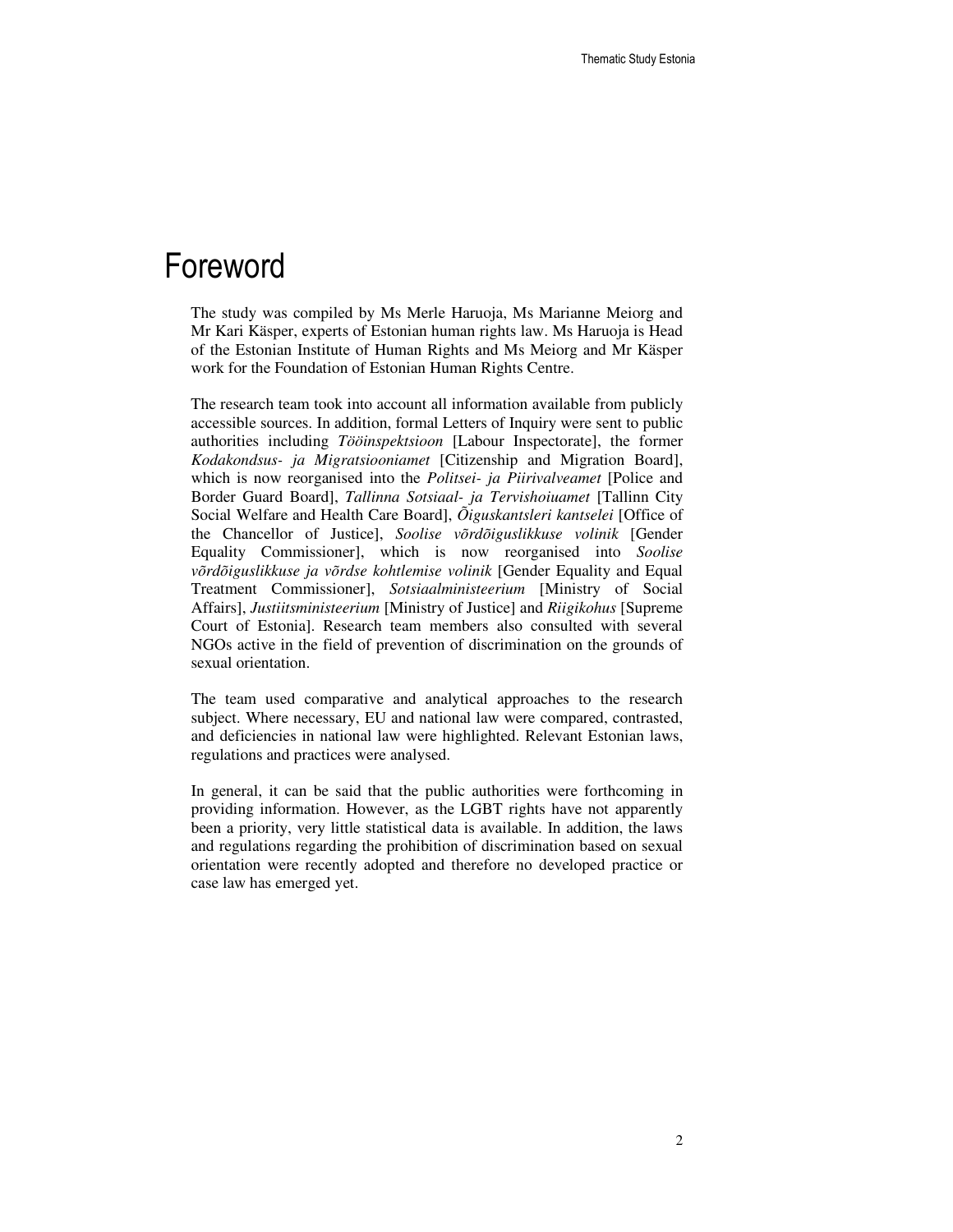# Contents

| A.        |  |  |
|-----------|--|--|
| <b>B.</b> |  |  |
| C.        |  |  |
| D.        |  |  |
| Е.        |  |  |
| F.        |  |  |
| G.        |  |  |
| Η.        |  |  |
| L.        |  |  |
|           |  |  |
|           |  |  |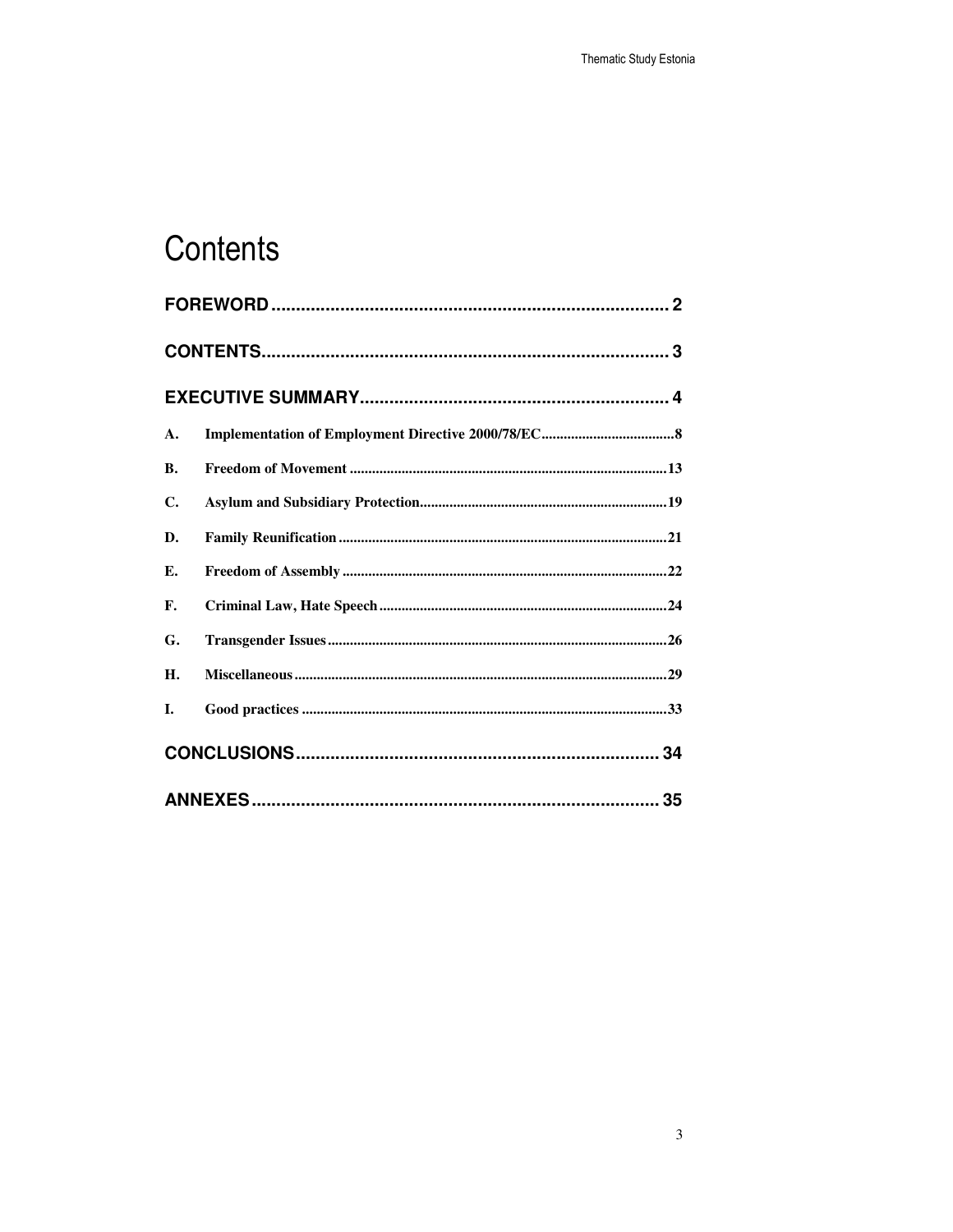# Executive Summary

### Implementation of Employment Directive 2000/78/EC

The Directive is implemented through the *Võrdse kohtlemise seadus* [Equal Treatment  $Act$ <sup>1</sup> that entered into force on 1 January 2009 and the new *Töölepingu seadus* [Employment Contracts Act] that entered into force on 1 July  $2009.<sup>2</sup>$ 

The Employment Contracts Act requires employers to follow the principle of equal treatment referring to the more specific Equal Treatment Act. Applications on the subject can be submitted to the newly founded Gender Equality and Equal Treatment Commissioner and the Chancellor of Justice that can produce only non-binding opinions. Complaints can be submitted to *töövaidluskomisjon* [labour dispute committee] if they concern employment relations, or to courts. So far there have been no cases in either of them regarding discrimination based on sexual orientation.

#### Freedom of Movement

Directive 2004/38/EC is fully implemented by Euroopa Liidu kodaniku seadus [Citizen of European Union Act],3 which provides every citizen of any European Union Member State full freedom of movement. The accompanying right is only for spouses, children or dependents. Unmarried couples or couples in civil unions or registered partnerships are not recognised as 'spouses'. Currently there is no practice to indicate whether same-sex marriages would be recognised as marriages for the purposes of migration laws, including for the purposes of residence permits. However, LGBT partnerships of any type may fall under the concept of 'household' but there is no practice to confirm it.

In fact, it can be questioned whether Estonia has fully implemented Article 3(2)(b) of Directive 2004/38/EC, which provides that the partner with whom the Union citizen has a durable relationship, duly attested, 'shall, in accordance with its national legislation, facilitate entry and residence for the following persons'.

<sup>1</sup> Estonia/*Riigikantselei* (23.12.2008) *Riigi Teataja* I*,* 56, 315.

<sup>2</sup> Estonia/*Riigikantselei* (27.06.2009) *Riigi Teataja* I*,* 36, 234.

<sup>3</sup> Estonia/Riigikantselei (08.06.2006) *Riigi Teataja* I, 26, 191.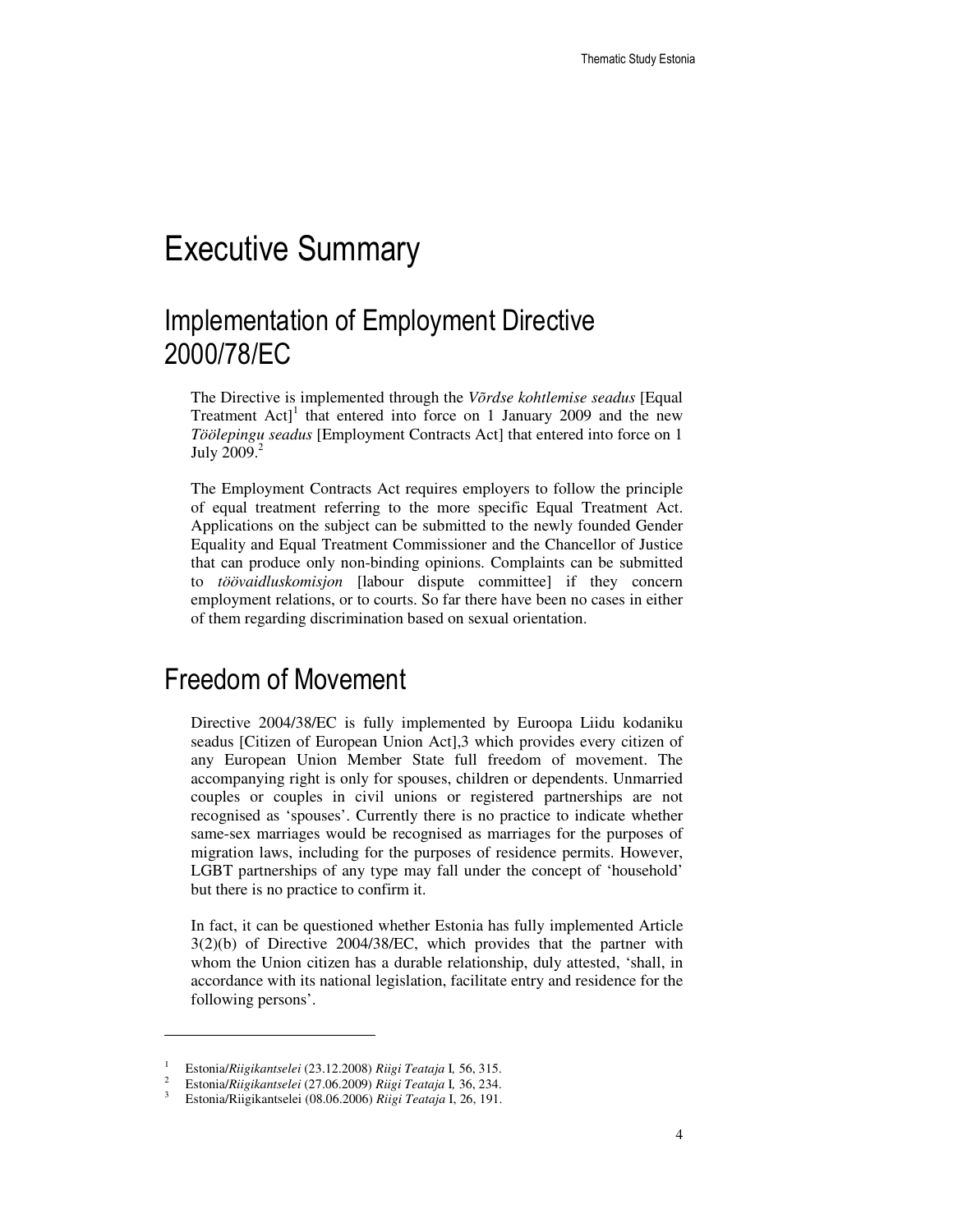#### Asylum and Subsidiary Protection

Directive 2004/83/EC is fully implemented by *Välismaalasele rahvusvahelise kaitse andmise seadus* [Act on Granting International Protection to Aliens].<sup>4</sup> The Act does not expressly provide sexual orientation as a ground for persecution and there is no specification as to whether it could be included under 'a particular social group'.

The Act provides for an accompanying right to asylum/subsidiary protection only to a number of persons closely connected to the applicant and that list does not include partners with whom the person is not married or has contracted a civil union or registered partnership. There has only been one application substantiated with the claims of discrimination based on sexual orientation but this was rejected without analysis of the content.

#### Family Reunification

Family reunification is regulated by the Act on Granting International Protection to Aliens. As in the case of accompanying right to asylum/subsidiary protection, the exhaustive list of persons considered family members for the purposes of family reunification does not include partners with whom the person is not married or has contracted a civil union or registered partnership.

#### Freedom of Assembly

The application of rules in the area is unclear in the context of discrimination on the basis of sexual orientation. There have been few cases of the public exercise of the right and there have been controversies regarding its exercise.

It appears that although the public authorities clearly understand and heed the obligation not to interfere with demonstrations, severe administrative and financial burdens have been placed on the organisers of such events. The authorities have appeared uncooperative and unhelpful in providing assistance when registering an event or protection.

 $\overline{a}$ 

<sup>4</sup> Estonia/Riigikantselei (2006) *Riigi Teataja* I, 2, 3.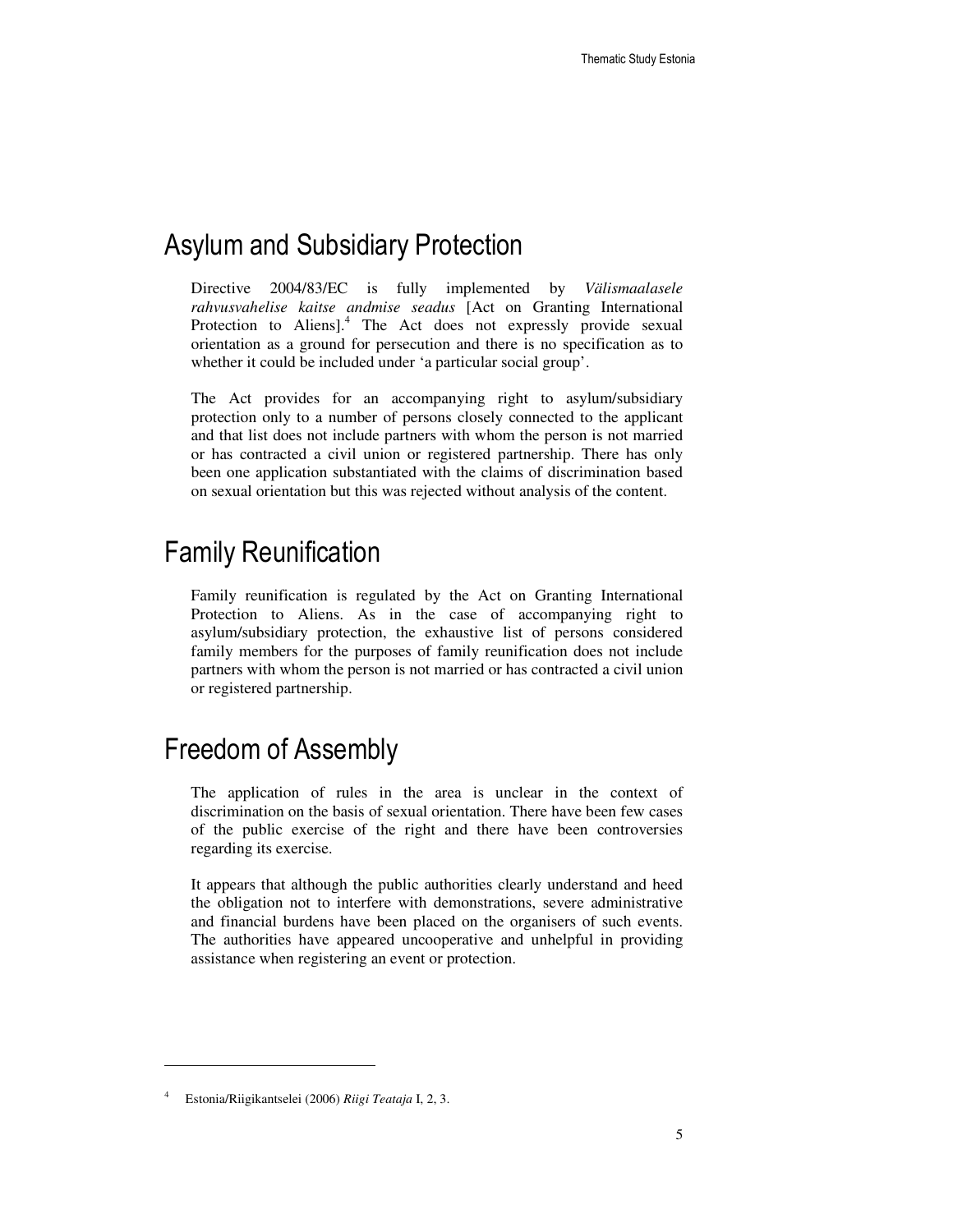#### Criminal Law, Hate Speech

Homophobic hate speech has been criminalised in *Karistusseadustik* [Penal Code]. $5$  However, the provision has not been applied by the authorities in practice, therefore, its effectiveness remains unclear. The Ministry of Justice has confirmed that a draft proposal is under preparation in order to make the application of the hate speech provisions in the Penal Code more effective as well as specify the regulation of hate crimes in general.

#### Transgender Issues

Transgender issues have a short history in the Estonian legal system. There is no practice, reported cases or statistics on the subject. Therefore, there has not been any opportunity to develop an approach to transgender discrimination. Provisions affecting specific aspects of transsexuality and gender reassignment are not available in one compact legal act but rather dispersed in a number of legal acts. Full gender reassignment in medical as well as legal terms is facilitated.

#### **Miscellaneous**

-

Additionally, it should be mentioned that *Eesti Vabariigi Põhiseadus* [Constitution of the Republic of Estonia]<sup>6</sup> includes in its catalogue of fundamental rights the prohibition of discrimination. In the past two years there have been only a few studies that have addressed sexual orientation issues. In 2009, the Ministry of Justice published a study on the legal regulation concerning non-married cohabiting couples, discussing in detail also same-sex couples.

There are no laws similar or comparable to the institutional homophobia that surfaced in Lithuania. However, the Gender Equality and Equal Treatment Commissioner refers to an amendment made to a decree in a local municipality, explicitly excluding same-sex couples from municipal social benefits.

<sup>5</sup> Estonia/Riigikantselei (2001) *Riigi Teataja* I, 61, 364.

<sup>6</sup> Estonia/Riigikantselei (28.06.2007) *Riigi Teataja* I, 43, 311.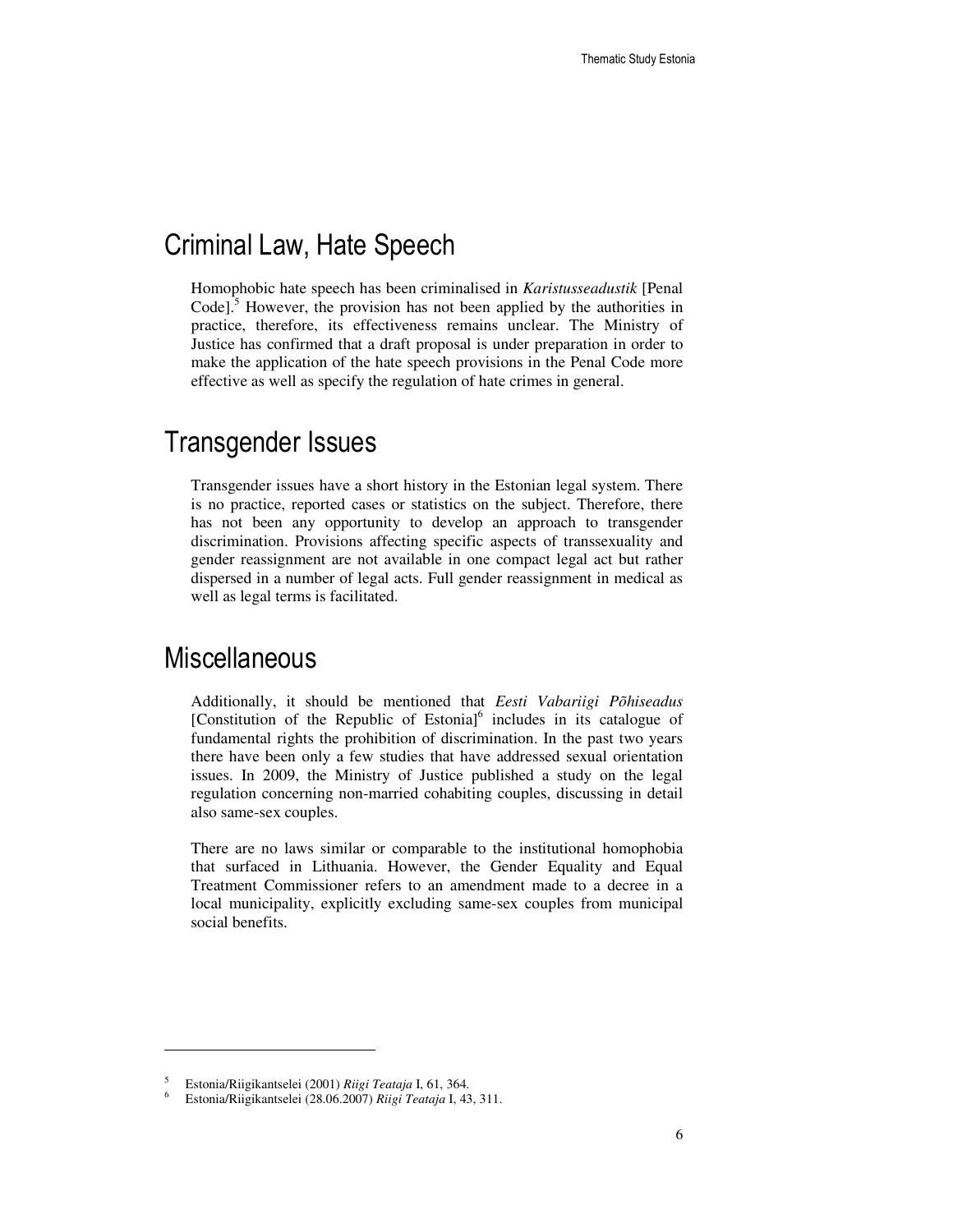### Good practices

The recent practice of the Gender Equality Department of the Ministry of Social Affairs, which has adopted an extended notion of gender equality and has become active in issues of sexual orientation, is a positive development. Small, but significant examples of good practices also include the capacity of the Gender Equality and Equal Treatment Commissioner to hear work-related sexual orientation discrimination issues; the inclusion of hate crime provisions in the Penal Code; legal research into same-sex marriage by the Ministry of Justice and changes in national curricula allowing for discussion of sexual minorities in school.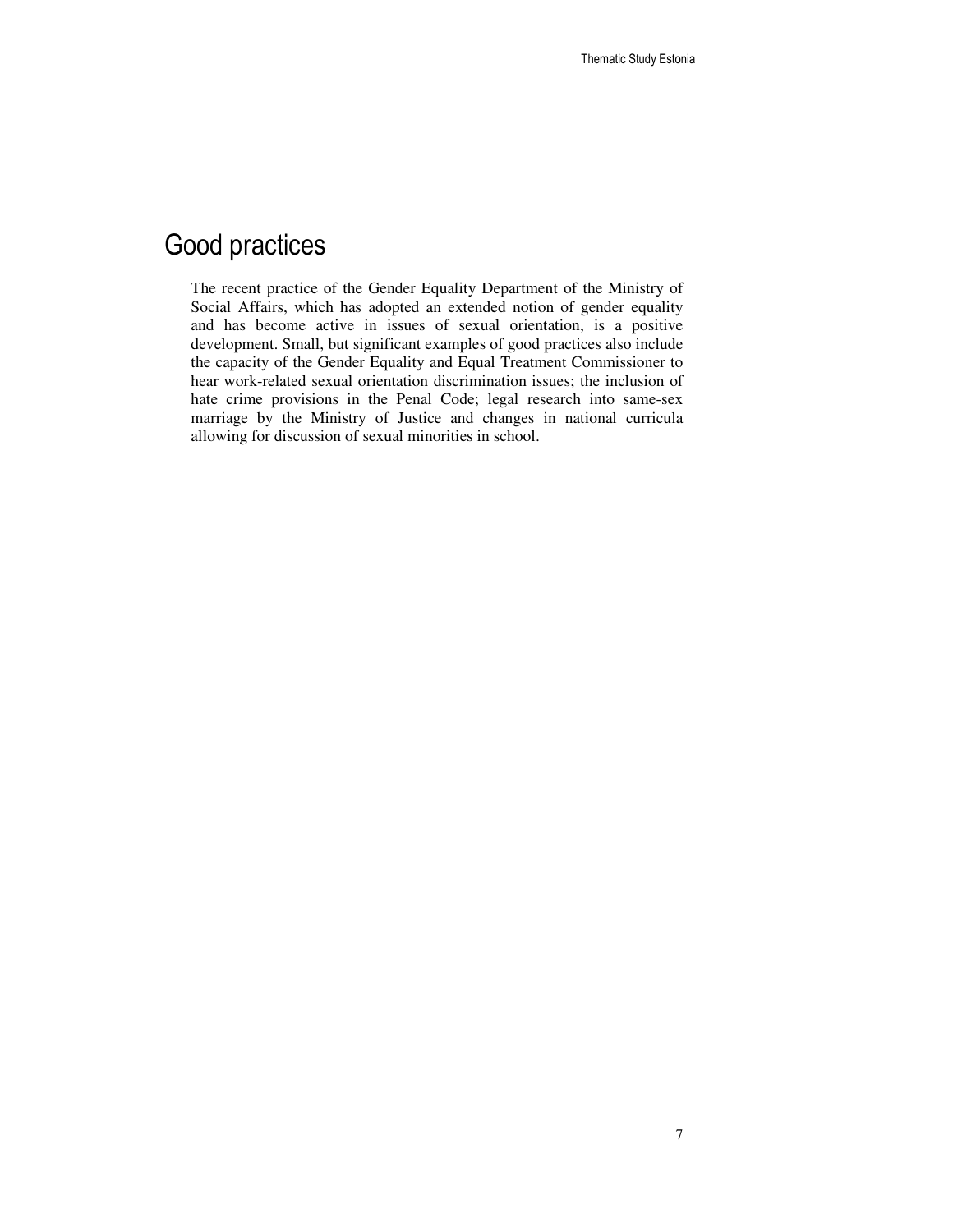# A. Implementation of Employment Directive 2000/78/EC

Employment Directive 2000/78/EC regarding discrimination on the grounds of sexual orientation is implemented by *Töölepingu seadus* [Employment Contracts Law] adopted on 17 December 2008 and *võrdse kohtlemise seadus* [Equal Treatment Act], which was adopted on 11 December 2008.<sup>7</sup> The Equal Treatment Act is also intended to implement Racial Equality Directive 2000/43/EC.

The Employment Contracts Law includes a general provision on the principle of equal treatment stating, "employers shall ensure the protection of employees against discrimination, follow the principle of equal treatment and promote equality in accordance with the Equal Treatment Act and Gender Equality Act." (§3). Although the supervision over the implementation of the Act is generally within the competence of *Tööinspektsioon* [Labour Inspectorate], the provision on discrimination is within the competence of the *Soolise võrdõiguslikkuse ja võrdse kohtlemise volinik* [Gender Equality and Equal Treatment Commissioner] (§115 of the Employment Contracts Law). In case of a dispute arising out of an employment relationship, the person may turn to the *töövaidluskomisjon* [labour dispute committee].<sup>8</sup>

The position of the Gender Equality and Equal Treatment Commissioner was created by the new Equal Treatment Act, the aim of which is to guarantee the protection of persons from discrimination based on race, nationality, colour, religion or belief, age, disability or sexual orientation. The Act provides for the principle of equal treatment, tasks for implementing and promoting these principles and resolution of disputes.

The scope of the Equal Treatment Act is defined in §2 and it fully corresponds with the scopes of Directives 2000/78/EC and 2000/43/EC defined in their Articles 3. The Act's scope depends on the basis of discrimination and therefore in case of discrimination based on sexual orientation the Act applies only in the area of employment while discrimination based on nationality (ethnicity), race or colour is covered also in the area of health care, social security, education, access to goods and provisions of services. The Commissioner has criticised the differentiations between the types of discrimination: by adopting the Equal Treatment Act, Estonia has implemented the mere minimum of the norms

<sup>7</sup> Estonia/*Riigikantselei* (23.12.2008) *Riigi Teataja* I*,* 56, 315.

<sup>8</sup> Estonia/*Riigikantselei* (1996*) Individuaalse töövaidluse lahendamise seadus* [Individual Labour Dispute Resolution Act] *Riigi Teataja* I, 3, 57.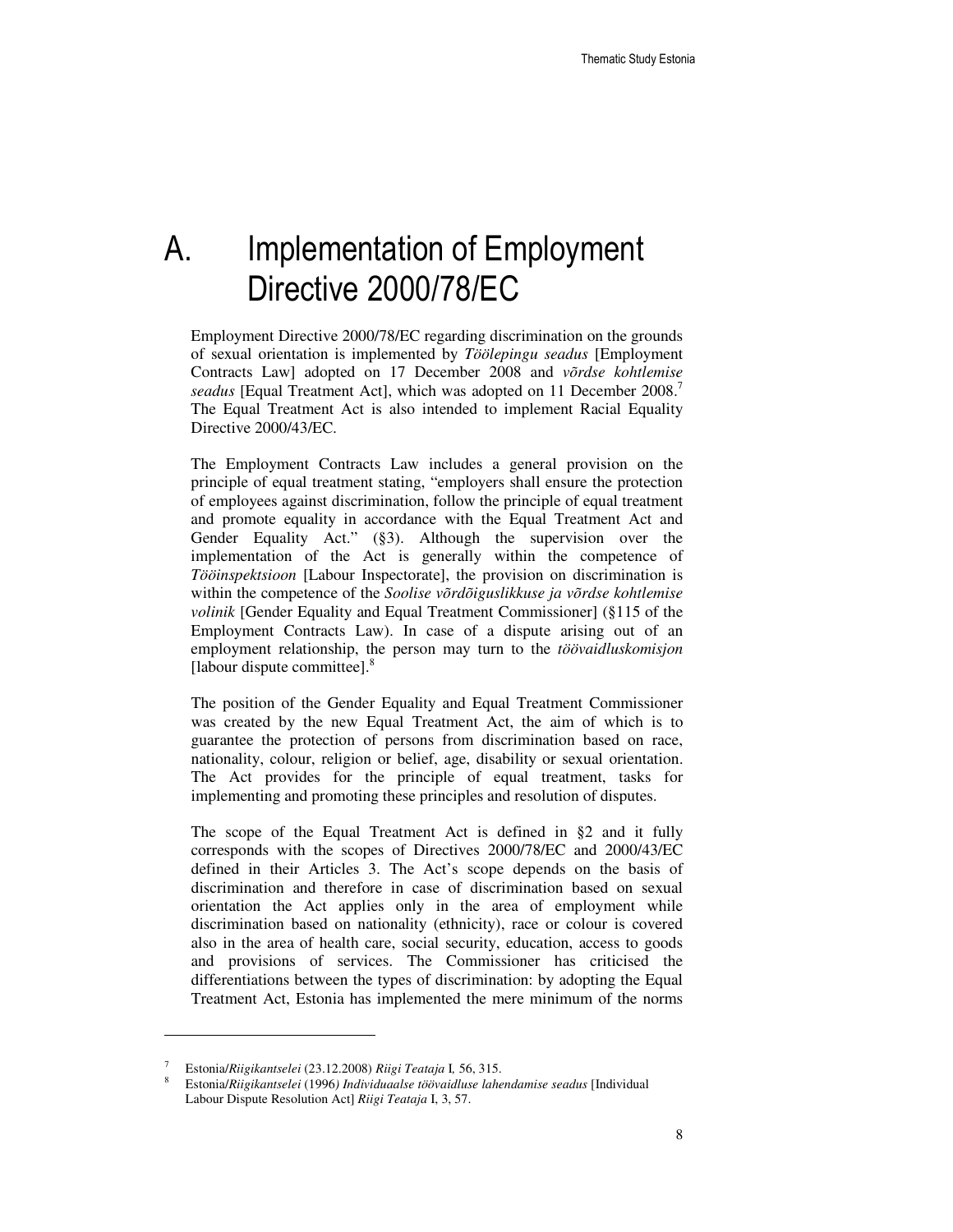from EU Council Directive 2000/78/EC. This is a result of the discussions in the Parliament, since the original draft of the Act foresaw prohibition of discrimination of every minority group in every area of law. The present solution in the Equal Treatment Act causes problems and creates a so-called hierarchy between the types of discrimination.<sup>9</sup>

The main features of the draft of the Equal Treatment Act:

- § 3 defines discrimination, which fully corresponds to Art 2 of Directives 2000/78/EC and 2000/43/EC;
- § 10 provides for exceptions to the prohibition of discrimination in the interests of public security and order, prevention of crimes, protection of health, rights and freedom of others. All measures taken must be proportional to one of the stated aims.
- The procedural provisions of the two mentioned Directives are fully transposed by the Act. For example burden of proof Articles are transposed by §9 of the Act providing for a shared burden and stating that respondent's refusal to prove his/her non-violation of a equal treatment principle is equal to admittance to discrimination;
- Chapter 4 renamed the former Gender Equality Commissioner as Gender Equality and Equal Treatment Commissioner. It also extended the Commissioner's competence for resolving discrimination complaints to include discrimination based on other grounds, such as sexual orientation.

The Commissioner is appointed by the Minister of Social Affairs for five years. The organisation of work should be specified in the Statutes of the Commissioner but the new Statutes are yet to be adopted after the previous Statutes of the Gender Equality Commissioner were repealed on 1 January 2009.<sup>10</sup> The draft of the Statute has been sent to the round of approval.

The Commissioner is competent to consult and assist persons in pursuing their complaints about discrimination. She may also receive applications from individuals and provide an opinion as to the possible existence of discrimination (§16 of the Equal Treatment Act). These opinions are not legally enforceable but merely 'provide an assessment which…allows for an assessment of whether the principle of equal treatment has been violated in a particular legal relationship'.<sup>11</sup> Applications to the Commissioner do not necessarily have to be submitted by the victims themselves, interested organisations or group of persons can also do that.

<sup>9</sup> Estonia/*Soolise võrdõiguslikkuse ja võrdse kohtlemise volinik* (11.01.2010) *Teemauuring homofoobia ja diskrimineerimise kohta seksuaalse sättumuse alusel* [Thematic Study on Homophobia and Discrimination on Grounds of Sexual Orientation] no 3-1/005.

<sup>10</sup> Estonia/*Riigikantselei* (15.03.2005) *Soolise võrdõiguslikkuse voliniku põhimäärus* [Statutes of Gender Equality Commissioner] *Riigi Teataja* I, 14, 73.

 $11$  Paragraph 18 (2) of the Equal Treatment Act.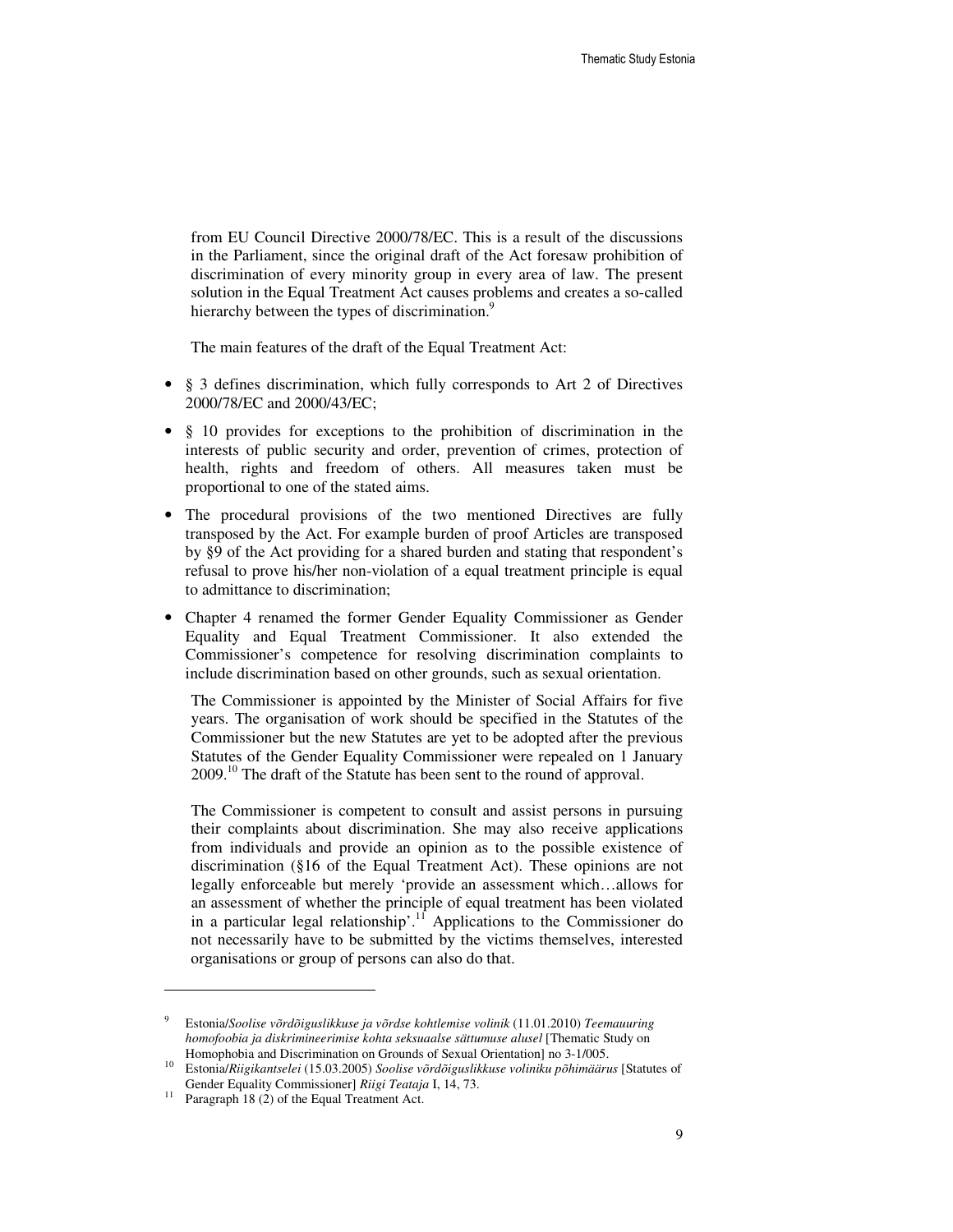Complaints over discrimination based on sexual orientation can also be submitted to the *Õiguskantsler* [Chancellor of Justice]. This institution was established by the Constitution. He/she is appointed by the Parliament on the proposal of the President of the Republic. In addition to the constitutional task of reviewing legislation's conformity with the Constitution, the Chancellor was also given the task of monitoring whether state agencies respect fundamental rights and freedoms and the principles of good governance (§ 19(1) of *Õiguskantsleri seadus* [Chancellor of Justice  $Act<sup>12</sup>$ ). In regard to private relations, such as those of employment, the Chancellor merely has the right to conduct conciliation procedures, which are voluntary to both of the parties  $(\S19(2))$ .

The Chancellor and the Gender Equality and Equal Treatment Commissioner are legally separate and independent positions. The Commissioner, being a public official, can be the subject of a complaint filed with the Chancellor. One of the major differences between the two positions is that the Commissioner is specialised in discrimination issues while the Chancellor is not. Another major difference is that the Chancellor may only review cases regarding actions by 'a state agency, local government agency or body, legal person in public law, natural person or legal persons in private law performing public duties', while the Commissioner can review cases also in regard to private persons with no public duties. When the dispute concerns only private persons, the Chancellor only has the possibility to conduct conciliation procedure if the parties agree to it.

The Chancellor's competence on equality and equal treatment matters, including equality concerning sexual orientation, is the following:

- the review of the conformity of a legal act with the constitution and laws (competence for normative review);
- the breach of the prohibition of discrimination during the exercise of public duties (competence as ombudsman);
- conciliation proceedings between private parties.

The procedure of complaints to the Chancellor is simple. The complainant must submit an application, which can also be done through the Chancellor's website.<sup>13</sup> The Chancellor will then provide an opinion on whether or not discrimination had taken place. As in the case of the Commissioner, the opinion of the Chancellor is not legally binding. In case of a conciliation procedure, the application is forwarded to the opponent,

<sup>12</sup> Estonia/*Riigikantselei* (18.03.1999) *Riigi Teataja* I, 29, 406.

<sup>13</sup> In Estonian: http://www.oiguskantsler.ee/index.php?menuID=34. In English: http://www.oiguskantsler.ee/index.php?menuID=69.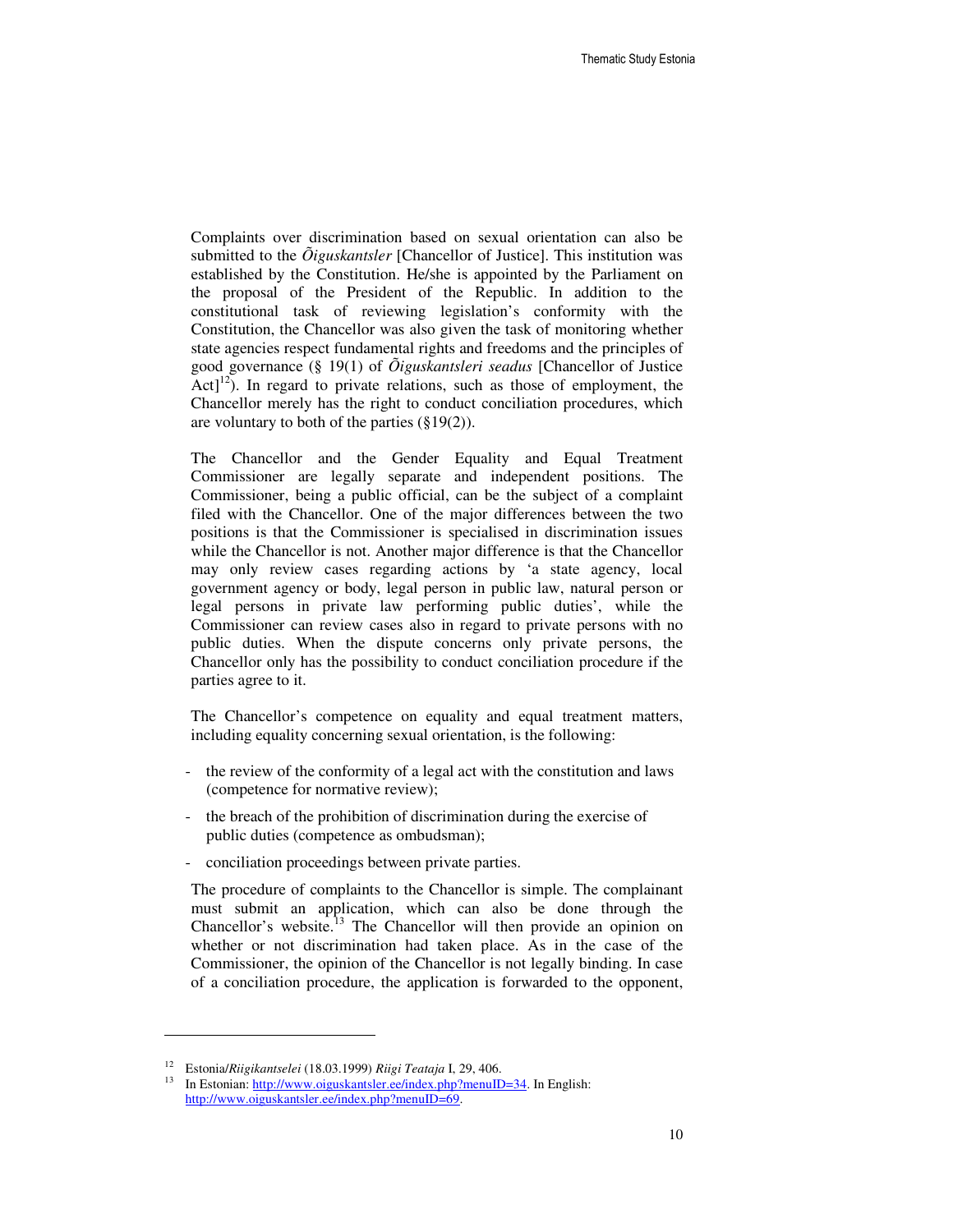who may respond. If no solution is reached, the parties will meet for negotiations. Any agreement reached is subject to enforcement procedure.<sup>14</sup>

In case of discrimination in employment, a person can also turn to a labour dispute committee. According to § 3 of *Individuaalse töövaidluse lahendamise seadus* [Individual Labour Dispute Resolution Act],<sup>15</sup> a disagreement arising from the employment relationship of an employee and employer may be resolved by a labour dispute committee if they find that a labour dispute cannot be resolved by agreement. This body is not specialised in equality and discrimination matters but can be turned to in such matters.

In addition to what is stated above, the persons can also turn to the court with their claims of discrimination in employment relations. Although *actio popularis* as a possibility is not recognised in Estonian courts, civil society organisations do have a limited possibility to act in support of an individual who is a direct victim of a legal act or action. According to the Code of Civil Procedure, a person may participate in court disputes personally, through a contractual representative  $(\S 217)$  or use the help of an adviser  $(\S$ 228).<sup>16</sup> According to § 217, a contractual representative must essentially be someone with certified knowledge of law or one plaintiff/defendant (in case where there are multiple plaintiffs/defendants) or an ascendant, descendant and spouse. In *Riigikohus* [Supreme Court] a contractual representative must be a sworn attorney.

Only recently organisations have gained access to financial support to represent individuals in court or act as representatives. So far, only *Eesti Juristide Liit* [Estonian Union of Lawyers]<sup>17</sup> and *SA Õigusteenuste Büroo* [Foundation Office of Legal Services]<sup>18</sup> have received such aid but neither is specifically orientated to victims on the grounds of sexual orientation. The former provides legal assistance from law students who have no authorisation to represent clients in court and the latter provides assistance to low-income individuals.

In addition to contractual representatives, the Code of Civil Procedure foresees the possibility to use the help of an advisor that can be anyone with an active civil procedural legal capacity  $(\S$  228).<sup>19</sup> An adviser may appear in court together with the participant in the proceeding. He/she cannot perform procedural acts or file petitions but can provide explanations and anything

<sup>&</sup>lt;sup>14</sup> Section 23 of the Chancellor of Justice Act.

<sup>15</sup> Estonia/*Riigikantselei* (1996) *Riigi Teataja* I, 3, 57.

<sup>16</sup> Estonia/*Riigikantselei* (2005) Riigi Teataja I, 26, 197.

<sup>&</sup>lt;sup>17</sup> See: http://www.juristideliit.ee/est/tegevus/tasuta-F5igusabi.php (14.02.2008).

<sup>&</sup>lt;sup>18</sup> See: https://www.otb.ee/  $(14.02.2008)$ .

Active civil procedural legal capacity is the capacity of a person to exercise civil procedural rights and perform civil procedural obligations in court by the person's acts - § 202 of the Code of Civil Procedure.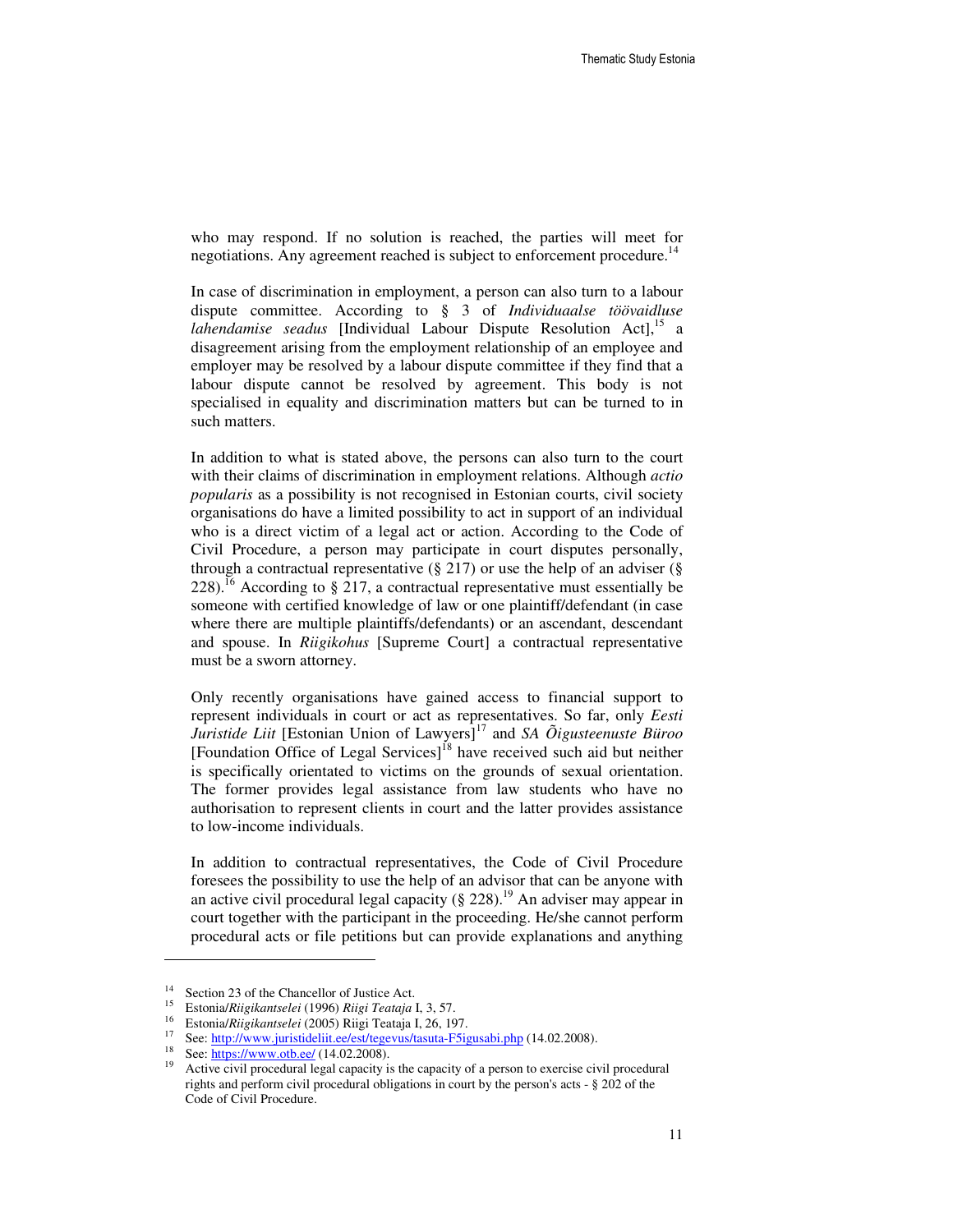presented by an adviser is deemed to have been presented by the participant in the proceeding unless the participant in the proceeding immediately withdraws or corrects it. However, this possibility is rarely, if ever, used by civil society organisations and the victims of discrimination. In fact, as a result of an e-mail correspondence with one of the organisations, it seems that this possibility is not even known to the organisations or the victims.<sup>20</sup>

The Gender Equality and Equal Treatment Commissioner has had one application concerning allegations of discrimination based on sexual orientation but it did not concern employment relations.<sup>21</sup> The Office of the Chancellor reports it has received six petitions concerning discrimination based on sexual orientation.<sup>22</sup> See Annex 2 on the statistical information. According to information received from the Chancellor of Justice, there have only been two cases concerning employment relations.<sup>23</sup> This case is summarised in Annex 1. The Labour Inspectorate has no case-law in regard to sexual orientation to report. $^{24}$ 

The case-law of Estonian courts is available on the Internet. The case-law of the Supreme Court can be accessed through the database to be found in the Court's homepage.<sup>25</sup> The database covers all the decisions given by the Court. The last keyword-based search conducted on 03.04.2008 did not give any results. An inquiry with the Supreme Court confirmed that they have no case-law in regard to sexual orientation.<sup>26</sup> The case-law of the first and second court instances is available in databases  $KOLA<sup>27</sup>$  and  $KIS<sup>28</sup>$  The KOLA database includes all decisions up to 31.12.2005 that have entered into force provided that they were not subject to the limitation for disclosure provided by law. The KIS database includes decisions as of 01.01.2006. The last keyword-based search conducted on 11.01.2010 did not give any results. Therefore, according to the databases no cases related to discrimination based on sexual orientation have reached the courts.

 $\overline{a}$ 

 $20$  E-mail correspondence with Ms Lisette Kampus, member of Diversity and the executive board of ILGA-Europe (03-04.04.2008).

<sup>21</sup> Estonia/*Soolise võrdõiguslikkuse ja võrdse kohtlemise volinik* (11.01.2010) *Teemauuring homofoobia ja diskrimineerimise kohta seksuaalse sättumuse alusel* [Thematic Study on Homophobia and Discrimination on Grounds of Sexual Orientation] no 3-1/005.

<sup>22</sup> Estonia/*Õiguskantsleri kantselei* [Office of the Chancellor of Justice] (04.02.2008) *Vastus teabenõudele* [Response to request for information] no. 5-3/0800287.

<sup>&</sup>lt;sup>23</sup> Response to request for information.

<sup>24</sup> Estonia/*Tööinspektsioon* [Labour Inspectorate] (25.01.2010) *Vastus teabenõudele* [Response to request for information] no 1-05/50-1.

<sup>&</sup>lt;sup>25</sup> See:  $\frac{http://www.riigikohus.ee/ (03.04.2008)}{Etanio/Biisikohus [Suppome Court of Etoni.}$ 

<sup>26</sup> Estonia/*Riigikohus* [Supreme Court of Estonia] (31.01,2008) *Vastus küsimustikule* [Response to Questionnaire].

<sup>&</sup>lt;sup>27</sup> See: http://kola.just.ee/  $(03.04.2008)$ .

See: http://www.kohus.ee/kohtulahendid/index.aspx (03.04.2008).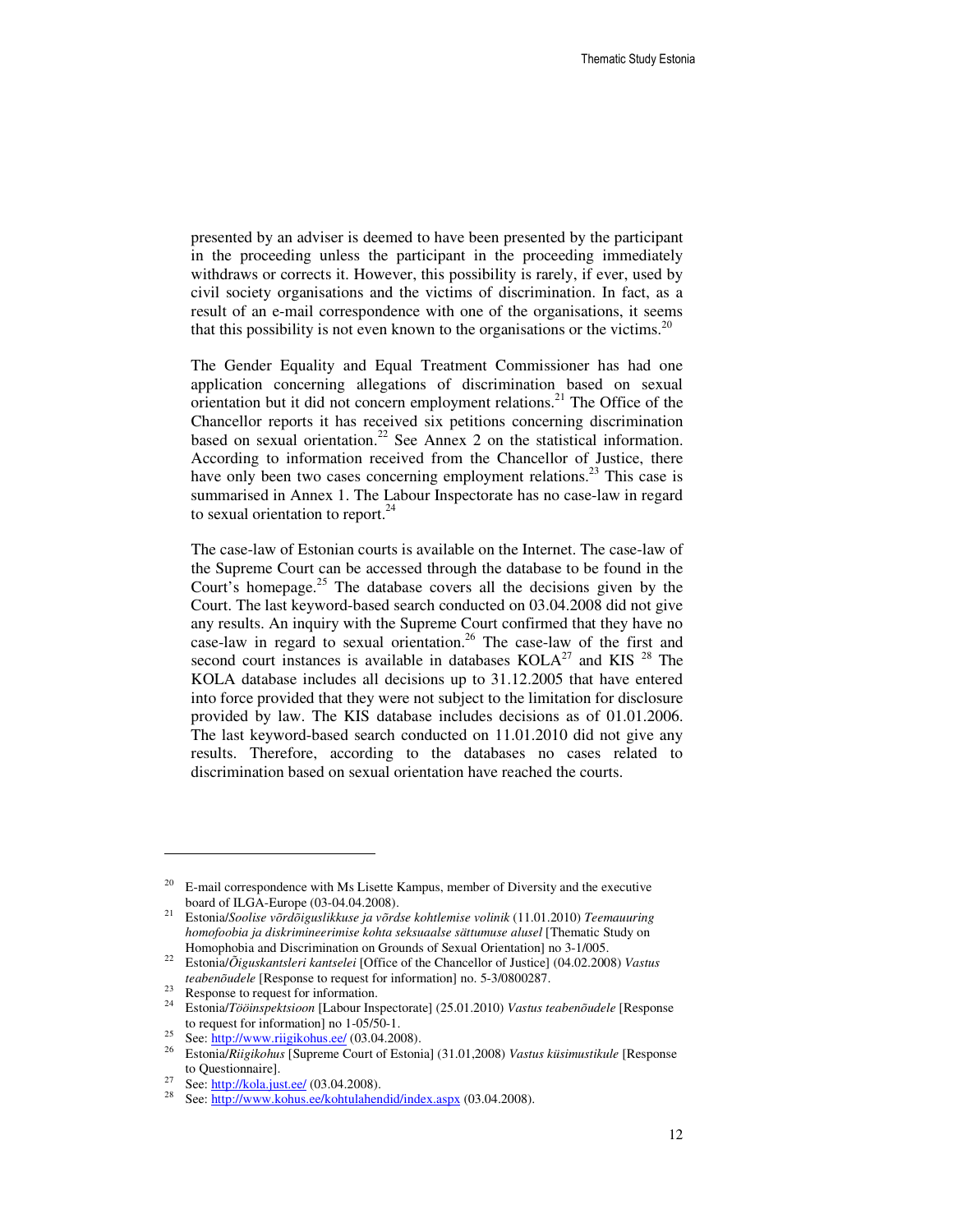### B. Freedom of Movement

In the case of EU citizens and their family members, the right to move and reside within the territory of Estonia is regulated by the Citizen of European Union Act. The same right in the case of Third Country citizens is regulated by *Välismaalaste seadus* [Aliens Act].<sup>29</sup>

The Citizen of European Union Act is implementing the Directive 2004/38/EC of 29.04.2004. Therefore, according to the Act, every citizen of any EU Member State has the right to stay in Estonia on the basis of a valid travel document or identity card (§ 7). This right is independent and does not depend on the citizenship of the person's partner, spouse, parent or any other family member. Such right may only be restricted if there is good reason to believe that the person poses a danger to public order, national security or the health of other persons (§ 8).

The case is somewhat different when the family member of the EU citizen is a third country citizen. According to § 3 of the Citizen of European Union Act, family members are:

- a spouse of the EU citizen;
- a child under 21 years of age or a dependent adult child of the EU citizen or of his/her spouse (dependent child);
- a dependent parent of the EU citizen or of his/her spouse; or
- any other person who, in the EU citizen's country of origin, is a dependant of the EU citizen or is a member of his/her household, or who is permanently unable to cope independently owing to health reasons or disability and it is necessary that the EU citizen personally cares for him/her.

The term 'spouse' referred to in  $\S$  3 of the Act is somewhat controversial when looked at in the light of the rest of Estonian legislation. According to the current *Perekonnaseadus* [Family Law Act],<sup>30</sup> marriage is contracted between a man and a woman. The same position is retained with the new Family Law Act, which will enter into force on 1 July 2010, which also states that any marriage contracted between persons of the same sex is invalid  $(\S10)^{31}$  Therefore, in the Estonian legal system only heterosexual marriages can be contracted. This is strengthened by the opinion of the Chancellor of Justice, expressed in his statement on regularisation of samesex family relations:

<sup>29</sup> Estonia/*Riigikantselei* (1993) *Riigi Teataja* I, 44, 637.

<sup>30</sup> Estonia/*Riigikantselei* (1994) *Riigi Teataja* I, 75, 1326.

<sup>31</sup> Estonia/*Riigikantselei* (2009) *Riigi Teataja* I, 60, 395.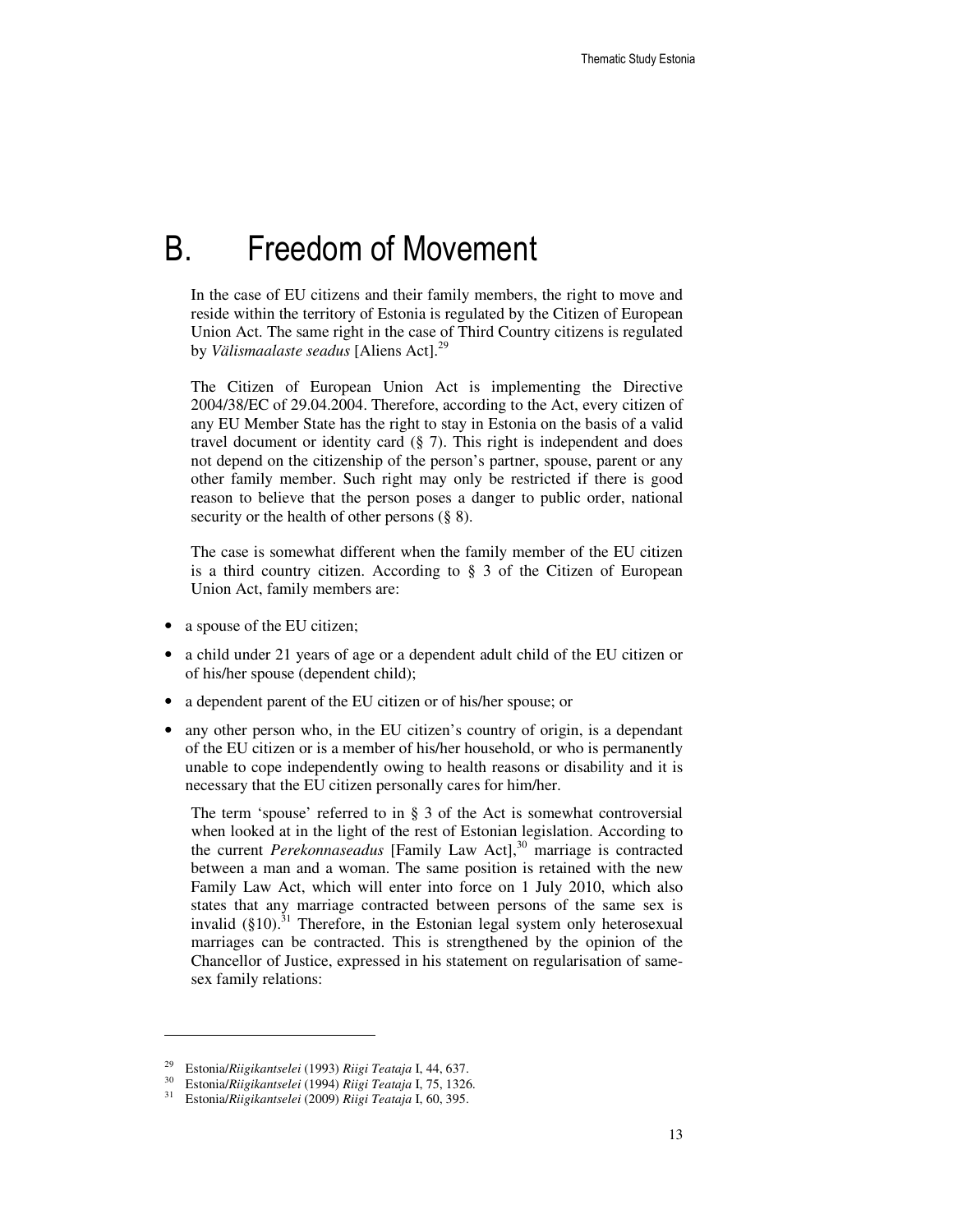'Marriage as a type of family has been afforded special protection by the state, especially as a basis for the society and for the continuation and growth of the nation  $(\S 27 (1)$  of the Constitution). This means that marriage is a sustainable unit, formed from a man and a woman, who can have common descendants and who are thus the guarantors for the continuation of the society. The fact that same sex persons do not have this possibility, is a difference, which can provide a reasonable explanation for different treatment of different sex and same sex couples ... Therefore my opinion is that the unequal treatment of homosexual persons within the meaning of contracting a marriage is justified'.<sup>32</sup>

It is somewhat unclear whether this also affects the legal status of homosexual marriages contracted in another state once the married couple enters the territory of Estonia. It must be noted, however, that the Citizen of European Union Act merely refers to 'a spouse of the citizen of the European Union' without mentioning the legal status of the marriage in the country of origin, as opposed to a person falling under the fourth category of persons who constitute 'family members' because 'in the country of origin of the citizen of the European Union, [he/she] is a dependant of the citizen of the European Union or is a member of his or her household'.

However, according to § 55 (2) of *Rahvusvahelise eraõiguse seadus* [Private International Law Act], $33$  'marriage contracted in a foreign state is deemed to be valid in Estonia provided that it is contracted pursuant to the procedure provided by the law of the state where the marriage is contracted and provided that the material prerequisites of the marriage are in compliance with the laws of the states of residence of both spouses'. *Siseministeerium* [Ministry of Interior] did state that they see no reason why same-sex spouses could not be considered as spouses within the meaning of the EU Citizen Act, if their marriage was contracted according to the regulations in place in their country of origin. $34$  This should currently be considered as a general policy of Estonian authorities, which is yet to be confirmed by actual practice. $35$  It is worth noting, however, that the former Citizenship and Migration Board (currently the *Politsei- ja Piirivalveamet* [Police and Border Guard Board]) responded that same-sex spouses would likely be interpreted as 'members of a household', discussed below, rather than as 'spouses'.<sup>36</sup>

<sup>32</sup> Estonia/*Õiguskantsleri kantselei*, 01.2006 no. 6-1/060166/0600782.

<sup>33</sup> Estonia/*Riigikantselei* (24.04.2002) *Riigi Teataja* I, 35, 217.

Telephone conversation with Ms Grete Kaju, legal advisor for the Department of the Migration and Border Control Policy, Ministry of Interior (08.04.2008).

<sup>35</sup> Estonia/former *Kodakondsus- ja Migratsiooniamet* [Citizenship and Migration Board] (08.04.2008) *Küsimus tõlgendamise kohta* [Question on Interpretation].

<sup>36</sup> Estonia/former *Kodakondsus- ja Migratsiooniamet* [Citizenship and Migration Board] (08.04.2008) *Küsimus tõlgendamise kohta* [Question on Interpretation].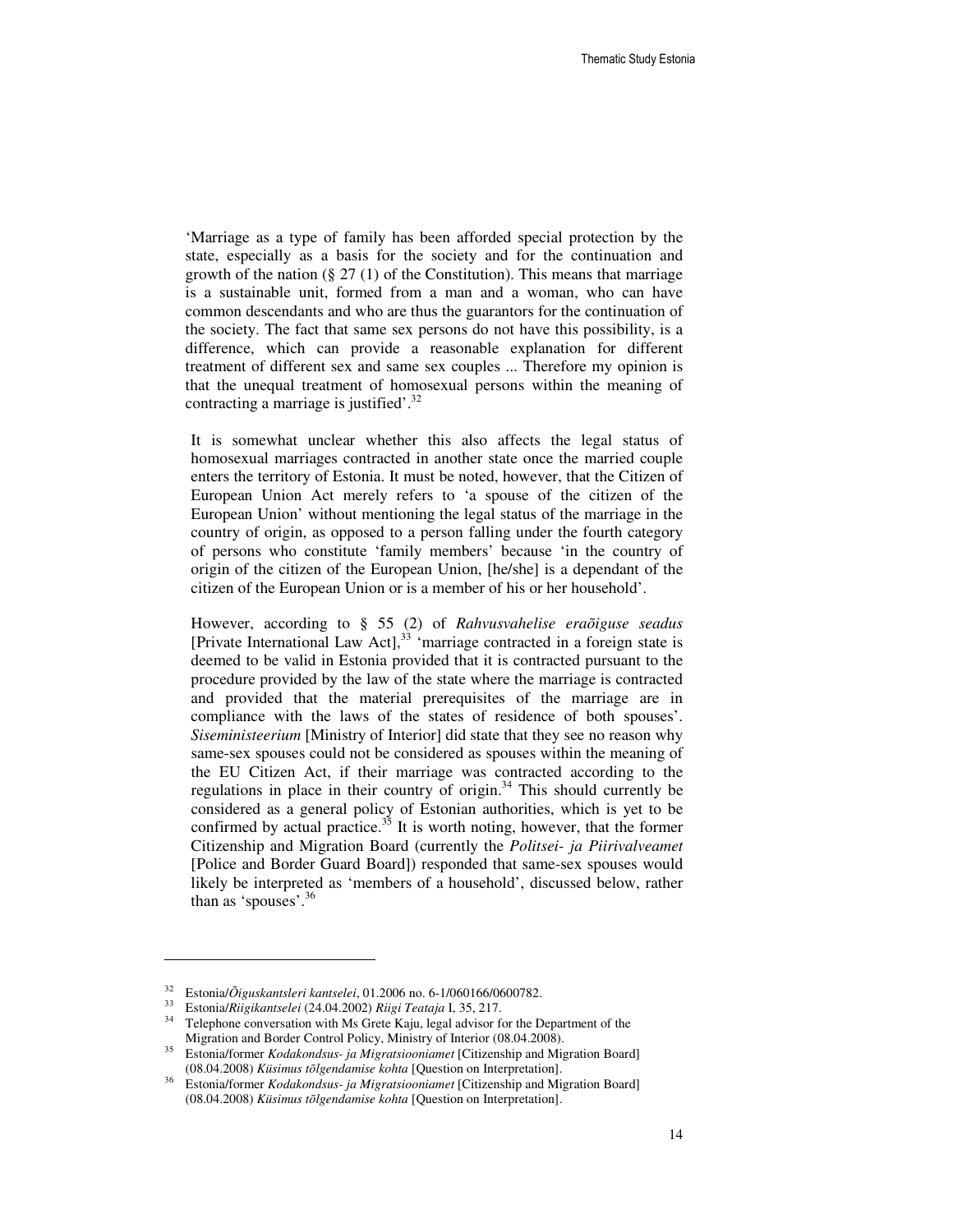The answers from these institutions are somewhat contradictory and there is no legal provision, practice or decision on this question. Usually the Citizenship and Migration Board will decide the issue on the basis of its understanding of the Estonian law. If its decision is contested, it will be discussed at a higher level. It is therefore not clear under Estonian law whether same-sex spouses who have validly contracted a marriage according to the law of the country of origin will be recognized as spouses for the purposes of letter a) of Article 2(2) of the Free Movement Directive. There is no provision to this effect and the issue has not arisen to date.

As opposed to doubts surrounding LGBT marriage, the view on registered partnerships or civil unions is clear under Estonian legislation. According to the Family Law Act, the only union between two people that brings with it rights and obligations is marriage  $(\S 1 (2))$ . In the present context this is confirmed by § 3 of the Citizen of European Union Act, which excludes any other union but marriage between two people as a basis for freedom of movement entitlements. There is however a general discussion over the need to adopt a partnership act allowing the registration of same-sex partnerships.<sup>37</sup> The discussion is yet to materialise in a draft law. This does not contradict Art 2/2/b of Directive 2004/38/EC. Therefore in general, homosexual couples, whether married or having contracted a registered partnership will fall under the category of other family members in Art 3/2 of Directive 2004/38/EC.

Paragraph 3 of the Citizen of European Union Act also provides that a family member in the context of that Act can also be 'a member of a household', thus fully reflecting Art 3/2/a of Directive 2004/38/EC. According to  $\S$  3 (3), a member of a household is 'the person ... who resides together with a citizen of the European Union in a shared household and has a personal income'. The Citizenship and Migration Office noted that, in principle, this can include LGBT partnership.<sup>38</sup> However, it was also noted that there has only been 1-2 cases where 'household' has been cited as a ground for being a family member and these cases did not include LGBT partnerships. It is thus difficult to state with certainty whether under Estonian legislation LGBT partnerships fall under the concept of 'the household' and can benefit from the right to enter and stay in Estonia as a family member of EU citizen.

It may however be questioned whether Estonia has fully implemented Art 3/2/b of Directive 2004/38/EC, which provides that the partner with whom the EU citizen has a 'durable relationship, duly attested', 'shall, in accordance with its national legislation, facilitate entry and residence for the following persons'. The Citizen of European Union Act does not recognise

<sup>37</sup> Estonia/*Justiitsministeerium* (2009) *Mitteabieluline kooselu ja selle õiguslik regulatsioon*.

Telephone conversation with Ms Liis Annus, Head of Department for Documentation of Foreigners, former Citizenship and Migration Board (27.02.2008).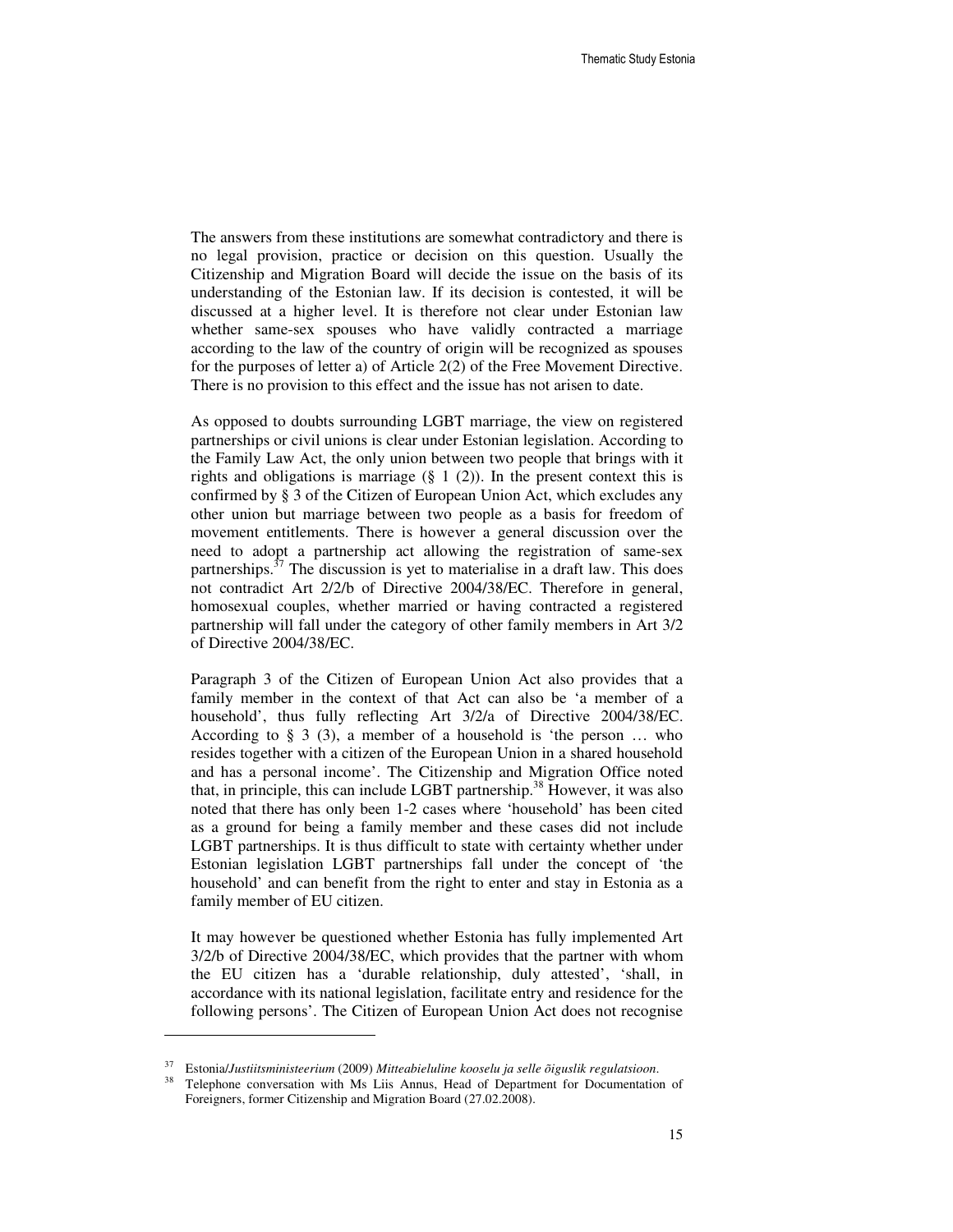any other 'durable relationship' but marriage and, to some extent applicable here, members of a household. There is no basis, thus, under which a 'durable relationship' would be a basis for entry and stay in Estonia of a partner of EU citizen.

In the context of the present study, the children and dependents of the LGBT EU citizens are the only group of individuals that can, for sure, take advantage of the provisions on the right to move and stay in Estonia. The particularities of their right to move and stay are provided in § 10 of the Citizen of European Union Act:

'(1) A family member has the right to stay in Estonia together with a citizen of the European Union on the basis of a valid travel document for a period of up to three months after the date of entry in Estonia (the provision is amended but the changes will not enter into force until 1.10.2010. After that date the provision will be the following: 'A family member has the right to stay in Estonia together with a citizen of the European Union if he/she has a valid travel document and visa').

(2) Visa is not required from a family member who has a legal basis for staying in Estonia as provided in the Aliens Act.

 $(2<sup>1</sup>)$  Family member may be provided with a visa if:

1) he/she has a valid travel document

2) it is proven that he/she is travelling with a citizen of the European Union or is joining him/her, and

3) his/her status of family member has been proven.

 $(2<sup>2</sup>)$  Family member does not have to have a health insurance contract.

(3) A family member is prohibited to stay in Estonia if he/she has no right to stay or other legal basis to stay in Estonia.

(4) A family member staying in Estonia on the basis of the right to stay shall, within three months after the date of entry in Estonia, apply for temporary right of residence, or leave Estonia before the expiry of such term, unless he or she has applied for temporary right of residence.

(5) The stay in Estonia of a family member who has applied for temporary right of residence is legal until the processing of his or her application for temporary right of residence has been concluded.

(6) A family member staying in Estonia on the basis of the right to stay is prohibited from employment or operation as a self-employed person in Estonia'.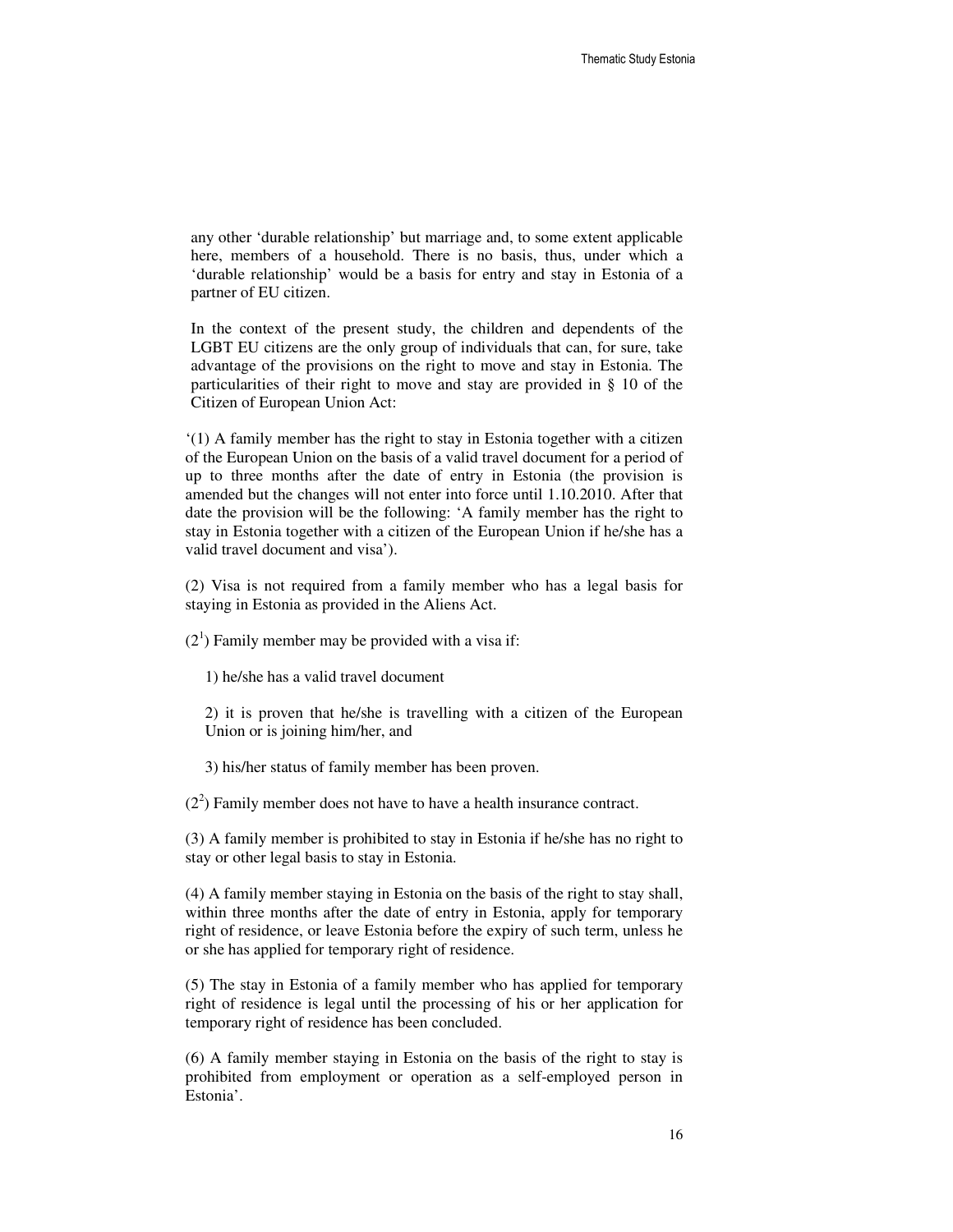The right to stay of the family member may be restricted if there is good reason to believe that the person poses a danger to public order, national security or the health of other persons (§11).

In Estonia the residence system is divided into two: temporary residence of five years and permanent residence.

Every EU citizen has a right to acquire temporary residence. For a stay that exceeds the three-month-period for which only a travel document or identity card is needed he/she must register his/her residence (§ 13). The temporary residence extends automatically for another five years if he/she continues to be registered as a resident in Estonia and there are no reasons to extinguish or terminate it. At the same time, after five years of uninterrupted residence, the EU citizen may apply for permanent residence (§ 40). Under certain conditions, the EU citizen may also apply for a permanent residence permit before the expiry of five consecutive years of residence (§ 40 (2)). These are rights that the partner of an EU citizen who is himself/herself an EU citizen can take advantage of independently of the partner.

In the case of an EU citizen's family member who is not an EU citizen, obviously, the conditions set for the term 'family member' under § 3 of the Act must be satisfied. Also, there are certain additional requirements for the EU citizen with whom the person wishes to reside  $(\S 20 (1))$ .

The family member must apply for an extension of the temporary residence permit, showing the continuance of the conditions under which he/she had previously received the permit ( $\S$  28). In case of a child  $\S$  45 (4) would also be relevant, which states that a newborn child of a family member with permanent right of residence in Estonia is entitled to permanent right of residence regardless of nationality. In case of the death of the EU citizen with right of residence in Estonia, the family member has the right to apply for a permanent residence permit under certain conditions (§ 45 (3)).

The possibility of the partners of EU citizens to take advantage of the freedom of movement and residence is mainly a question of a national legislation in every EU Member State when it comes to the aspects that have been left for them to decide. If the partner is an EU citizen, he/she has the freedom of movement already as an EU citizen, independent from his/her partner. If the partner is a third country national, the situation is somewhat stricter. Estonia does not recognise LGBT registered partnerships or civil unions as already discussed above. Thus, if according to a host state LGBT partnerships would be recognised, couples from Estonia cannot take advantage of that in the context of freedom of movement. Under Estonian law, same-sex couples also cannot marry, as already discussed.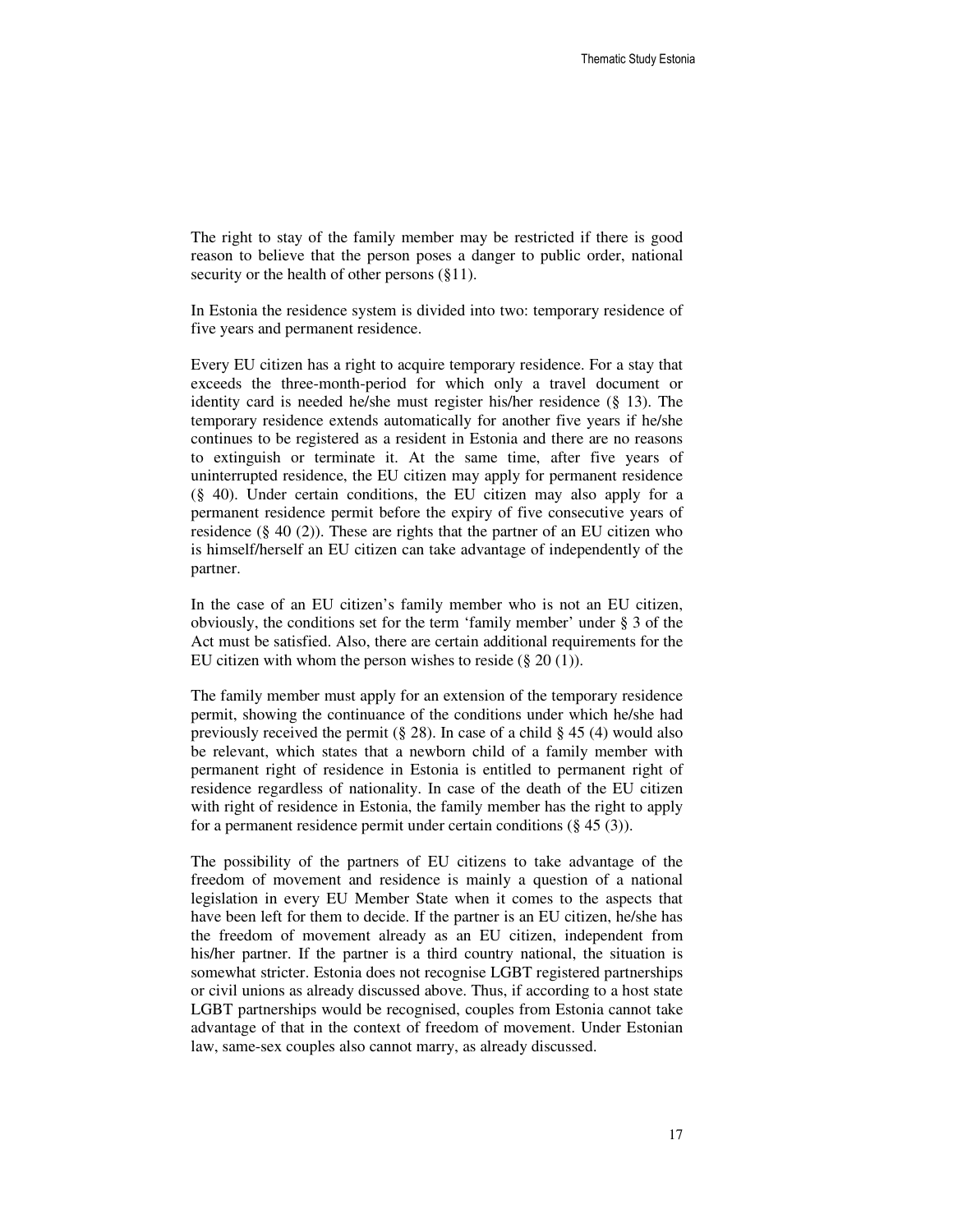Estonia does however recognise the concept of 'household', which is a basis for the freedom of movement for a member of a household. The Statistics Estonia, which uses this concept, applies three criteria to determine whether there is a 'household'  $- (1)$  same address; (2) joint financial and/or food resources; and (3) individuals consider themselves to be one household.<sup>39</sup> According to the Statistics Estonia, there is no reason to exclude LGBT partners from this concept if they fulfil these criteria.<sup>40</sup> Moreover, they have considered LGBT partnerships as cohabiting couples for the purposes of statistics. Therefore, LGBT couples forming a 'household' in Estonia can benefit from the freedom of movement. The same applies to their children and other family members that are part of the household.

According to the information from the Citizenship and Migration Board, there have been no cases on the grounds of sexual orientation and no statistics have been compiled. $41$  There is no such statistical information available from the Ministry of Social Affairs or other official or unofficial sources. This includes information regarding the impact/social reality of relevant legislation for LGBT persons. Similarly, no cases have reached any courts either, which is explained in detail above.

Definition available on at: http://pub.stat.ee/pxweb.2001/I\_Databas/Social\_life/06Households/02Household\_budget/02Monthly\_expenditure /HH09.htm (28.02.2008). Based on § 5 of *Rahva ja eluruumide loenduse seadus* [Population and Housing Census Act], Estonia/Riigikantselei (11.06.1998) *Riigi Teataja* I, 52/53, 772.

<sup>40</sup> Telephone conversation with Mr Arvo Valtin, Executive Data Administrator, Department of Social Surveys Service (28.02.2008).

<sup>41</sup> Estonia/former *Kodakondsus- ja Migratsiooniamet* [Citizenship and Migration Board] (04.02.2008) *Vastus teabenõudele* [Response to request for information].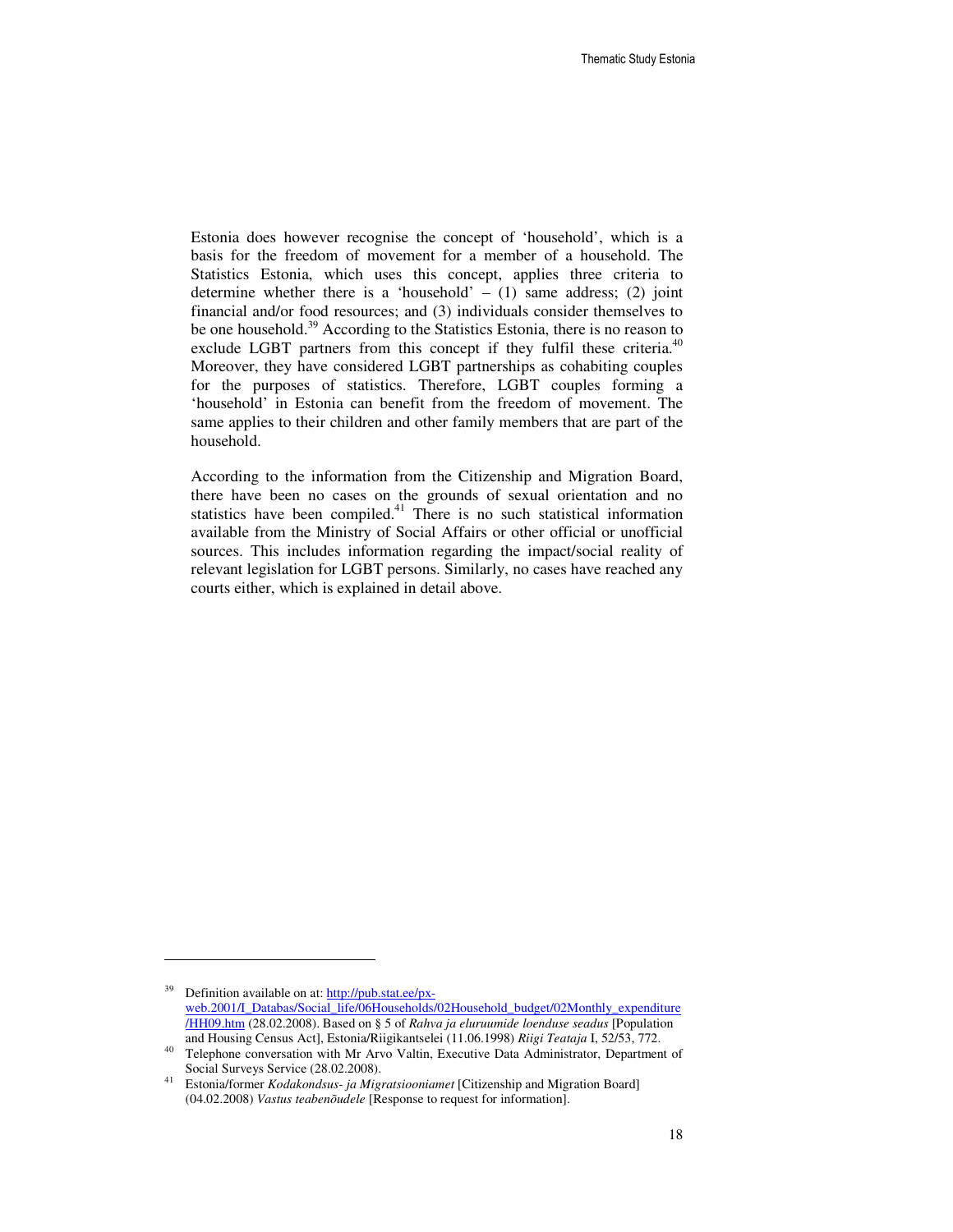## C. Asylum and Subsidiary Protection

Council Directive 2004/83/EC of 29.04.2004 is fully implemented into Estonian national law by the Act on Granting International Protection to Aliens.

According to § 4 (1) a refugee is an alien who, owing to a well-founded fear of being persecuted or for reasons of race, religion, nationality, political opinion or membership in a particular social group, is outside his/her country of nationality and is unable or, owing to such fear, unwilling to avail himself/herself of the protection of that country and with regard to whom no circumstance exists precluding recognition as a refugee. There is no specification as to what is meant by those grounds for persecution. Nor was explanation provided in the Explanatory Note accompanying the Act's  $dr$ aft.<sup>42</sup> It is therefore unclear whether sexual orientation can be considered under 'a particular social group'. The same was admitted by an official from the Citizenship and Migration Board during a 14.02.2008 phone conversation. The official stated that this question will be dealt with once such grounds (for persecution) are cited by an asylum seeker.

The former Citizenship and Migration Board, which was responsible for granting refugee status or subsidiary protection is now replaced by the Police and Border Guard Board.<sup>43</sup> The new Board explained in its response to data request that the processing of applications for asylum does not include 'phallometry' or 'phallometric testing'.<sup>44</sup> The asylum seeker may present any oral or written evidence to prove the circumstances referred to in the asylum application.

According to information from the newly founded Police and Border Guard Board, there was one application for asylum in 2009, which was substantiated on the alleged discrimination based on sexual orientation in the origin state.<sup>45</sup> The application was rejected on the basis of  $\S21(1)$  p 1, which requires rejection if another EU Member State was responsible for the review of the application.

According to § 7 of the Act on Granting International Protection to Aliens, family members of a refugee and of a person enjoying subsidiary protection are:

Explanatory Note attached to the draft, available at: http://web.riigikogu.ee/ems/sarosbin/mgetdoc?itemid=052630010&login=proov&password=&system=ems&server=ragne11 (15.02.2008).

<sup>43</sup> Estonia/*Riigikantselei* (2009) *Politsei ja piirivalve seadus* [Police and Border Guard Act] *Riigi Teataja* I 2009, 62, 405.

<sup>44</sup> Estonia/*Politsei- ja Piirivalveamet* (11.01.2010) E-mail responding to request for information.

<sup>45</sup> Estonia/*Politsei- ja Piirivalveamet* (11.01.2010) E-mail responding to request for information..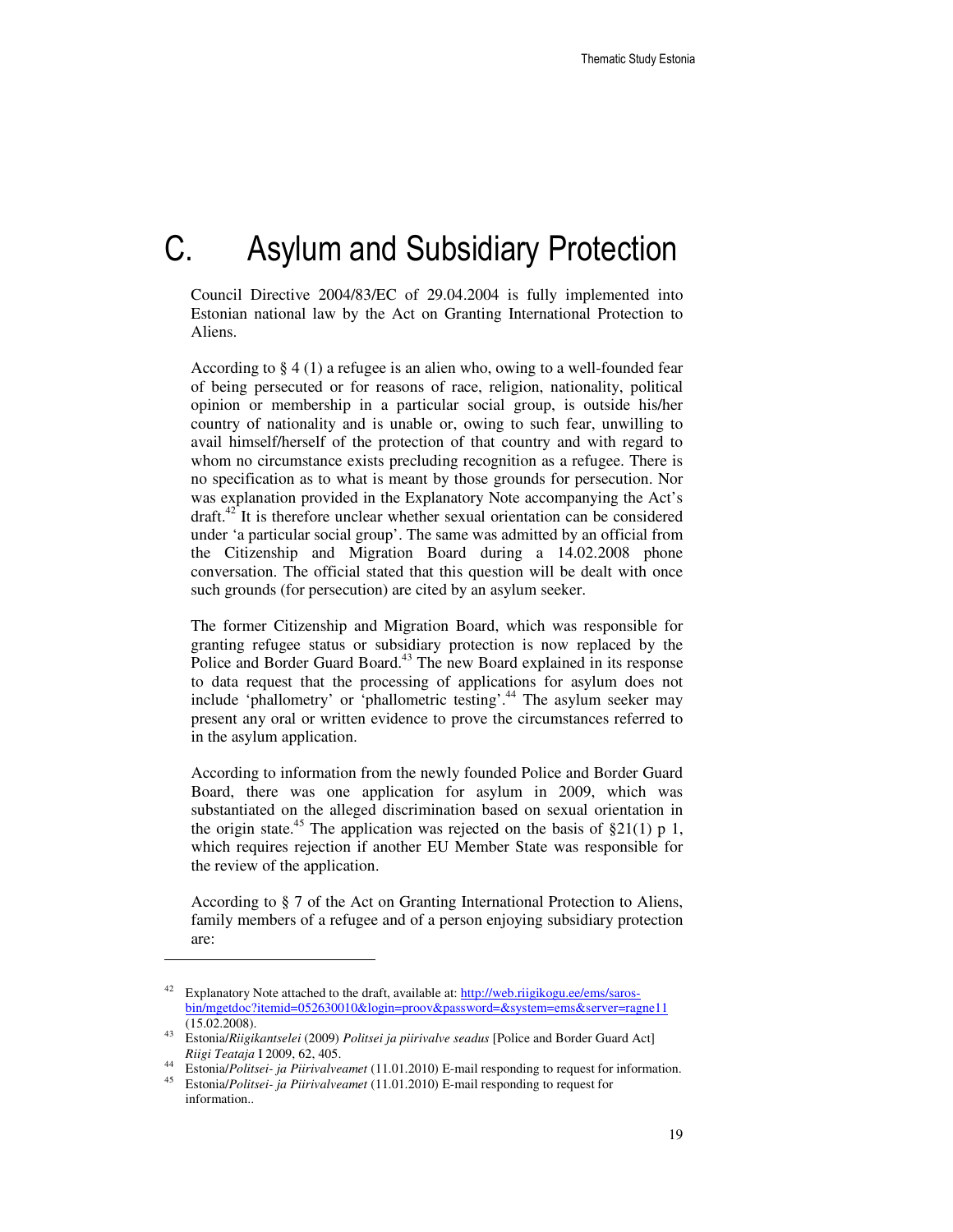• his/her spouse;

l

- his/her and his/her spouse's unmarried minor child, including adopted child;
- unmarried minor child under his/her or his/her spouse's custody and maintained by him/her or his/her spouse, including adopted child. In case of shared custody the agreement of the other party sharing custody is required;
- his/her or his/her spouse's unmarried adult child if the child is unable to cope independently owing to his/her state of health or disability;
- a parent or grandparent maintained by him/her or his/her spouse if the country of origin does not provide support resulting from other family ties.

The above list is exhaustive; therefore, partners to whom the seekers of asylum or subsidiary protection are not legally married are excluded. The marriage must have been concluded before arriving in Estonia. Here again arises the issue over same-sex marriages already discussed under the Freedom of Movement heading. In addition, as already discussed, no other unions or relationships but legally certified marriage between two individuals are recognised.

Except for the one application referred to above, there have been no cases on the grounds of sexual orientation and no statistics have been compiled.<sup>46</sup> There is no such statistical information available from the Ministry of Social Affairs or other official or unofficial sources. This includes information regarding the impact/social reality of relevant legislation for LGBT persons. Similarly, no cases have reached any courts either, which is explained in detail above.

<sup>46</sup> Estonia/former *Kodakondsus- ja Migratsiooniamet* [Citizenship and Migration Board] (04.02.2008) *Vastus teabenõudele* [Response to request for information]; and Estonia/*Politsei- ja Piirivalveamet* (11.01.2010) E-mail responding to request for information.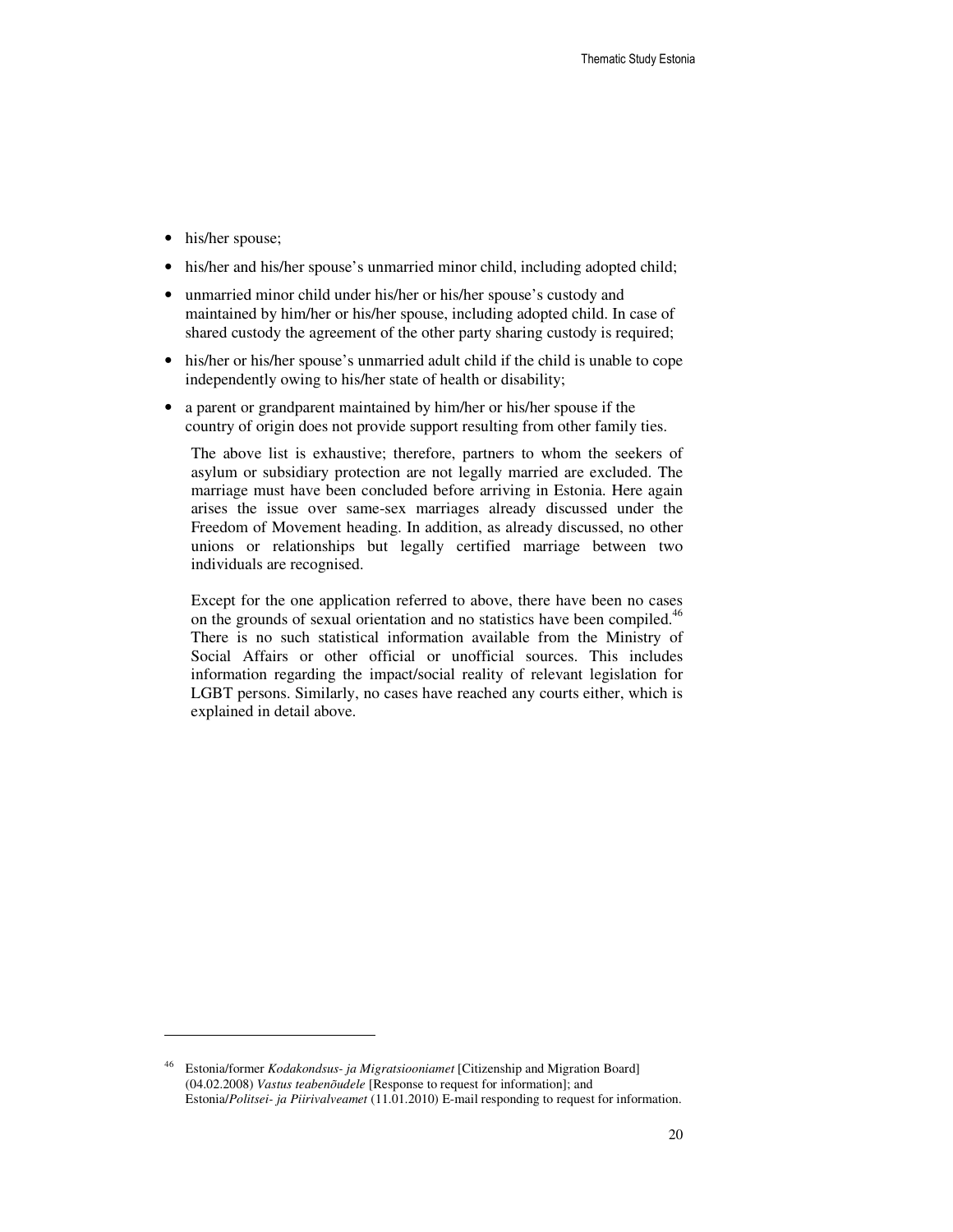# D. Family Reunification

According to § 65 of the Act on Granting International Protection to Aliens, the Police and Border Guard Board decides on the reunification of families only if the persons applying for it constitute 'family members' of a person enjoying temporary protection. The exhaustive list of such persons is provided in § 7 (4) of the same Act:

• his/her spouse;

l

- his/her or his/her spouse's unmarried minor child, including adopted child;
- other close relative who lived with him/her in the country of origin and was dependent on him/her.

Here again arises the issue over same-sex marriages already discussed under the Freedom of Movement heading. In addition, as it can be seen from § 7 (4), cohabiting or registered partners are not included in the list of 'family members'. Therefore, registered or merely cohabiting same-sex couples will not have a right to unification.

According to information from the former Citizenship and Migration Board and the newly founded Police and Border Guard Board, there have been no cases on the grounds of sexual orientation and no statistics have been compiled.<sup>47</sup> There is no such statistical information available from the Ministry of Social Affairs or other official or unofficial sources. This includes information regarding the impact/social reality of relevant legislation for LGBT person. Similarly, no cases have reached any courts either, which is explained in detail above.

<sup>47</sup> Estonia/former *Kodakondsus- ja Migratsiooniamet* [Citizenship and Migration Board] (04.02.2008) *Vastus teabenõudele* [Response to request for information];.and Estonia/*Politsei- ja Piirivalveamet* (11.01.2010) E-mail responding to request for information.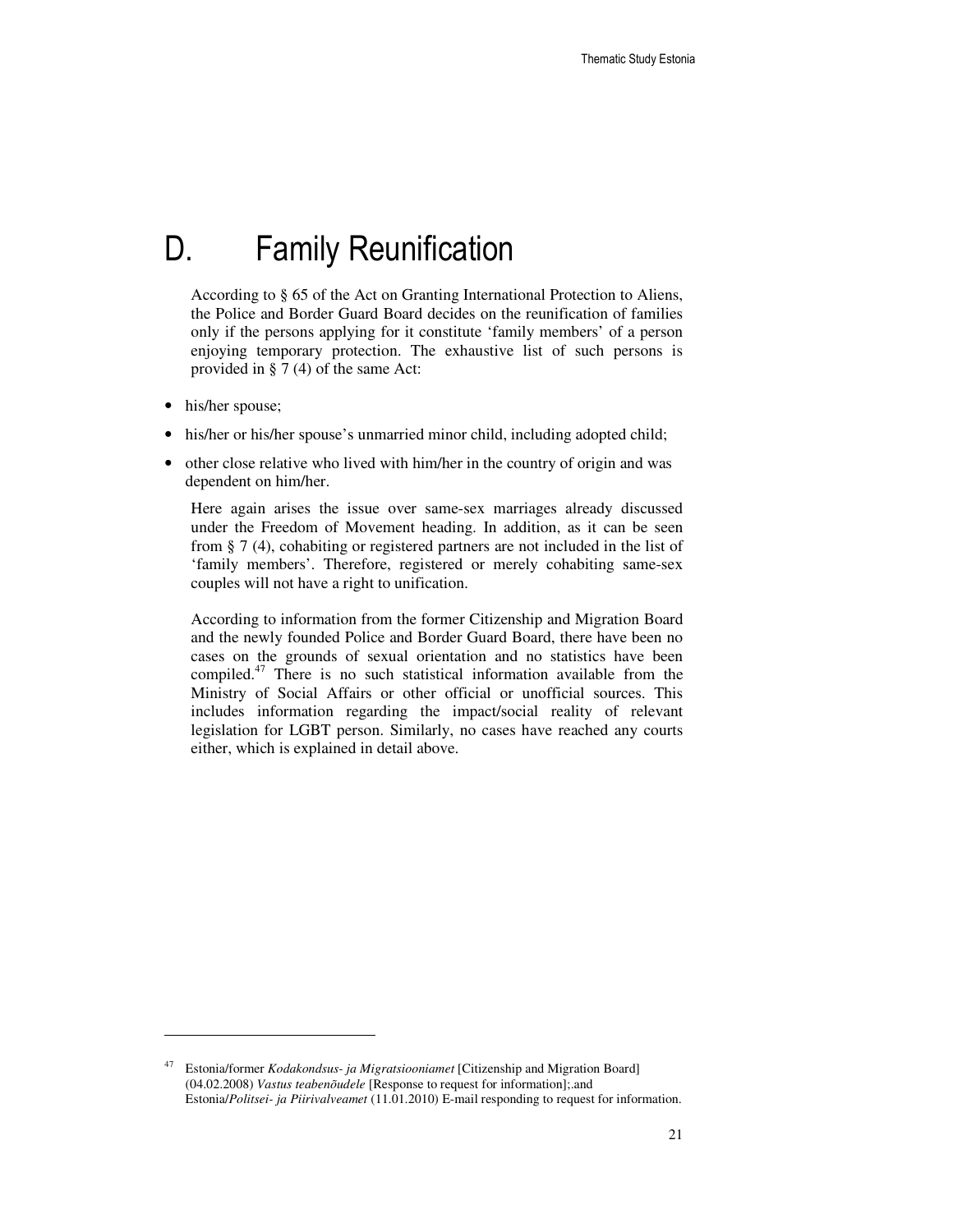## E. Freedom of Assembly

In general, freedom of assembly is guaranteed according to § 47 of the Constitution. More specific regulation is provided by the *Avaliku koosoleku*  seadus [Public Assembly Act],<sup>48</sup> which sets out possible restrictions for freedom of assembly. There are no rules which would discriminate on the grounds of sexual orientation in the Act, therefore, any discrimination that may occur is a question of the application and interpretation, rather than the text, of the law.

Inciting hatred, violence or discrimination on grounds of sexual orientation is mentioned as a basis for prohibiting a demonstration. Section 3 (3) of the Public Assembly Act declares as prohibited any assembly that incites hatred, violence or discrimination also based on the grounds of sexual orientation. Therefore there is a legal basis for prohibiting anti-LGBT demonstrations.

There has been constant public debate surrounding the yearly LGBT Pride parade that has taken place in Tallinn since 2004. During the 2006 parade counter-demonstrators attacked parade participants the police were accused of not providing sufficient protection. This also prompted Amnesty International to issue a statement calling for better protection for the freedom of assembly.<sup>49</sup> In 2007 parade organisers issued a public statement that parade organisation 'has turned out to be more complicated that in previous years' and accused the public authorities of a lack of cooperation.<sup>50</sup> The organisers also submitted a complaint to the Chancellor of Justice's office. The Chancellor concluded that although the requirement by *Põhja Politseiprefektuur* [Northern Police Prefecture] to parade organisers to use a private security firm to guarantee participants' safety is in itself legal, the refusal of the organisers to fulfil the requirement cannot be a ground for refusing to allow the parade to take place.<sup>51</sup> It also established that the Northern Police Prefecture had not followed standards of good governance

 $\overline{a}$ 

<sup>48</sup> Estonia/*Riigikantselei* (1997) *Riigi Teataja* I, 30, 472

<sup>49</sup> Amnesty International (15.08.2006) *Estonia: The right to freedom of peaceful assembly must be protected*, available at: http://www.amnesty.org/en/library/info/EUR51/001/2006 (14.02.2008).

<sup>50</sup> R. Mets (02.07.2007) 'Pöördumine seoses Tallinna Pride 2007 korraldamisega seonduvalt', in *Eesti Päevaleht*, available at: http://www.epl.ee/?arvamus=392837 (14.02.2007).

<sup>51</sup> Estonia/*Õiguskantsleri kantselei* (09.2007) '*Soovitus õiguspärasuse ja hea halduse tava järgimiseks*' ['Recommendation to observe legality and good governance'], letter to *politseiprefekt* [Police Prefect] Raivo Kütt, p. 13.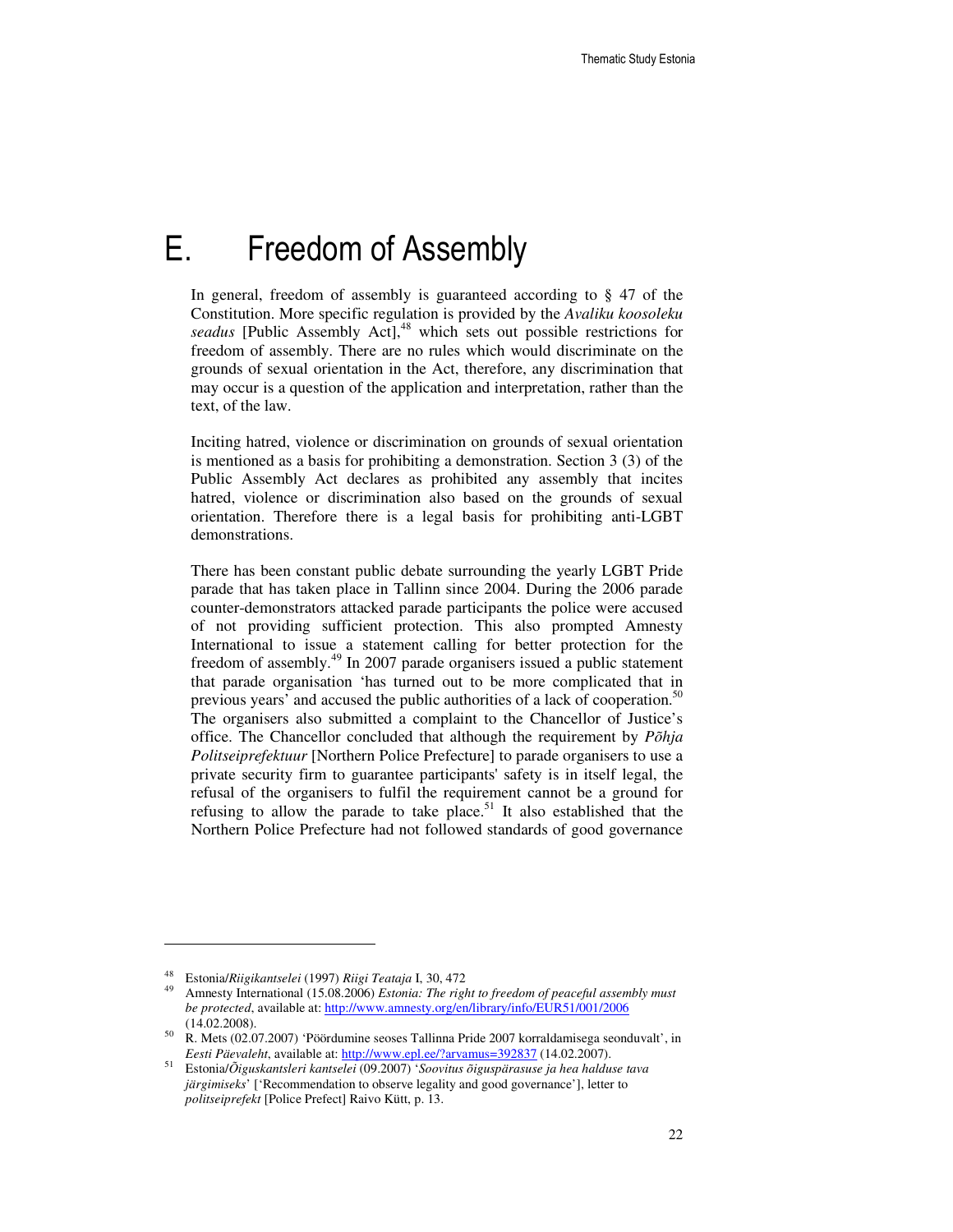by not fully cooperating with the parade organisers, as well as not correctly responding to their initial e-mails.<sup>5</sup>

In conclusion, as pointed out by the Chancellor of Justice in his analysis of the Police Prefecture's actions,<sup>53</sup> although the authorities seem to be well aware of their negative obligations not to disturb the parade, they are not so much aware of the positive obligation to provide an environment where freedom of assembly and related rights can be enjoyed (for example, by protecting protesters from counter-protesters).

In 2009, a demonstration "Marriage  $=$  Man  $+$  Woman" took place in Tartu organised by MTÜ Agape Eesti and the Union of Estonian Evangelical Students, accompanied by web-based campaign (http://www.perekond.ee/). The main message of the demonstration was to protest against attempts by the Ministry of Justice to regulate the relationship between same-sex couples. The demonstration was attended by circa 200 persons and received feedback and positive coverage in Estonian media.<sup>54</sup>Additionally, the campaign received 5754 signatures, which were forwarded to the Ministry of Justice.

There is no statistical information available from any official or unofficial sources regarding the impact/social reality of relevant legislation for LGBT persons. Similarly, no cases have reached any courts either, which is explained in detail above.

 $\overline{a}$ 

<sup>52</sup> Estonia/*Õiguskantsleri kantselei* (09.2007) '*Soovitus õiguspärasuse ja hea halduse tava järgimiseks*' ['Recommendation to observe legality and good governance'], letter to *politseiprefekt* [Police Prefect] Raivo Kütt, p. 13.

<sup>53</sup> Estonia/*Õiguskantsleri kantselei* (09.2007) '*Soovitus õiguspärasuse ja hea halduse tava järgimiseks*' ['Recommendation to observe legality and good governance'], letter to *politseiprefekt* [Police Prefect] Raivo Kütt, p. 13.

<sup>54</sup> Risto Mets (26.11.2009) 'Tartlased avaldasid perekonnale toetust', in *Tartu Postimees*, available at: http://www.tartupostimees.ee/?id=193507 (14.02.2010); Karoliina Vasli (20.11.2009) 'Tartus tuleb heteroparaad: Heinz Valk kiidab takka!' in *Õhtuleht*, available at: http://www.ohtuleht.ee/index.aspx?id=355832 (14.02.2010).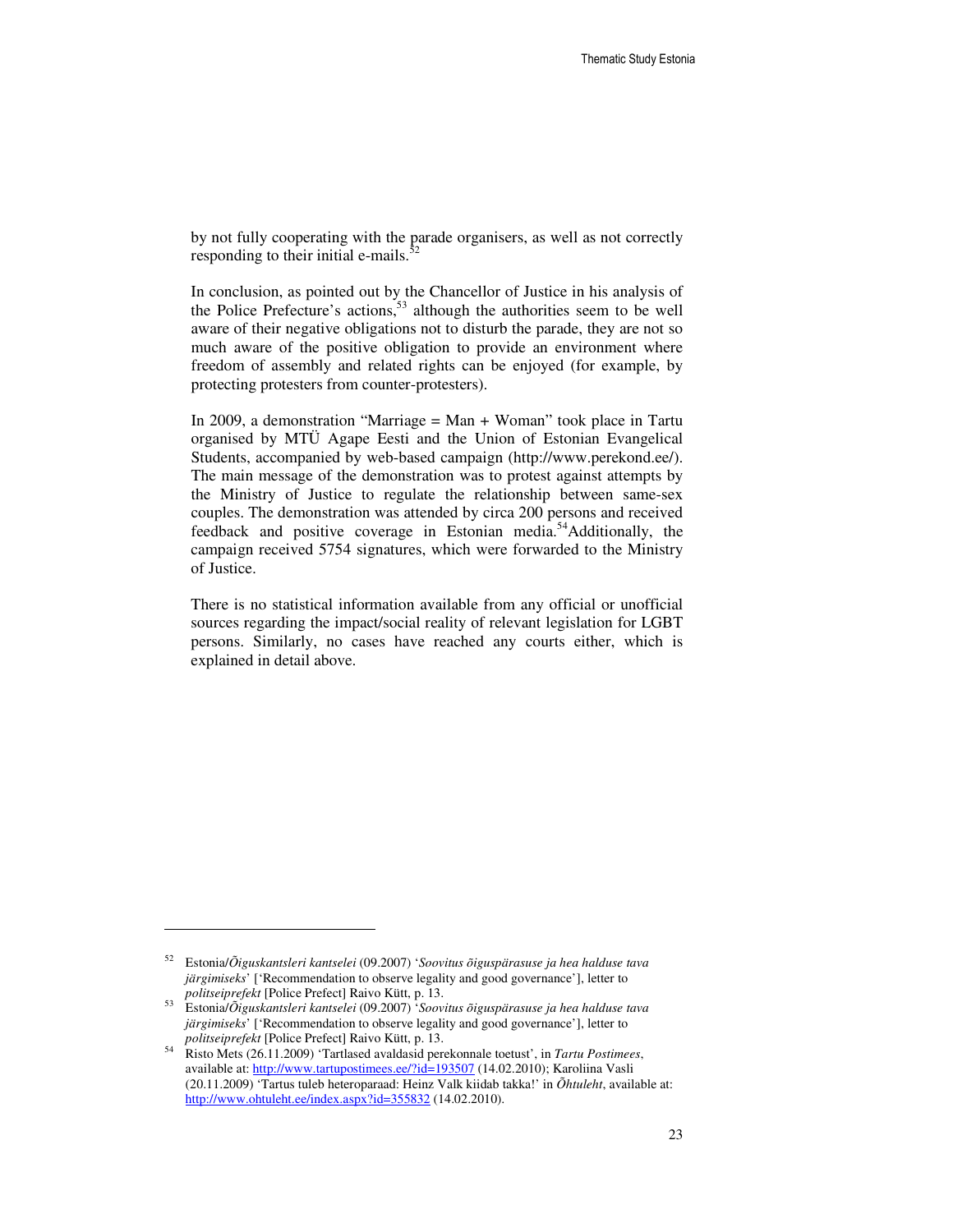# F. Criminal Law, Hate Speech

Incitement of hatred and discrimination is prohibited by § 12 of the Constitution of the Republic of Estonia, which reads as follows:

'…The incitement of national, racial, religious or political hatred, violence or discrimination shall, by law, be prohibited and punishable. The incitement of hatred, violence or discrimination between social strata shall, by law, also be prohibited and punishable'.

The Penal Code provides the main provisions regarding hate speech. Section 151 of the Code criminalises 'activities which publicly incite to hatred, violence or discrimination on the basis of…sexual orientation…if this results in danger to the life, health or property of a person…' This provision has never been used in practice for homophobic hate speech. The Ministry of Justice has confirmed that a draft proposal is under preparation to be submitted for consultation in Autumn 2010 with the purpose of making the application of the hate speech provisions in the Penal Code more effective as well as supplementing the regulation of hate crimes in general.<sup>55</sup>

The Supreme Court has decided what text could be regarded as inciting to social hatred and violence, and interpreted the relevant provision of the Penal Code as follows:

'§ 151 of the Penal Code is included in division "Offences against equality". Violation of the right to equality means that in the case of groups that differ on the grounds of ethnic origin, race, colour, sex, language, origin, religion, political opinion, financial or social status a member of one group ("we") denies the equality of the members of the other group ("others"). Under § 151 of the Penal Code the elements of the offence do not consist only in the denial of equality of the persons belonging to another group but also in incitement to such denial among other persons'.<sup>56</sup>

There have been no criminal cases brought to court regarding homophobic hate speech, thus there have been no convictions and no sanctions.

<sup>55</sup> Estonia /*Justiitsministeerium* [Ministry of Justice] (04.02.2010) *Vastus FRALEX-i*  kü*simustikule* [Reply to FRALEX questionnaire]

<sup>56</sup> Estonia/*Riigikohus* [Supreme Court] (2007) *Võrdse kohtlemise ja diskrimineerimise alased kaasused Eesti Vabariigi Riigikohtu praktikas 2007,* available at: http://www.riigikohus.ee/vfs/682/t6lkimiseks\_MEMOeriraportoor%20%28L\_Kanger%29.pdf (15.02.2008).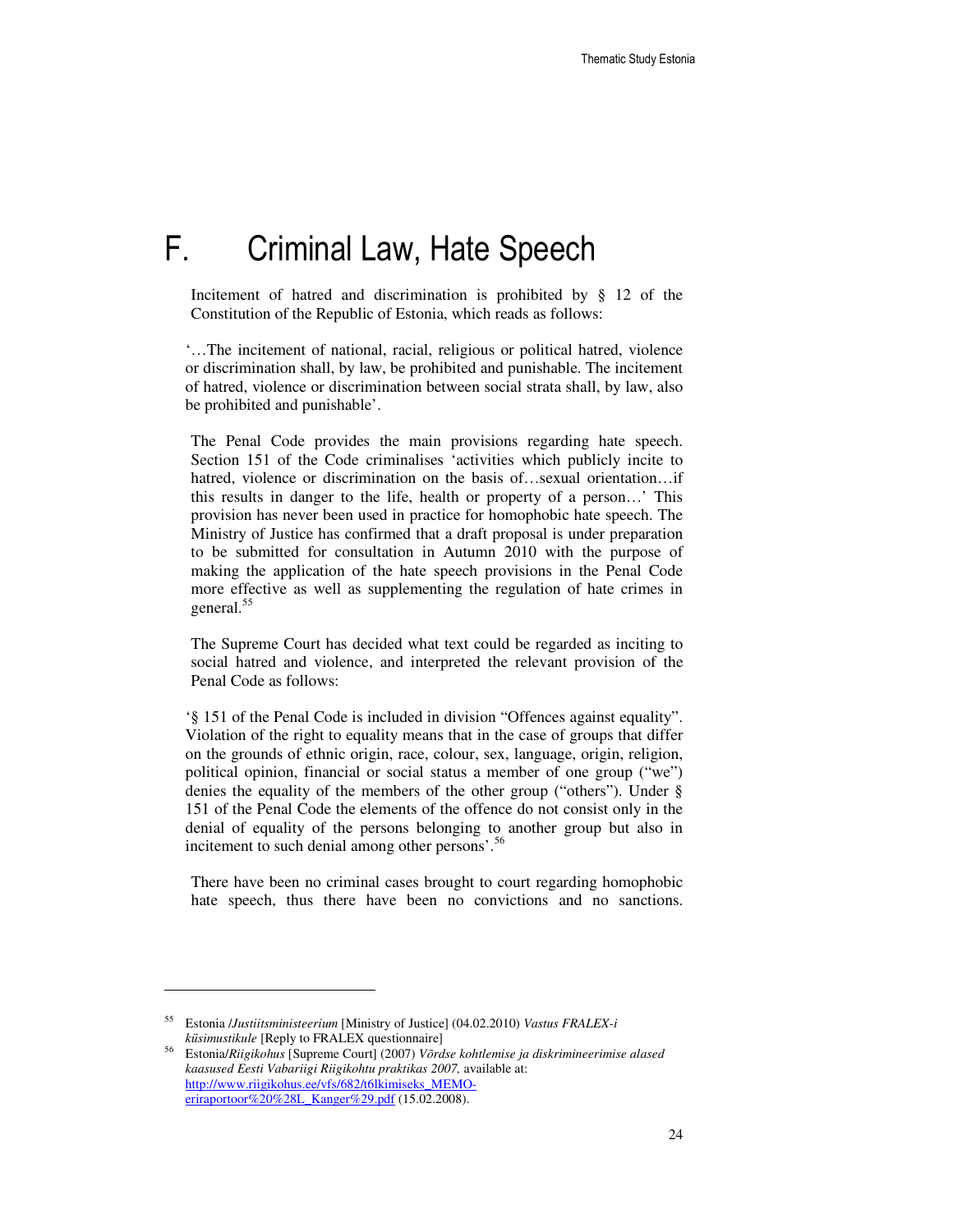Specifically, there have been no criminal proceedings instituted based on §151 of the Penal Code in 2008 or 2009.<sup>57</sup>

Homophobic motivation is not listed among general aggravating factors in § 58 of the Penal Code.

In addition to criminal law, civil law also includes a provision in the *Võlaõigusseadus* [Law of Obligations Act],<sup>58</sup> which prohibits defamation or dissemination of incorrect information. There is no information that this provision has ever been applied in the courts in the context of homophobic hate speech.

There is no statistical information available from any official or unofficial sources regarding the impact/social reality of relevant legislation for LGBT person. Similarly, no cases have reached any courts either, which is explained in detail above.

-

<sup>57</sup> Estonia/*Politsei- ja Piirivalveamet* (11.01.2010) E-mail responding to request for information.

<sup>58</sup> Estonia/*Riigikantselei* (2001) *Riigi Teataja* I, 81, 487.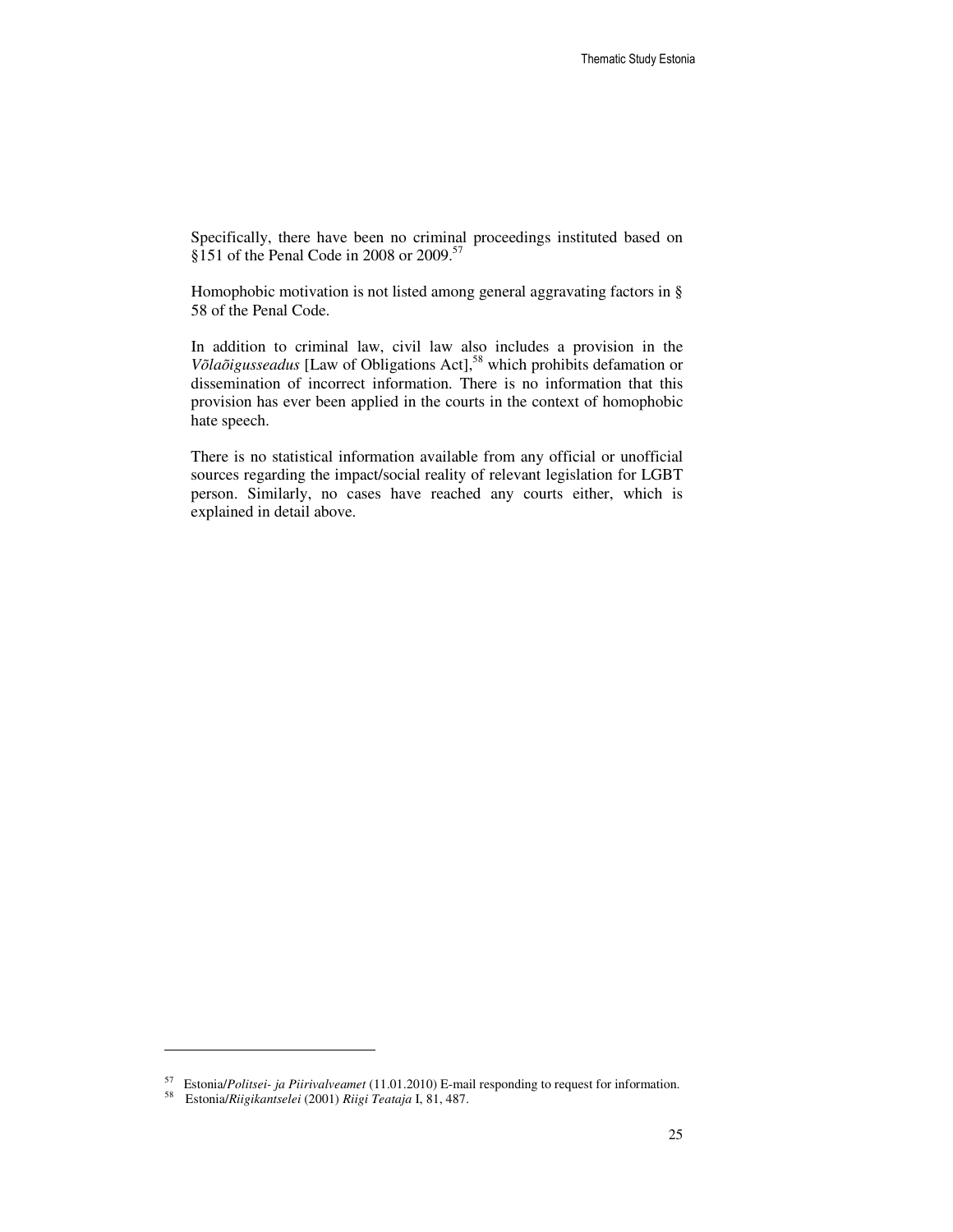### G. Transgender Issues

Transgender issues have a short history in the Estonian legal system. There is no practice, reported cases or statistics on transgender issues, including on discrimination based on a person's transsexuality, except one case, where an application was submitted to the Chancellor of Justice; the case, however, was discontinued (summarised in Annex 1). The Gender Equality and Equal Treatment Commissioner has also received one application but discrimination was not identified in this particular case. Therefore, there has not been any opportunity to develop an approach to transgender discrimination. There is also no authority or explanation as to whether transgender issues are covered by regulations on sexual orientation and discrimination based on sexual orientation.

There are a number of legal acts that include provisions regulating specific acts on transgender issues.

The regulation of 07.05.1999 no. 32 by the Ministry of Social Affairs *Soovahetuse arstlike toimingute ühtsed nõuded* [Common requirements to medical acts of sex change] $\delta^0$  provides the basis for medical and legal acts related to gender/sex change. It is the belief of the Ministry of Social Affairs that the regulation has a somewhat vague legal status and it is mainly by tacit agreement that it is followed. $61$ 

The regulation was enacted on the basis of § 8 (1) 6) of the *Rahvatervise*  seadus [Public Health Act],<sup>62</sup> providing that one of the duties of the Ministry of Social Affairs is 'to plan and organise implementation of national programmes, projects and other measures for creation of a physical and social environment which is safe for health, prevention of health disorders and disease, and health promotion'. The Ministry of Social Affairs is of the opinion that the link between the general mandate given by  $\S 8(1)$ 6) and the regulation is too indirect. However, due to the lack of general unified regulation of the issues of transsexuality, the regulation was based on that provision. This does not make the regulation invalid or illegal. This provision does provide a general basis for the regulation and gender/sex change operations are not in any way legally inhibited. $63$  According to the Ministry of Social Affairs, there has been no need to develop a more

<sup>60</sup> Estonia/*Riigikantselei* (27.05.1999) *Riigi Teataja* L, 87, 1087.

<sup>61</sup> Estonia/*Sotsiaalministeerium* [Ministry of Social Affairs] (08.02.2008) *Vastust Teie 11.01.08 kirjale* [Response to 11.01.08 letter].

<sup>62</sup> Estonia/*Riigikantselei* (11.07.1995) *Riigi Teataja* I, 57, 978.

Telephone conversation with Ms Helen Trelin, Advisor, Department of Health, Ministry of Social Affairs (07.04.2008).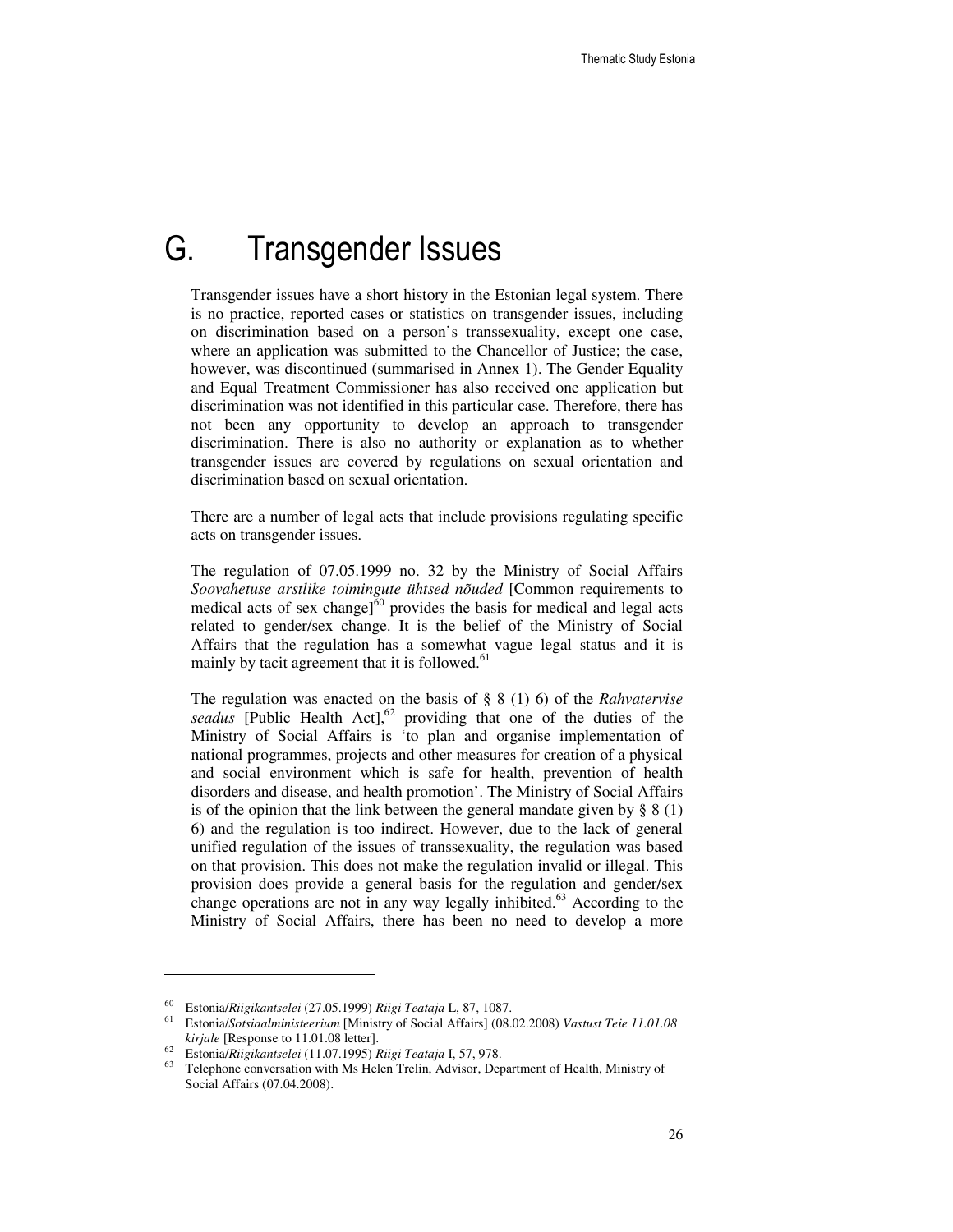comprehensive regulation. Scattered regulation has worked relatively well considering the small population in Estonia.

According to the regulation of 07.05.1999 no. 32, the precondition for deciding a person's gender and allowing medical acts necessary for gender/sex change is a decision by the medical expert commission appointed by the Minister of Social Affairs. The applicant must submit an application to the Ministry of Social Affairs requesting a decision by the expert commission. He/she must present the following evidence:

- certification of transsexual identity during at least two years prior to the application;
- a psychiatrist's decision that excludes the possibility that the wish to undergo gender/sex change is caused by psychiatric disorder;
- compatibility of chromosomatic and gonad gender/sex certified by genetic research.

The medical expert commission's decision is the basis for a decree by the Ministry of Social Affairs, which authorises medical acts to change a person's gender/sex. At least two years must pass from the beginning of the medical treatment before the expert commission will issue a decision on the change of gender/sex. This will be a basis for subsequent legal changes necessary for a person to wholly acquire new gender.

Name change of the person is performed by the vital statistics office. This possibility is provided by § 15 of *Nimeseadus* [Names Act]:<sup>64</sup>

'If the gender of a person is changed, on the basis of a written application of the person, the parent(s) of the minor or of the guardian of the minor ward, a new given name shall be assigned to the person and a foreign-language surname of the person may be changed if the gender feature is reflected in the surname pursuant to the national tradition of the person'.

Section 49 of *Rahvastikuregistri seadus* [Population Register Act] regulates the formation and granting of the new personal identification code for the person who has undergone the gender/sex change, because the code is formed on the basis of a person's sex and date of birth.<sup>65</sup> According to  $\S$  52 of this Act, the new personal identification code will be formed and granted by an authorised processor 'upon amendment of the data on the sex of a person on the basis of an application of the person and a certificate of a medical institution holding a corresponding licence'.

-

<sup>64</sup> Estonia/*Riigikantselei* (2005) *Riigi Teataja* I, 1, 1.

<sup>65</sup> Estonia/*Riigikantselei* (29.06.2000) *Riigi Teataja* I, 50, 317.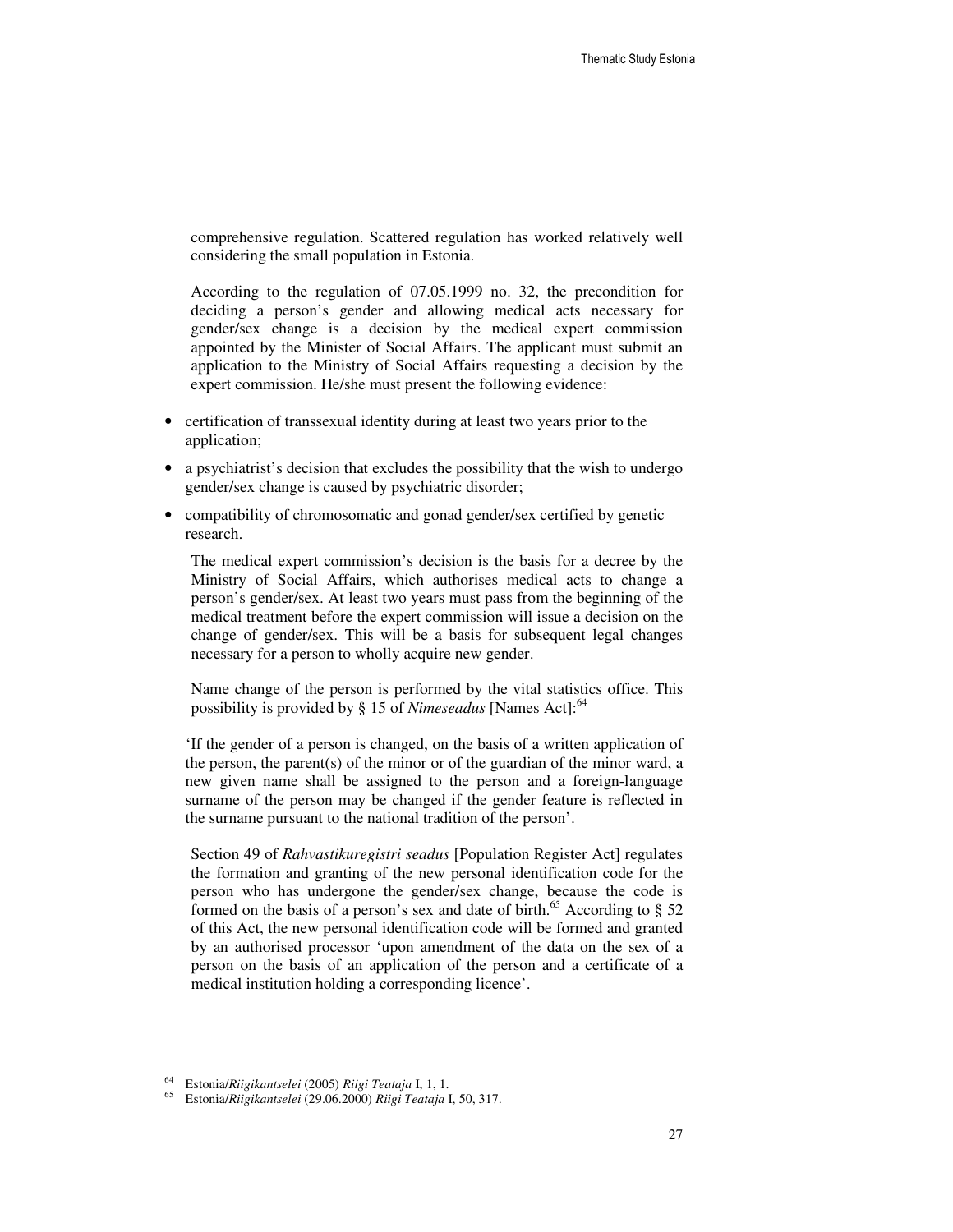The formation and granting of the new personal identification code is also the basis for the issuance of a new birth certificate, which will be organised by the vital statistics office (§ 52 of the Population Register Act). The birth certificate is the basis for a new passport.

In addition, the regulation of 18.01.2002 no. 28 '*Riikliku pensionikindlustuse registri' pidamise põhimäärus* [Statute for managing the 'state pension insurance register' $]^{66}$  is important since it regulates the state pension insurance register. The data in this register is the basis for accounting for social tax paid by or on behalf of persons, their years of pensionable service and accumulation period, and the procedure of determining and paying their state pension and benefits  $(\S 4 (2))$ . Paragraph 31 of this regulation provides for a change of data and personal identification code upon a change of gender/sex.

According to the database of the Supreme Court and those of the first and second instances referred to under the Freedom of Movement heading, there are no cases concerning transsexuals. Statistical information on name changes based on change of gender and number of persons who changed their gender/sex is provided in Annex 2.

<sup>66</sup> Estonia/*Riigikantselei* (2002) *Riigi Teataja* I, 7, 38.

<sup>71</sup> Estonia/*Riigikohus* (2007), p. 1.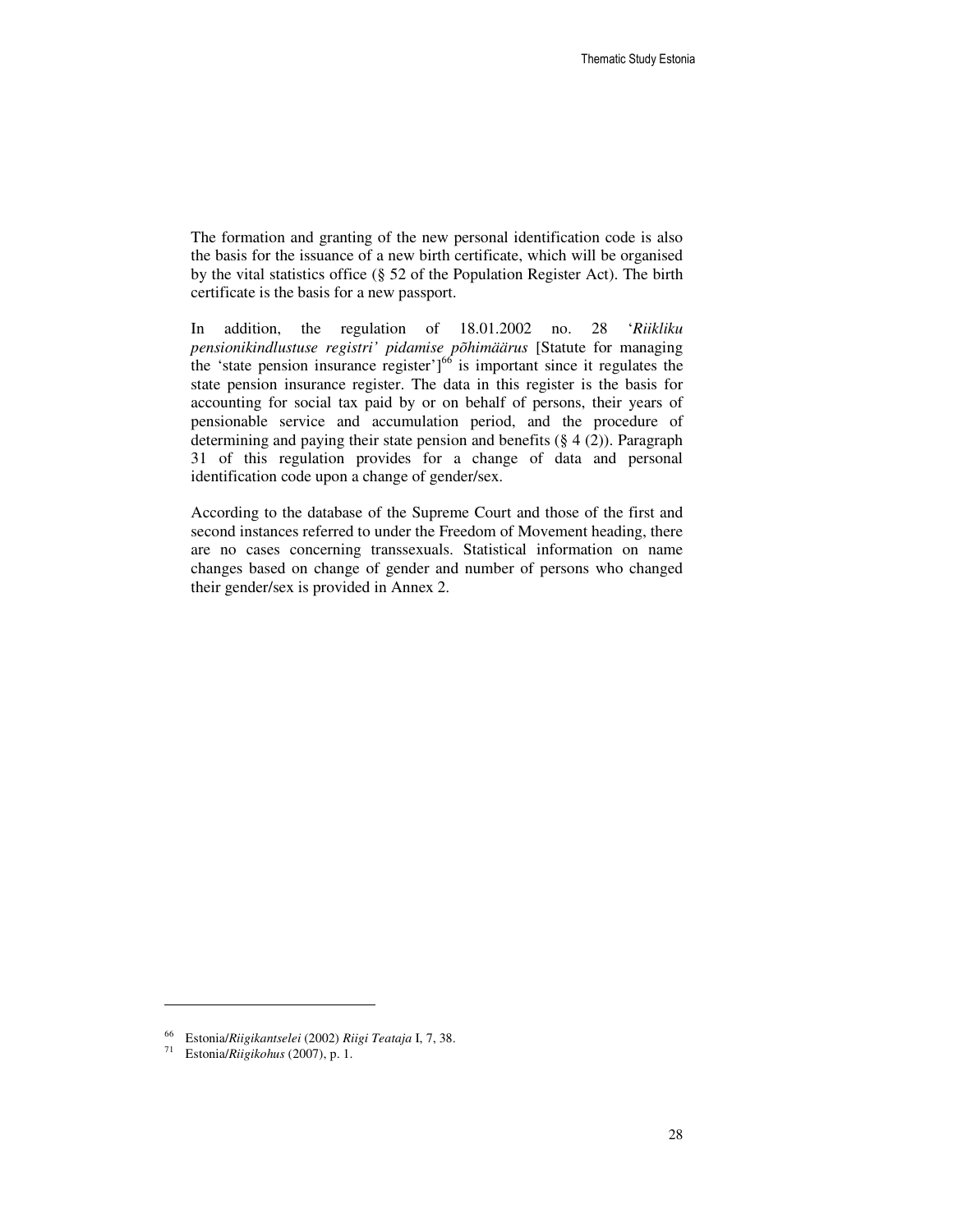### H. Miscellaneous

It should be mentioned that the Constitution of Estonia includes in its catalogue of fundamental rights the prohibition of discrimination (§ 12): 'Everyone is equal before the law. No one shall be discriminated against on the basis of nationality, race, colour, sex, language, origin, religion, political or other opinion, property or social status, or on other grounds…'

As it is stated in the report by the Supreme Court of Estonia on cases concerning equal treatment, 'this provision is considered to be a very modern one, as it includes inter alia discrimination on the basis of "property or social status", *i.e.,* the ground that usually is not included in the discrimination catalogue'.<sup>71</sup> The list of grounds of discrimination is not exhaustive, as is indicated by the phrase 'or other grounds'. The Supreme Court has developed and repeatedly applied a test for determining whether a treatment is unequal: 'if there is a reasonable and appropriate ground, the unequal treatment in legislation is justified'.

Regardless of the long-time and clear constitutional prohibition of discrimination, the statistical information shows that the Estonian population is fairly ignorant with respect to discrimination based on sexual orientation.

The Ministry of Social Affairs ordered a poll in 2007 as part of the EU Equal Opportunities Year.<sup>72</sup> Among other grounds of discrimination, sexual orientation was also included. The poll demonstrated that the Estonian population rarely considers sexual orientation to be one of the grounds of discrimination. Only 1 per cent of the people who had been discriminated against or whose acquaintances had been discriminated against recognised sexual orientation as a probable ground. However, 19 per cent of the respondents who found that discrimination occurs in Estonia often or sometimes did think that sexual orientation is also a ground of discrimination. Yet, ranking the cited grounds of discrimination by rate of incidence, sexual orientation is only  $14^{\overline{h}}$ .

The Ministry of Justice Affairs also referred to a 2007 research project on xenophobic and racist expressions conducted with scientists from Tartu University and Tallinn University.<sup>73</sup> One of the questions (no. 61) posed in that research was: People of what specific background would you not want to work with? One of the possibilities was homosexuals. The question's

 $\overline{a}$ 

<sup>72</sup> Estonia/*Sotsiaalministeerium* [Ministry of Social Affairs] (08.02.2008) *Vastust Teie 11.01.08 kirjale* [Response to 11.01.08 letter].

<sup>73</sup> Estonia/*Justiitsministeerium* [Ministry of Justice] (30.01.2008) *Vastus küsimustele* [Response to questions].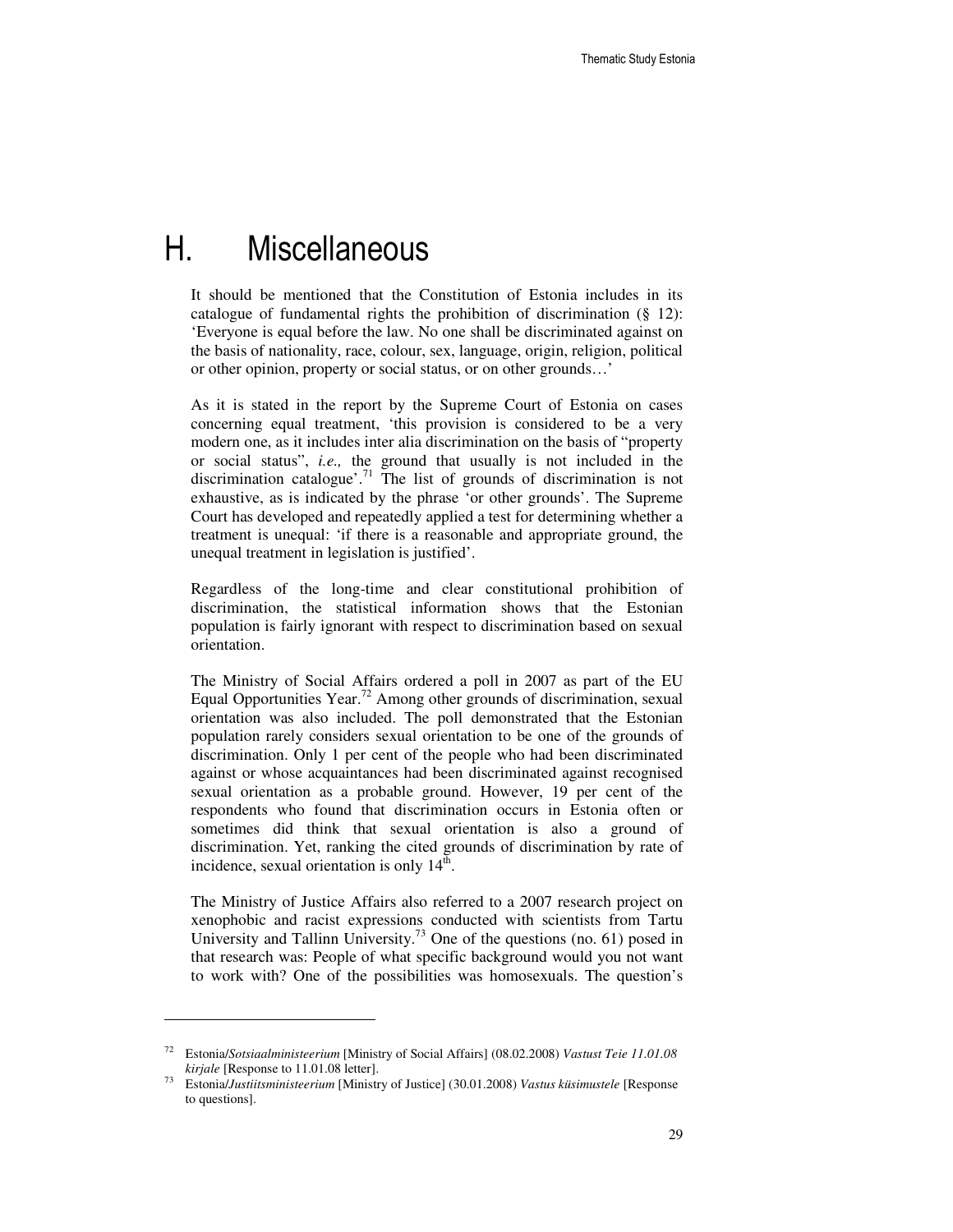| <b>Background</b>                 | <b>Respondents</b><br>of Estonian<br>nationality | <b>Respondents</b><br>of Russian<br>nationality | <b>Total</b> |
|-----------------------------------|--------------------------------------------------|-------------------------------------------------|--------------|
| Homosexuals                       | 37.8                                             | 48 J                                            |              |
| Former prostitutes                | 27 1                                             |                                                 |              |
| People with criminal              | 62.6                                             | 66.2                                            | 63.7         |
| background, former prisoners      |                                                  |                                                 |              |
| Drug addicts                      |                                                  |                                                 |              |
| HIV, AIDS carriers                |                                                  |                                                 |              |
| People with physical disabilities |                                                  |                                                 |              |
| People of other nationalities     | 35                                               |                                                 |              |
| No such people                    | 13 7                                             |                                                 |              |
| Hard to say                       |                                                  |                                                 |              |

purpose was to measure tolerance of background factors other than nationality.

Table 1. Statistics of answers by respondents of Estonian and Russian nationalities. *Ministry of Justice, Vastus küsimustele [Response to questions] (30.01.2008).*

Those over 65 are more intolerant (only 5 per cent answered that there are no people who they would not want to work with). People 25-44 are more tolerant towards homosexuals. Men, as compared to women, are less tolerant towards homosexuals (48.9 per cent of men and 28.6 per cent of women). People with higher education are more tolerant (20.5 per cent answered 'no such people').

On the subject of same-sex marriages and adoption, the Ministry of Social Affairs referred to 2006 Eurostat Eurobarometer research that showed 21 per cent of Estonians thought that same-sex marriages should be allowed everywhere in Europe and 14 per cent would have given homosexuals the right to adopt. $74$ 

The discussion over the possible future Partnership Law was ongoing throughout 2009. The discussion developed due to the publication of a study from the Ministry of Justice over the legal status and situation of nonmarital cohabitations.<sup>75</sup> The study concentrated on non-marital cohabitations in general, analysed the problems arising from that and

<sup>74</sup> Estonia/*Sotsiaalministeerium* [Ministry of Social Affairs] (08.02.2008) *Vastust Teie 11.01.08 kirjale* [Response to 11.01.08 letter].

<sup>75</sup> Estonia/*Justiitsministeerium* (2009) *Mitteabieluline kooselu ja selle õiguslik regulatsioon*.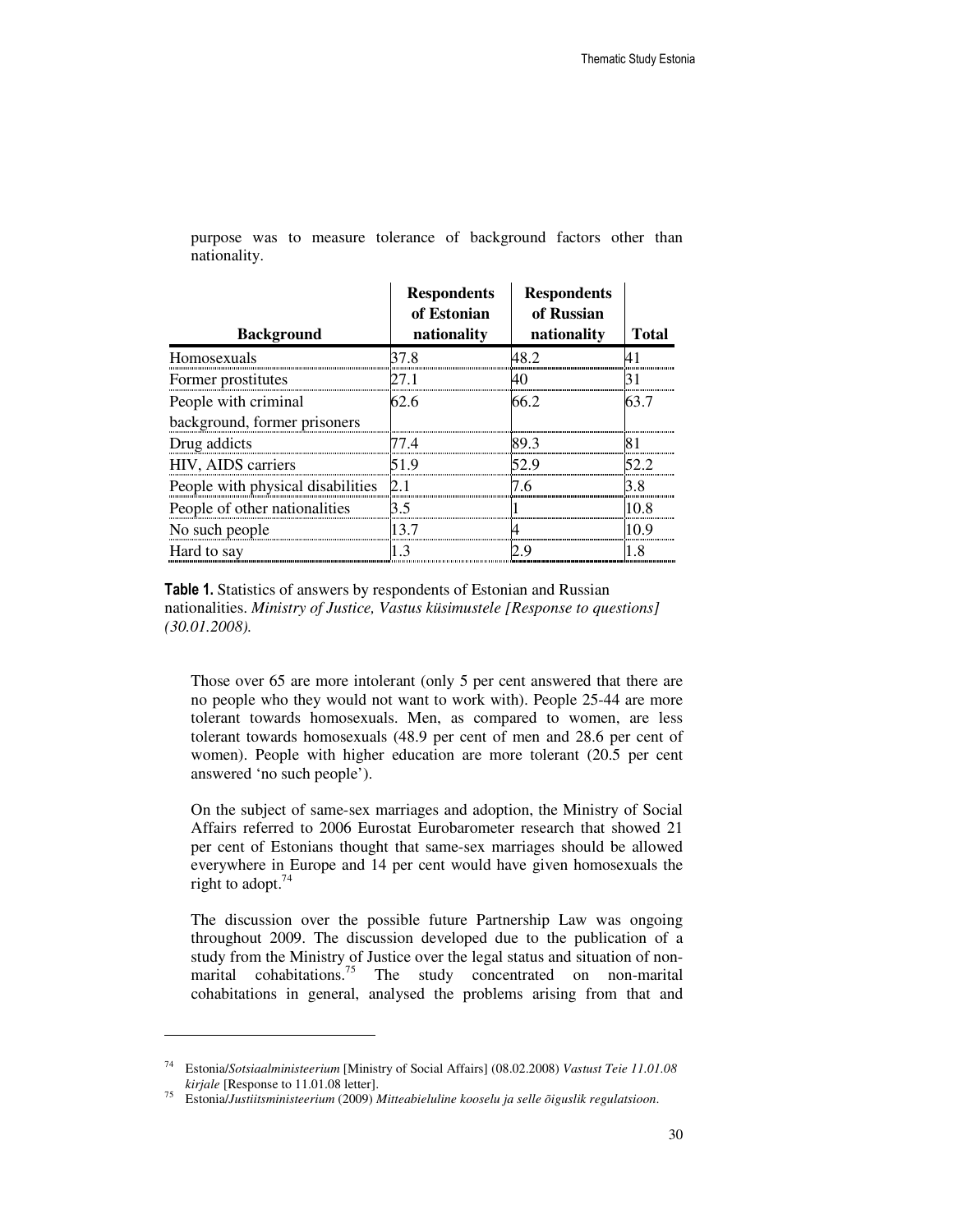different solutions to them. The study does not reach a specific conclusion but does bring out the benefits of registered partnerships.

There are no laws in Estonia which are similar or comparable to the institutional homophobia that surfaced in Lithuania. In contrast, the Ministry of Social Affairs has referred to the current national study curriculum set by the *Haridus- ja Teadusministeerium* [Ministry of Education and Science], which, in the opinion of the Ministry of Social Affairs gives a clear basis for discussions on sexual minorities.<sup>76</sup> The curriculum foresees that one of the aims of the human study classes be the increase of pupils' tolerance of other people's differences and their understanding of the nature of sexuality.

Although there are no laws as such that could be defined as an institutional homophobia, the Gender Equality and Equal Treatment Commissioner has referred to a decree by one local municipality.<sup>77</sup> The local municipality amended one of its decrees concerning social benefits payable to residentfamilies of the municipality to explicitly exclude same-sex cohabiting couples. The case preceding the amendment was referred to the Commissioner but since the subject matter is not within her competence, she was forced to reject it. The facts of the case are summarised in Annex 1.

The detailed circumstances of the case are confidential until the decision on the appeal is published; the facts are very similar to the case reported in media in 2009.<sup>78</sup> The municipality referred to in media was Viimsi, a neighbouring municipality to Tallinn.

The same case was referred to the Chancellor of Justice, where Chancellor is already mentioning the name of the municipality – Viimsi. The Chancellor of Justice found the initial refusal to provide social benefits to be void.<sup>79</sup> The Viimsi municipality accepted the opinion but went on to amend the decree so as to exclude same-sex cohabiting partnerships and rejected the couple's second application as well. The applicants turned to

 $\overline{a}$ 

<sup>76</sup> Estonia/*Sotsiaalministeerium* (01.2010) *Teemauuringu homofoobia ja diskrimineerimise kohta seksuaalse sättumuse alusel vastused* [Answers to Thematic Study on Homophobia and Discrimination on Grounds of Sexual Orientation] no 15.1-1/90.

<sup>77</sup> Estonia/*Soolise võrdõiguslikkuse ja võrdse kohtlemise volinik* (11.01.2010) *Teemauuring homofoobia ja diskrimineerimise kohta seksuaalse sättumuse alusel* [Thematic Study on Homophobia and Discrimination on Grounds of Sexual Orientation] no 3-1/005.

<sup>78</sup> A. Haas (11.10.2009) 'Viimsi vald ahistab lesbipaari lapsi', in *Eksress.ee*, available at: http://www.ekspress.ee/news/paevauudised/eestiuudised/viimsi-vald-ahistab-lesbipaari-lapsitaispikk-lugu.d?id=27692079 (13.02.2010); M. Tamm (20.10.2009) 'Viimsi vallavalitsus jätkab vaidlust samasooliste perega', in *Tallinna Postimees*, available at: http://www.tallinnapostimees.ee/?id=177489 (13.02.2010); A. Lohk (19.10.2009) 'Viimsi lesbipaar seljatas kohtus neile toetuse keelanud valla', in *Õhtuleht*, available at: http://www.ohtuleht.ee/index.aspx?id=351370 (13.02.2010).

<sup>79</sup> Estonia/*Õiguskantsler* (11.02.2010) *Vastus küsimustikule nr 5-3/1000177*.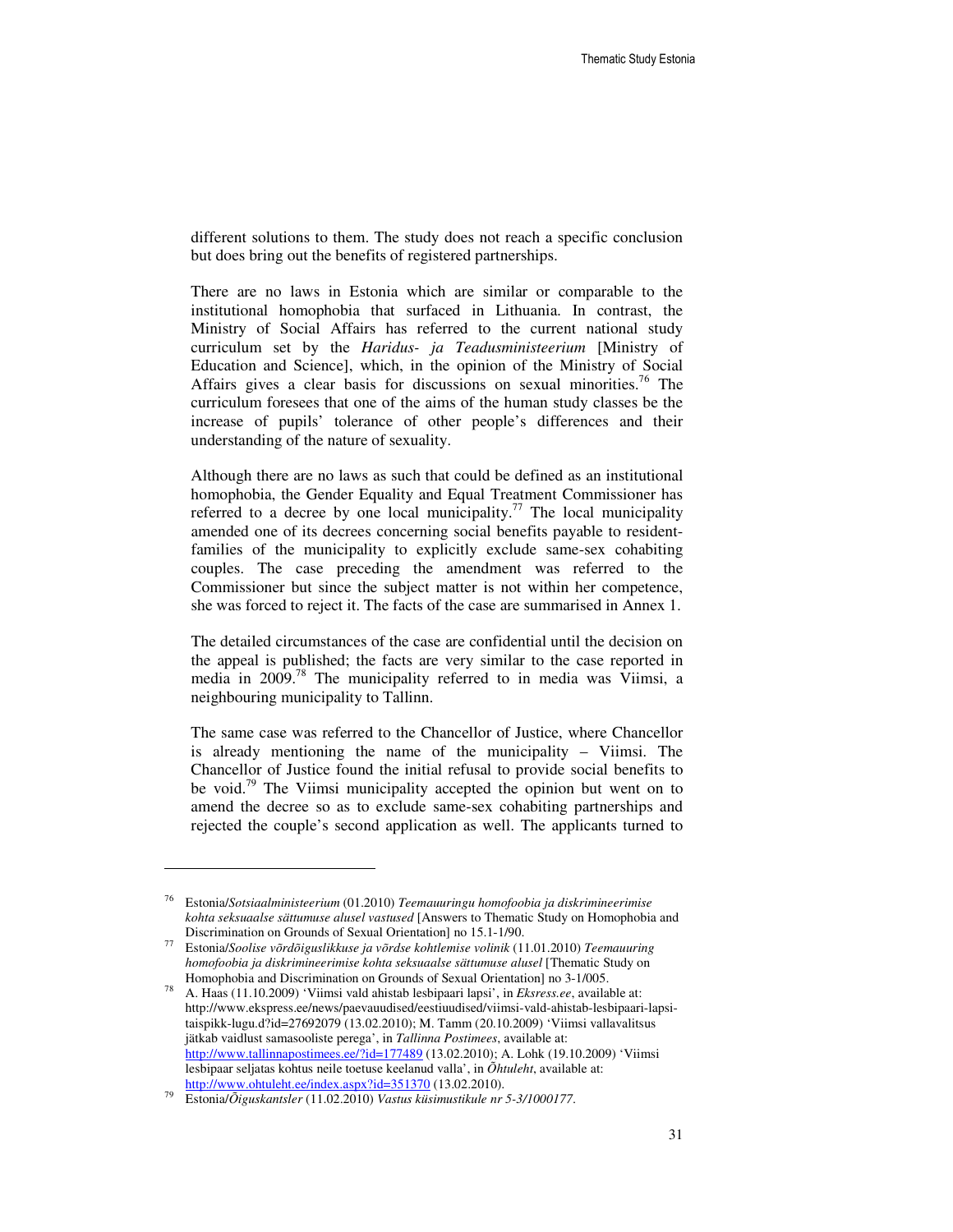the court. The local municipality lost in the first instance and appealed. As yet, there are no results from the appeal.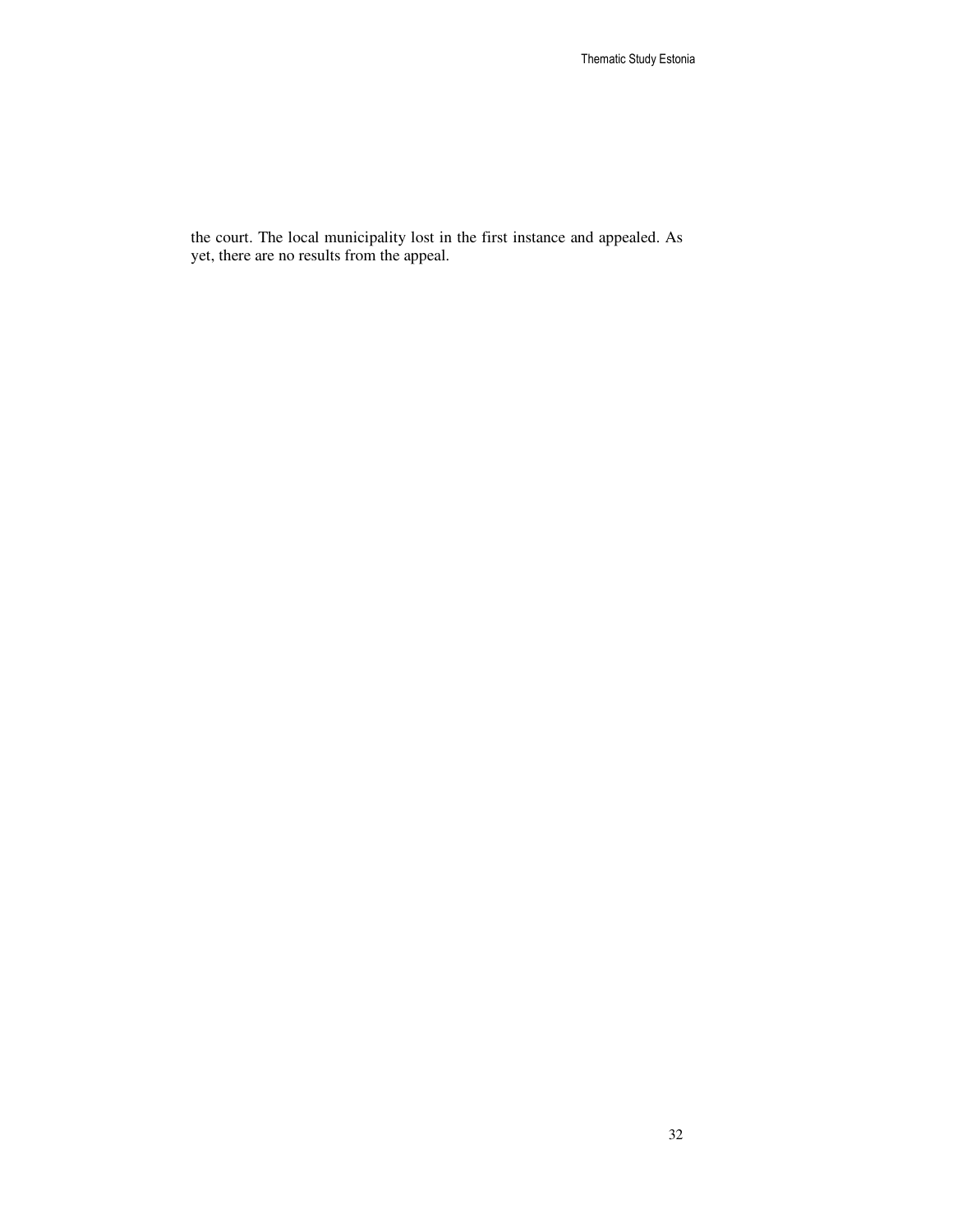### I. Good practices

There are no significant good practices to report on. However, one worth mentioning is the recent practice of the Gender Equality Department of the Ministry of Social Affairs. The Department has opted for a wider notion of gender equality issues and participates actively in the issues of sexual minorities.<sup>80</sup> In 2009, the Department consulted with different LGBT organisations and the representative of the Department delivered a presentation at the Gay Pride Baltic in Riga. The Department worked on increasing competence in the field, which was previously ignored by the state.

There are several instances in which Estonian law goes beyond the EU acquis. The Gender Equality and Equal Treatment Commissioner has capacity to deal with cases of sexual orientation discrimination, albeit limited to work-related instances as explained in the first chapter. The Commissioner is also inhibited in her work due to limited resources available to her, which is discussed in detail in the Thematic Legal Study on the impact of the Race Equality Directive in Estonia. Homophobic hate speech has been criminalised along with other discriminatory aspects in the Penal Code, however there have been no instances of its application, which has prompted the Ministry of Justice to review and specify the provision in future.<sup>81</sup> The Ministry of Justice has also published a study on the legal regulation concerning non-married cohabiting couples, discussing in detail also same-sex couples. $82$  Also ,the new national study curriculum set by the *Haridus- ja Teadusministeerium* [Ministry of Education and Science] gives a clear basis for discussions on sexual minorities.<sup>83</sup>

 $\overline{a}$ 

<sup>80</sup> Estonia/*Sotsiaalministeerium* (01.2010) *Teemauuringu homofoobia ja diskrimineerimise kohta seksuaalse sättumuse alusel vastused* [Answers to Thematic Study on Homophobia and Discrimination on Grounds of Sexual Orientation] no 15.1-1/90.

<sup>81</sup> Estonia /*Justiitsministeerium* [Ministry of Justice] (04.02.2010) *Vastus FRALEX-i*  kü*simustikule* [Reply to FRALEX questionnaire]

<sup>82</sup> Estonia/*Justiitsministeerium* (2009) *Mitteabieluline kooselu ja selle õiguslik regulatsioon*.

<sup>83</sup> Estonia/*Sotsiaalministeerium* (01.2010) *Teemauuringu homofoobia ja diskrimineerimise kohta seksuaalse sättumuse alusel vastused* [Answers to Thematic Study on Homophobia and Discrimination on Grounds of Sexual Orientation] no 15.1-1/90.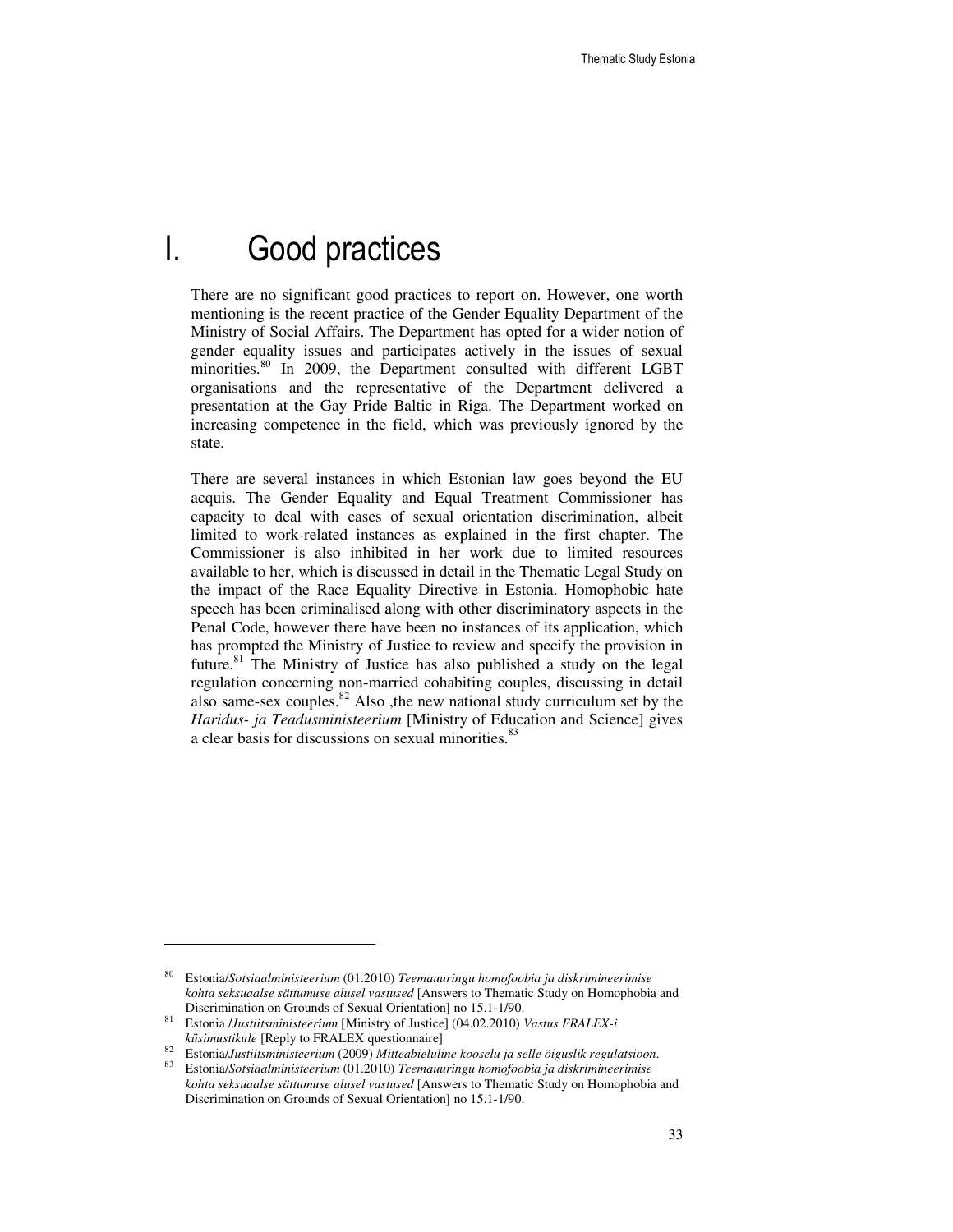### **Conclusions**

It is difficult to draw any definite conclusions from the research conducted, as the amount of available information is insufficient for informed analysis. As most laws that provide specific rights for LGBTs are relatively recent, there has not been enough time for practices to be developed.

As a result of the research, the team has found that Estonia has finalised the implementation of all relevant EU legislation. However, whether this actually will have positive impact in the status and rights of LGBTs remains to be seen.

Although Estonia's very modern section on fundamental rights goes beyond those of many other countries, the rest of the body of laws is in need of development. For example, the Estonian legal system still does not recognise unmarried couples or couples in civil unions or registered partnerships. This severely affects the rights of LGBTs in areas of freedom of movement, asylum and subsidiary protection, including family reunification. Estonian lawmakers have explicitly excluded LGBT marriages from the definition of marriage.

Protection against hate speech, provided by law, needs to be put into practice to create an environment that raises public awareness of LGBT rights.

In great need of clarification and development is legislation related to transsexuals and gender/sex change. The present dispersed regulation does not sufficiently protect their interests.

A positive aspect is the adoption of the Equal Treatment Act. However, the act has been in force for less than 14 months and resources for its effective implementation have been lacking.

There have been no instances of similar developments to the legislation adopted by Lithuania.

Unfortunately there is no good practice to report, which would be innovative and could serve as models for other Member States and the European Union institutions in the context of the present study.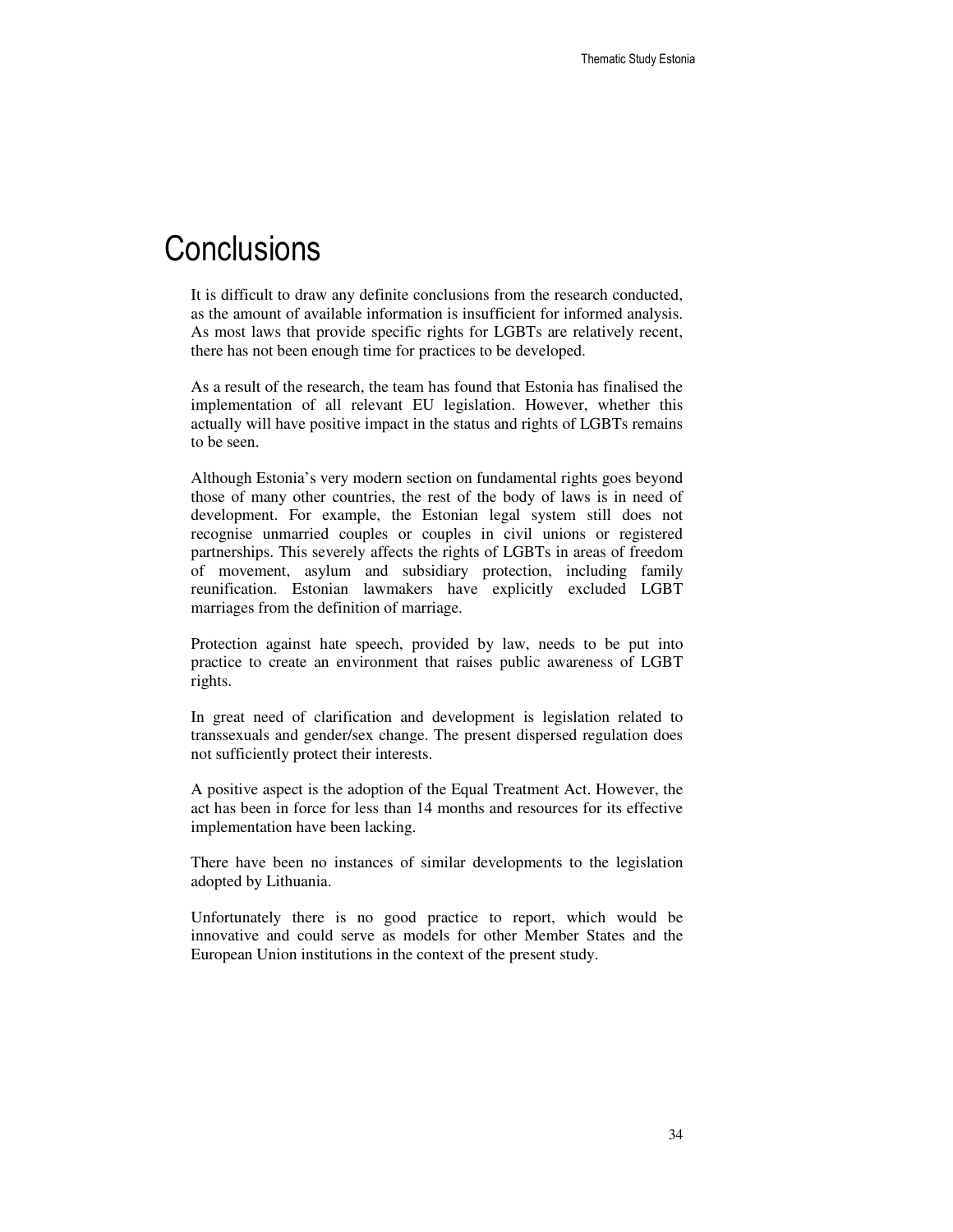# Annexes

### Annex 1 – Presentation of Case Law

### Implementation of Employment Directive 2000/78/EC

| <b>Case title</b>                                                  | Conciliation procedure for resolution of discrimination dispute (case no. $12/071719$ ) <sup>84</sup>                                                                                                                                                                                                                                                                                                                                                                                                                                                                                                                                                                                                                                                                                                                                                                      |
|--------------------------------------------------------------------|----------------------------------------------------------------------------------------------------------------------------------------------------------------------------------------------------------------------------------------------------------------------------------------------------------------------------------------------------------------------------------------------------------------------------------------------------------------------------------------------------------------------------------------------------------------------------------------------------------------------------------------------------------------------------------------------------------------------------------------------------------------------------------------------------------------------------------------------------------------------------|
| <b>Decision date</b>                                               | [Confidential according to $\S 35^8$ of the Chancellor of Justice Act (25.02.1999)]                                                                                                                                                                                                                                                                                                                                                                                                                                                                                                                                                                                                                                                                                                                                                                                        |
| <b>Reference details</b>                                           | <i><u>Oiguskantsleri kantselei [Office of the Chancellor of Justice]</u></i>                                                                                                                                                                                                                                                                                                                                                                                                                                                                                                                                                                                                                                                                                                                                                                                               |
| Key facts of the case                                              | The Ministry of Social Affairs forwarded an application to the Chancellor of Justice in which the Applicant<br>claimed that he/she had been discriminated on the grounds of his/her sexual orientation and/or his/her gender (the<br>case involved a transsexual person). The Applicant submitted his/her application to work for two companies, but<br>both companies refused to hire him and the applicant claims it was because of his/her transsexuality. The<br>Chancellor of Justice requested that the Applicant specify his/her request, because the Applicant had not clearly<br>expressed a request to initiate conciliation proceedings. The Chancellor of Justice turned to the Respondents with a<br>request to participate in the conciliation proceedings and present their explanations and statement regarding the<br>case as described by the Applicant. |
| Main<br>reasoning/argumentation                                    | [Confidential according to $\S 35^8$ of the Chancellor of Justice Act (25.02.1999)]                                                                                                                                                                                                                                                                                                                                                                                                                                                                                                                                                                                                                                                                                                                                                                                        |
| Key issues (concepts,<br>interpretations) clarified by<br>the case | [Confidential according to $\S 35^8$ of the Chancellor of Justice Act (25.02.1999)]                                                                                                                                                                                                                                                                                                                                                                                                                                                                                                                                                                                                                                                                                                                                                                                        |

<sup>84</sup> Estonia/*Õiguskantsleri kantselei* (04.02.2008) *Vastus teabenõudele* [Response to request for information] no. 5-3/0800287.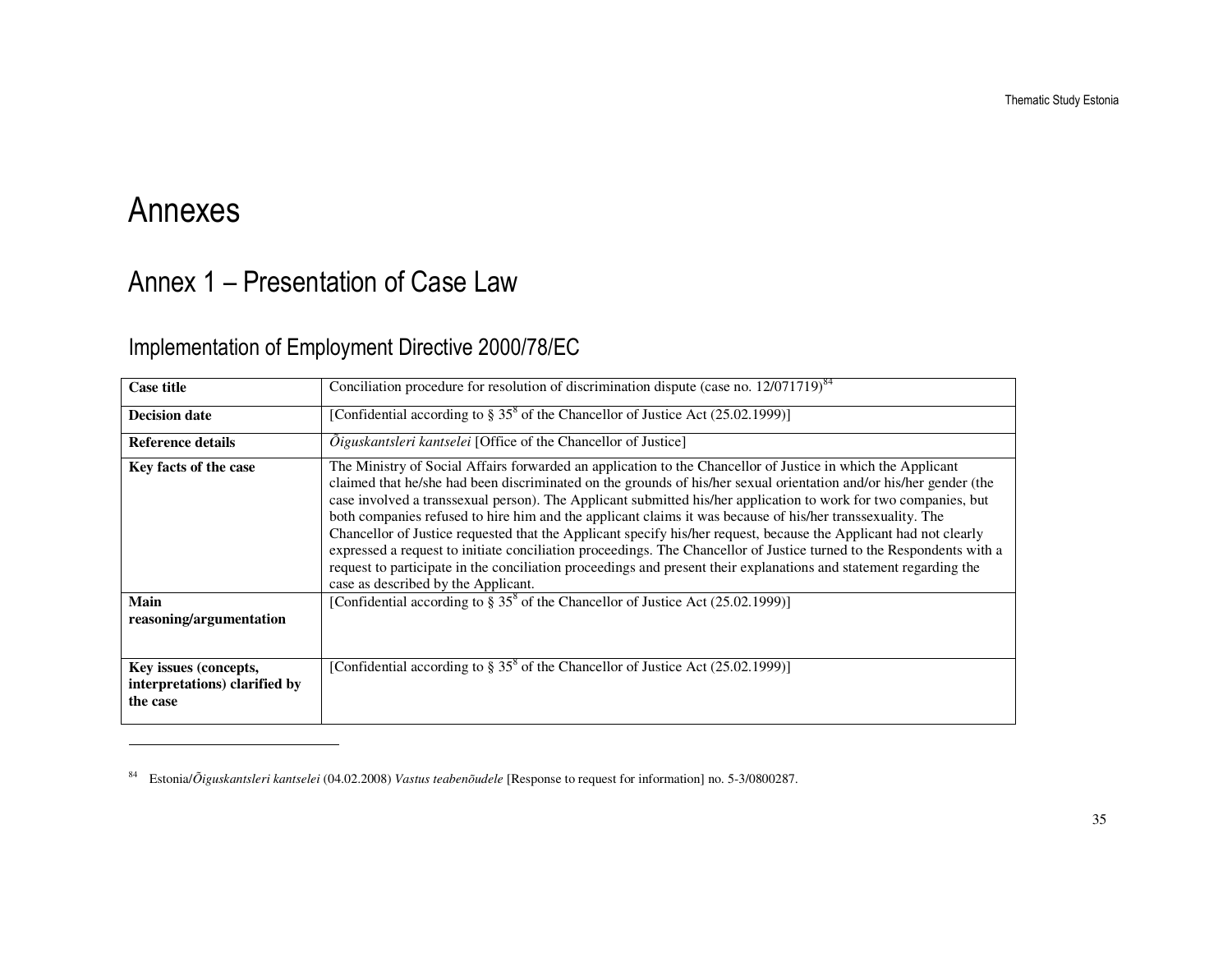| <b>Results (sanctions) and key</b> | The Respondents did not wish to participate in the conciliation proceedings, therefore, the Chancellor of Justice |
|------------------------------------|-------------------------------------------------------------------------------------------------------------------|
| consequences or implications       | terminated the proceedings in the present case.                                                                   |
| of the case                        |                                                                                                                   |
|                                    |                                                                                                                   |

| <b>Case title</b>                                                                 | Statement on regularisation of same-sex family relations (no. 6-1/060166/0600782)                                                                                                                                                                                                                                                                                                                                                                                                                                                                                                                                                                                                                                                             |
|-----------------------------------------------------------------------------------|-----------------------------------------------------------------------------------------------------------------------------------------------------------------------------------------------------------------------------------------------------------------------------------------------------------------------------------------------------------------------------------------------------------------------------------------------------------------------------------------------------------------------------------------------------------------------------------------------------------------------------------------------------------------------------------------------------------------------------------------------|
| <b>Decision date</b>                                                              | 01.2006                                                                                                                                                                                                                                                                                                                                                                                                                                                                                                                                                                                                                                                                                                                                       |
| <b>Reference details</b>                                                          | $\tilde{O}$ iguskantsleri kantselei [Office of the Chancellor of Justice]                                                                                                                                                                                                                                                                                                                                                                                                                                                                                                                                                                                                                                                                     |
| Key facts of the case                                                             | An Applicant turned to the Chancellor of Justice, claiming that homosexual individuals are discriminated against in<br>§ 12 of the Constitution, because they have not been afforded the protection as guaranteed by § 26 and § 27 of the<br>Constitution.                                                                                                                                                                                                                                                                                                                                                                                                                                                                                    |
| Main<br>reasoning/argumentation                                                   | The Application included a claim that homosexual, unlike heterosexual, individuals are discriminated against,<br>because they are not allowed to enter into a legally recognised and protected family relationship.                                                                                                                                                                                                                                                                                                                                                                                                                                                                                                                           |
| Key issues (concepts,<br>interpretations) clarified by<br>the case                | The Chancellor of Justice found that unequal treatment is justified. A marriage between a man and a woman is a<br>sustainable unit, which can have common descendants and who thereby provide continuity of the society. This<br>differentiates relationships between different and same-sex couples and constitutes a circumstance by which<br>unequal treatment is substantiated. The Chancellor of Justice also stated that the lack of a right for homosexual<br>couples to demand regulation of same-sex relationships derives from international or European Union legal norms,<br>which form a part of the Estonian legal system. Enabling partnerships for same-sex individuals has so far been left<br>to state political decisions. |
| <b>Results (sanctions) and key</b><br>consequences or implications<br>of the case | The Chancellor of Justice found that unequal treatment is justified.                                                                                                                                                                                                                                                                                                                                                                                                                                                                                                                                                                                                                                                                          |

| <b>Case title</b>    | Clarification on refusing the application (no. 14-1/071238/0705697) |
|----------------------|---------------------------------------------------------------------|
| <b>Decision date</b> | 08.08.2007                                                          |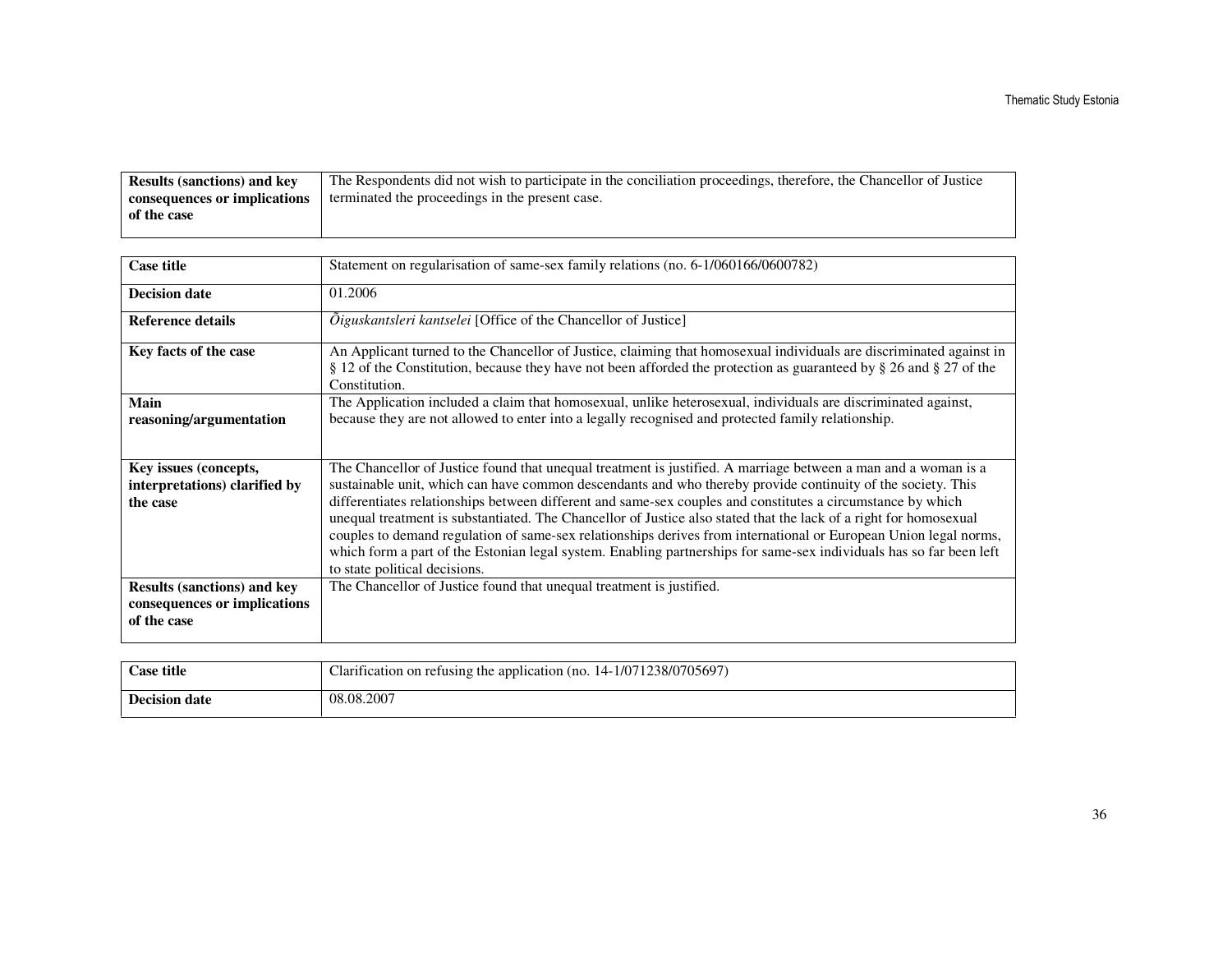| <b>Reference details</b>           | <i>Oiguskantsleri kantselei</i> [Office of the Chancellor of Justice]                                               |
|------------------------------------|---------------------------------------------------------------------------------------------------------------------|
|                                    |                                                                                                                     |
|                                    |                                                                                                                     |
|                                    |                                                                                                                     |
|                                    |                                                                                                                     |
|                                    |                                                                                                                     |
| Key facts of the case              | An Applicant turned to the Chancellor of Justice, requesting proceedings against a publicly expressed opinion that  |
|                                    | incited denigration of the gay movement.                                                                            |
|                                    |                                                                                                                     |
| Main                               | Two paramount human rights collide in this particular case. On the one hand, the Constitution emphasises            |
| reasoning/argumentation            | everyone's right to freedom of expression; on the other hand, it is an important aspect of the Constitution that    |
|                                    | everyone should respect and honour other people's rights and freedoms while exercising their own rights and         |
|                                    | freedoms and fulfilling their obligations.                                                                          |
| Key issues (concepts,              | The Chancellor of Justice did not initiate proceedings based on the Application, because according to $\S 19(1)$ of |
|                                    |                                                                                                                     |
| interpretations) clarified by      | the Law of the Chancellor of Justice, everyone has the right to turn to the Chancellor of Justice to review whether |
| the case                           | any holder of public office has violated human rights. The case described by the Applicant concerned a dispute      |
|                                    | between two private individuals, for the settlement of which the Chancellor of Justice lacks competence.            |
| <b>Results (sanctions) and key</b> | Since the Applicant did not wish to initiate the conciliation, the proceedings in this application were terminated. |
| consequences or implications       |                                                                                                                     |
|                                    |                                                                                                                     |
| of the case                        |                                                                                                                     |
|                                    |                                                                                                                     |

| <b>Case title</b>               | Application in regard to discrimination on receiving social benefits                                                                                                                                                                                                                                                                                                                                                                                                                                                                                                                                                                                                                                    |
|---------------------------------|---------------------------------------------------------------------------------------------------------------------------------------------------------------------------------------------------------------------------------------------------------------------------------------------------------------------------------------------------------------------------------------------------------------------------------------------------------------------------------------------------------------------------------------------------------------------------------------------------------------------------------------------------------------------------------------------------------|
| <b>Decision date</b>            | No date (the full response is confidential and the summary does not include the date)                                                                                                                                                                                                                                                                                                                                                                                                                                                                                                                                                                                                                   |
| <b>Reference details</b>        | Soolise võrdõiguslikkuse ja võrdse kohtlemise volinik [Gender Equality and Equal Treatment Commissioner]                                                                                                                                                                                                                                                                                                                                                                                                                                                                                                                                                                                                |
| Key facts of the case           | Applicant called the local municipality to ask about the conditions for social benefits for a family where parents are<br>not married. The municipality responded that the status of marriage is unimportant. When the applicant went on to<br>apply for the benefit, the municipality announced that same-sex cohabitations are not considered families for the<br>purposes of social benefits. The applicant was cohabiting with a same-sex partner and their three children from<br>previous relationships.                                                                                                                                                                                          |
| Main<br>reasoning/argumentation | The case is not in the competence of the Commissioner, since it concerns social benefits. The Commissioner can<br>only review applications concerning discrimination based on sexual orientation when it arises from employment<br>relations. The Commissioner did however explain the following: By adopting the Equal Treatment Act, Estonia has<br>implemented the mere minimum of the norms from EU Council Directive 2000/78/EC. This is a result of the<br>discussions in the Parliament, since the original draft of the Act foresaw prohibition of discrimination of every<br>minority group in every area of law. The present case is a great example of how the present solution in the Equal |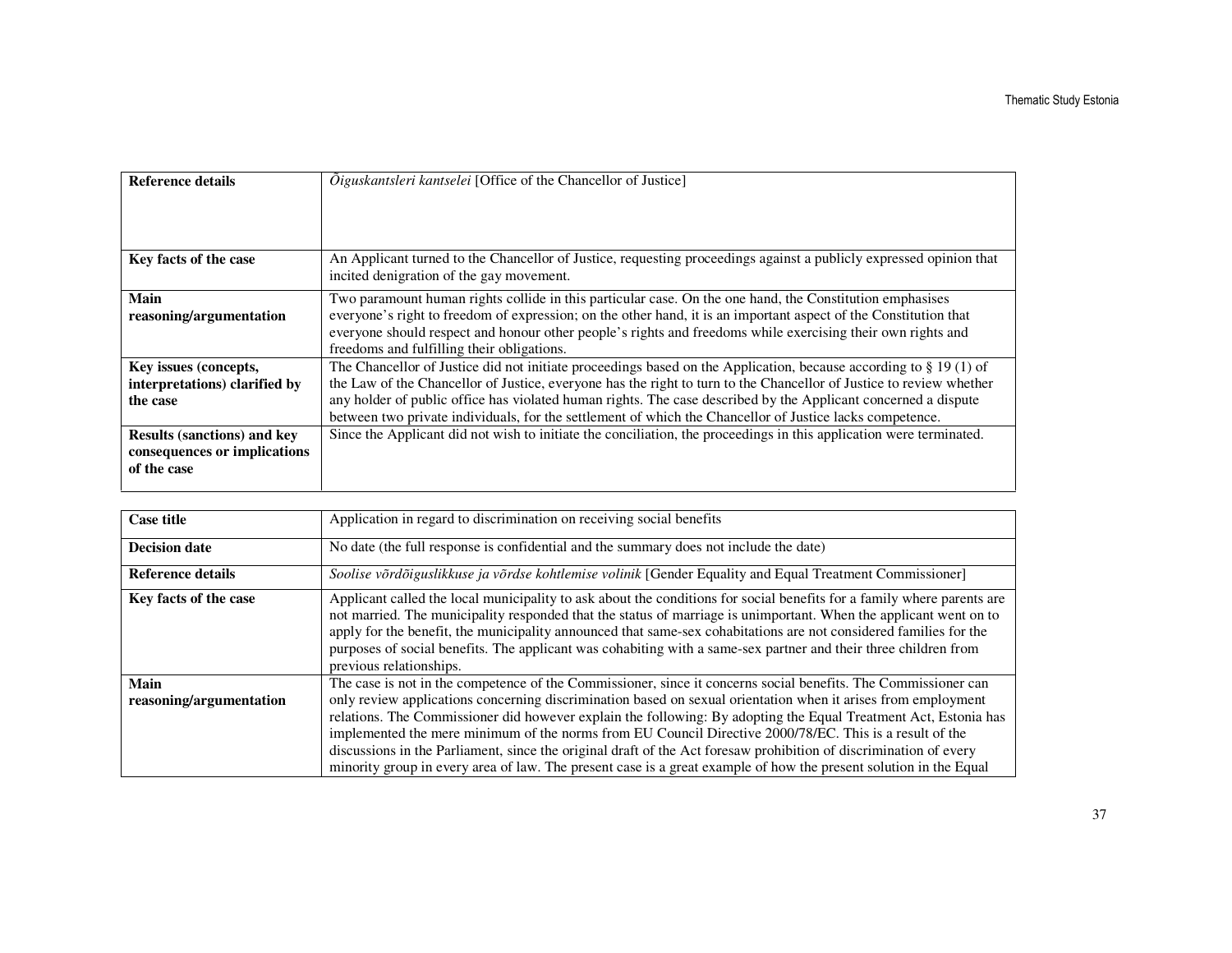|                                                                                   | Treatment Act causes problems and creates a so-called hierarchy between the types of discrimination.                                                                                                                                                                                                                                                          |
|-----------------------------------------------------------------------------------|---------------------------------------------------------------------------------------------------------------------------------------------------------------------------------------------------------------------------------------------------------------------------------------------------------------------------------------------------------------|
| Key issues (concepts,<br>interpretations) clarified by<br>the case                | The competence of the Commissioner depends on the particular type of discrimination in question.                                                                                                                                                                                                                                                              |
| <b>Results (sanctions) and key</b><br>consequences or implications<br>of the case | The Commissioner rejected the application and recommended the applicant to turn to the Chancellor of Justice. The<br>applicant did and the Chancellor sent a notification to the local municipality, which ignored it and changed the<br>decree so as to exclude same-sex cohabiting partnerships. The applicants turned to the court. The local municipality |
|                                                                                   | lost in the first instance and appealed. No result from there yet.                                                                                                                                                                                                                                                                                            |

| <b>Case title</b>                                                                 | No name (the case was summarised without date and reference numbers in the response from the Chancellor of<br>Justice to request for information)                                                                                                                                                                                                                                                                                                                                                                                                                                                                                                                 |
|-----------------------------------------------------------------------------------|-------------------------------------------------------------------------------------------------------------------------------------------------------------------------------------------------------------------------------------------------------------------------------------------------------------------------------------------------------------------------------------------------------------------------------------------------------------------------------------------------------------------------------------------------------------------------------------------------------------------------------------------------------------------|
| <b>Decision date</b>                                                              | 2008 (the case was summarised without date and reference numbers in the response from the Chancellor of Justice<br>to request for information)                                                                                                                                                                                                                                                                                                                                                                                                                                                                                                                    |
| <b>Reference details</b>                                                          | $\tilde{O}$ iguskantsleri kantselei [Office of the Chancellor of Justice]                                                                                                                                                                                                                                                                                                                                                                                                                                                                                                                                                                                         |
| Key facts of the case                                                             | Applicant turned to the Chancellor asking to confirm whether §1 of the Family Law Act (stating that marriage can<br>only be contracted between a man and a woman) is in conformity with the Constitution.                                                                                                                                                                                                                                                                                                                                                                                                                                                         |
| Main<br>reasoning/argumentation                                                   | The Chancellor had already given an opinion on the topic in 2006, where he found that restricting marriage to<br>heterosexual couples is justified distinction. Since the Ministry of Justice was planning to research the subject<br>matter at the same time the application was submitted to the Chancellor in 2009 then the Chancellor found it<br>unnecessary to duplicate the procedure and asked for the opinion from the Ministry. The minister was of the<br>opinion that such differentiation is not discriminatory but it is problematic that there is no regulation concerning<br>sexual minorities. The subject matter would be analysed within 2009. |
| Key issues (concepts,<br>interpretations) clarified by<br>the case                | The Chancellor will not duplicate the work of another public authority.                                                                                                                                                                                                                                                                                                                                                                                                                                                                                                                                                                                           |
| <b>Results (sanctions) and key</b><br>consequences or implications<br>of the case | The research on non-marital co-habitations, regulation concerning such co-habitations and their legal situation, was<br>completed in 2009 and the research paper is available at:<br>http://www.just.ee/orb.aw/class=file/action=preview/id=44568/Partnerlussuhted_anal%FC%FCs_09.07.2009.pdf<br>(13.02.2010).                                                                                                                                                                                                                                                                                                                                                    |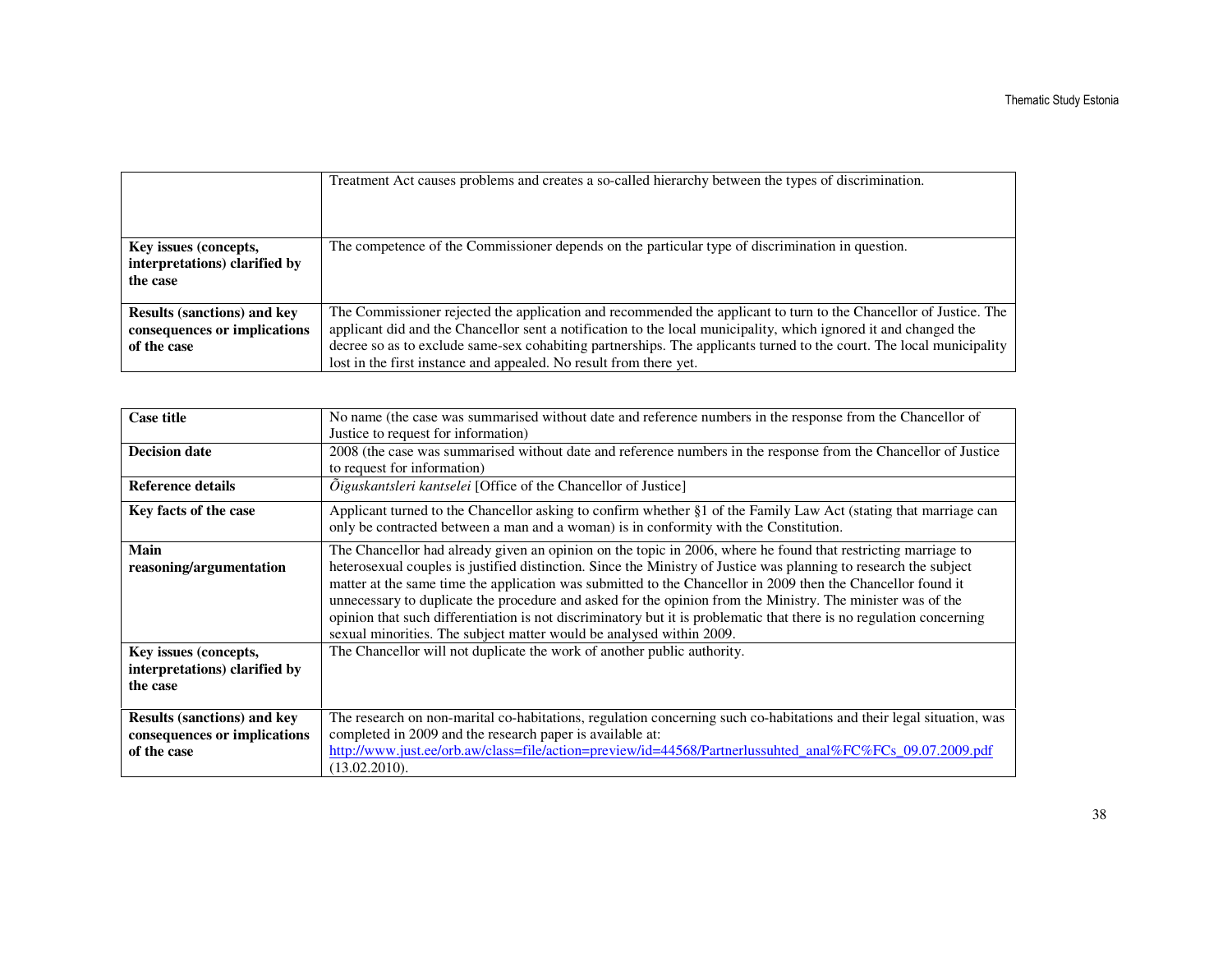| <b>Case title</b>                  | No name (the case was summarised without date and reference numbers in the response from the Chancellor of           |
|------------------------------------|----------------------------------------------------------------------------------------------------------------------|
|                                    | Justice to request for information)                                                                                  |
| <b>Decision date</b>               | 2009 (the case was summarised without date and reference numbers in the response from the Chancellor of Justice      |
|                                    | to request for information)                                                                                          |
| <b>Reference details</b>           | $\tilde{O}$ iguskantsleri kantselei [Office of the Chancellor of Justice]                                            |
| Key facts of the case              | The applicant requested the opinion of the Chancellor on the compatibility of § 10 of the Equal Treatment Act with   |
|                                    | Directive 2000/78/EC. While discussing the draft of the Act, the representatives of the religious organisations were |
|                                    | of the opinion that it allowed them not to employ or relieve from work persons from sexual minorities.               |
| Main                               | The Chancellor conducted an abstract normative review and found the eventual wording of § 10 of the Act to be        |
| reasoning/argumentation            | compatible with both the Estonian constitution and Directive 2000/78/EC.                                             |
|                                    |                                                                                                                      |
|                                    |                                                                                                                      |
| Key issues (concepts,              | This was the first time the Chancellor of Justice reviewed § 10 of the Equal Treatment Act.                          |
| interpretations) clarified by      |                                                                                                                      |
| the case                           |                                                                                                                      |
|                                    |                                                                                                                      |
| <b>Results (sanctions) and key</b> | None                                                                                                                 |
| consequences or implications       |                                                                                                                      |
| of the case                        |                                                                                                                      |
|                                    |                                                                                                                      |

| <b>Case title</b>     | No name (the case was summarised without date and reference numbers in the response from the Chancellor of                                                                                                                                                                                                                                                                                                                                                                                                                                                                                                                                                                             |
|-----------------------|----------------------------------------------------------------------------------------------------------------------------------------------------------------------------------------------------------------------------------------------------------------------------------------------------------------------------------------------------------------------------------------------------------------------------------------------------------------------------------------------------------------------------------------------------------------------------------------------------------------------------------------------------------------------------------------|
|                       | Justice to request for information)                                                                                                                                                                                                                                                                                                                                                                                                                                                                                                                                                                                                                                                    |
| <b>Decision date</b>  | 2009 (the case was summarised without date and reference numbers in the response from the Chancellor of Justice                                                                                                                                                                                                                                                                                                                                                                                                                                                                                                                                                                        |
|                       | to request for information)                                                                                                                                                                                                                                                                                                                                                                                                                                                                                                                                                                                                                                                            |
| Reference details     | $\tilde{O}$ iguskantsleri kantselei [Office of the Chancellor of Justice]                                                                                                                                                                                                                                                                                                                                                                                                                                                                                                                                                                                                              |
| Key facts of the case | Applicant called to Viimsi municipality to ask about the conditions for social benefits for a family where parents<br>are not married. The municipality responded that the status of marriage is unimportant. When the applicant went on<br>to apply for the benefit, the municipality announced that same-sex cohabitations are not considered families for the<br>purposes of social benefits. The applicant was cohabiting with a same-sex partner and their three children from<br>previous relationships. The applicant turned to the Gender Equality and Equal Treatment Commissioner who<br>rejected it because the subject matter (social benefits) was not in her competence. |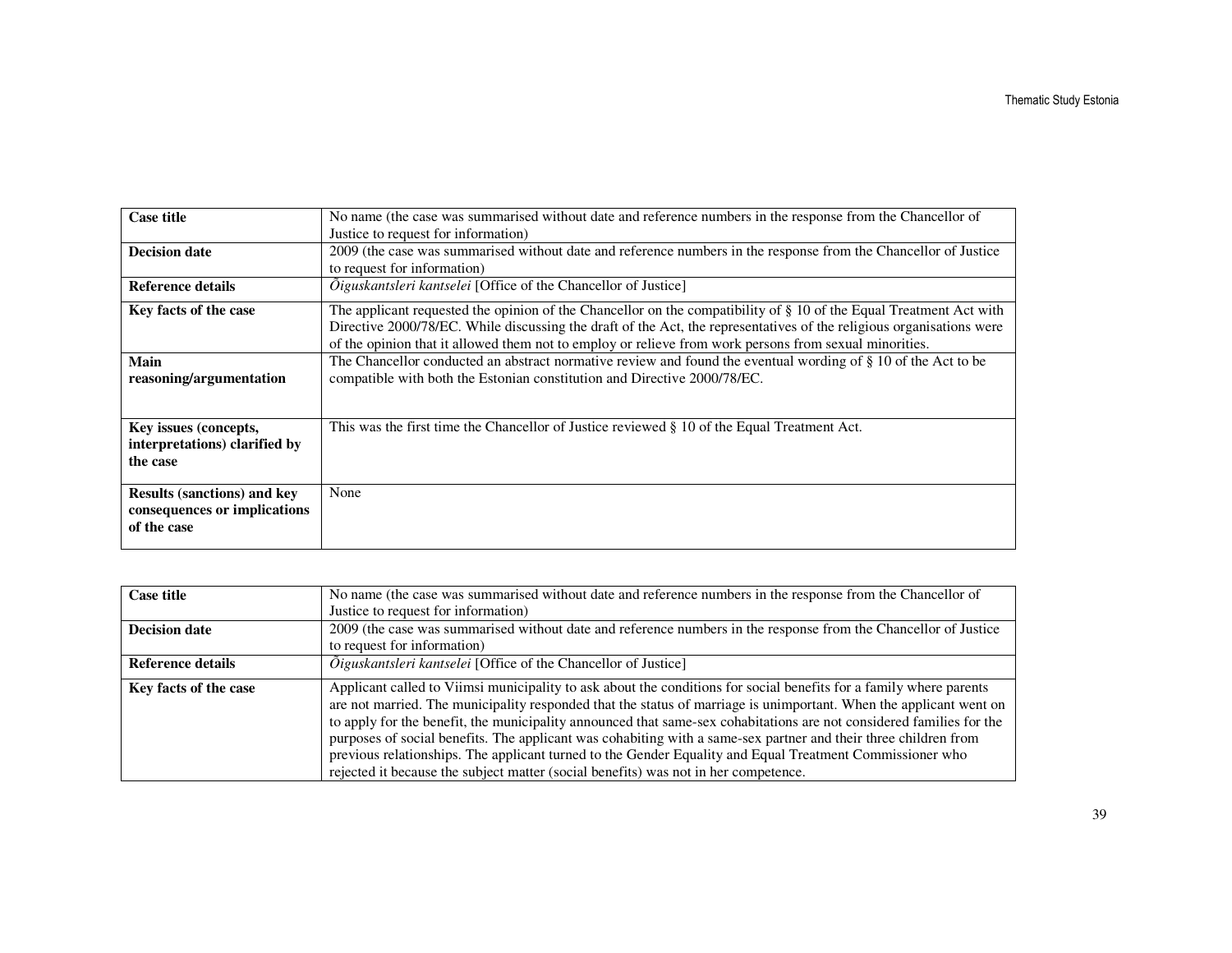| Main<br>reasoning/argumentation                                                   | The administrative act of Viimsi, which refused social benefits to the same-sex couple, is void. In addition, Viimsi<br>violated the procedural rules of administrative acts, referring to legal acts that have no relevance and not referring<br>to legal acts that do have relevance. Viimsi municipality also violated the obligation to refer to the right to appeal.<br>The Chancellor proposed Viimsi to review the application again and make a new decision. |
|-----------------------------------------------------------------------------------|----------------------------------------------------------------------------------------------------------------------------------------------------------------------------------------------------------------------------------------------------------------------------------------------------------------------------------------------------------------------------------------------------------------------------------------------------------------------|
| Key issues (concepts,<br>interpretations) clarified by<br>the case                | Legal acts by public authorities referring to a family and including also families, where parents are not married,<br>must also accept families, where parents are of the same sex. Otherwise there is a discrimination based on sexual<br>orientation.                                                                                                                                                                                                              |
| <b>Results (sanctions) and key</b><br>consequences or implications<br>of the case | Viimsi municipality accepted the opinion of the Chancellor and made a new decision, which was again a rejection<br>of the application. The applicant turned to the administrative court, which found a violation. Viimsi appealed.                                                                                                                                                                                                                                   |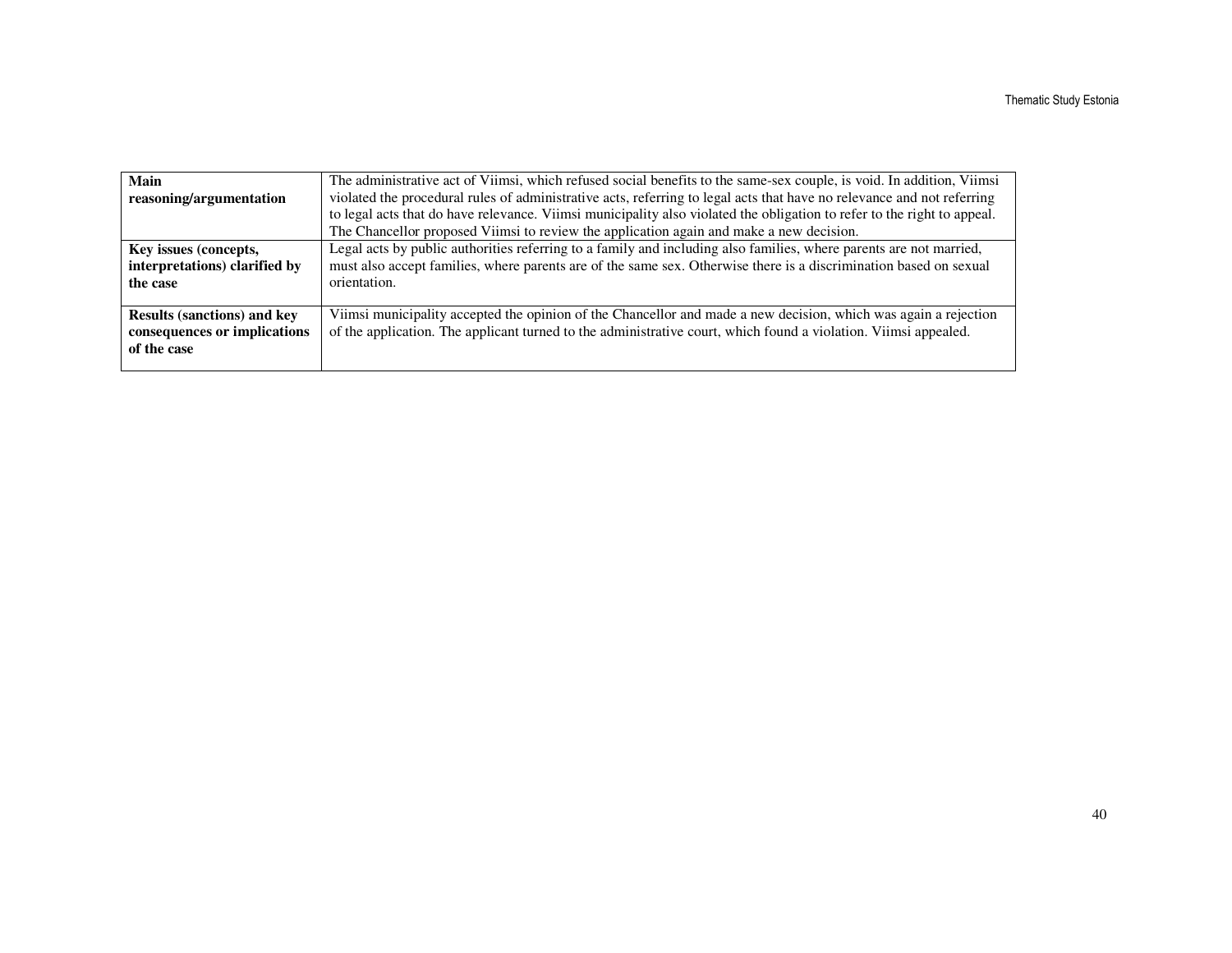#### Freedom of Assembly

| <b>Case title</b>               | Recommendation to observe legality and good governance (no. 7-4/071025/00706331)                                                                                                                                                                                                                                                                                                                                                                                                                                                                                                                                                                                                                                                                                                                                                                                                                                                                                                                                                                                                                                                                                                                                                                                                                                                                                                                                                                                                                                                                                                                                                                                                                                |
|---------------------------------|-----------------------------------------------------------------------------------------------------------------------------------------------------------------------------------------------------------------------------------------------------------------------------------------------------------------------------------------------------------------------------------------------------------------------------------------------------------------------------------------------------------------------------------------------------------------------------------------------------------------------------------------------------------------------------------------------------------------------------------------------------------------------------------------------------------------------------------------------------------------------------------------------------------------------------------------------------------------------------------------------------------------------------------------------------------------------------------------------------------------------------------------------------------------------------------------------------------------------------------------------------------------------------------------------------------------------------------------------------------------------------------------------------------------------------------------------------------------------------------------------------------------------------------------------------------------------------------------------------------------------------------------------------------------------------------------------------------------|
| <b>Decision date</b>            | 09.2007                                                                                                                                                                                                                                                                                                                                                                                                                                                                                                                                                                                                                                                                                                                                                                                                                                                                                                                                                                                                                                                                                                                                                                                                                                                                                                                                                                                                                                                                                                                                                                                                                                                                                                         |
| <b>Reference details</b>        | Õiguskantsleri kantselei [Office of the Chancellor of Justice]                                                                                                                                                                                                                                                                                                                                                                                                                                                                                                                                                                                                                                                                                                                                                                                                                                                                                                                                                                                                                                                                                                                                                                                                                                                                                                                                                                                                                                                                                                                                                                                                                                                  |
| Key facts of the case           | An Applicant turned to the Chancellor of Justice in regard to the activities of the Northern Police Prefecture in the<br>preparation of the public meeting of Tallinn Pride. After two failed attempts to contact the Northern Police<br>Prefecture by e-mail (19.03.2007 and 01.06.2007) to ask clarifications on requirements, propositions and wishes<br>from police in regard to the planned event on 11.08.2007 and proposing to meet to discuss this in more detail, the<br>Police finally responded on 22.06.2007 to the official enquiry (sent on 18.06.2007). The Police declared that the<br>event cannot be organised in Tallinn Old Town as proposed by the organisers due to previous experiences and<br>possible threats to public order and to safety of the participants. Also was noted that the event would disturb the<br>constitutional right of other citizens to freedom of movement in the Old Town. The Police suggested a meeting<br>with the organisers after they have found another place for the event. On 5.07.2007, the Police set additional<br>requirements to the organisation of public meeting, which concerned traffic safety.                                                                                                                                                                                                                                                                                                                                                                                                                                                                                                                                             |
| Main<br>reasoning/argumentation | The Chancellor starts his reasoning by emphasising the importance of the freedom of assembly and expression for a<br>democratic society, reminding that these freedoms ensure the pluralism of opinions in social and political<br>discussions. He states that, from one side, state must refrain from interfering into the freedom of assembly, but, on<br>the other side, state must also take positive measures to protect legal demonstrations from counter-demonstrations<br>etc. This is especially important in case of persons of minority or who express unpopular views [para. 35]. The<br>Chancellor rejects the position of the Police that the Pride Parade is an event in private interest and, therefore, it is<br>the obligation of the organiser to provide the security - "If the police arrives then things are already bad. Well<br>organised event is such where the police do not have to come at all." (para 36)<br>The Chancellor also rejects the police's opinion that by using audio technology, the event turns from public<br>meeting to public event (para 43). He reminds that the essential conditions of the concept of public meeting are<br>multiplicity of participants, common goal, which is not merely social (eg entertaining concert, public gathered to<br>see an accident etc), and internal connection (para 40).<br>Considering that the freedom of assembly is a fundamental freedom, "the enjoyment of that right cannot be made<br>dependent on conditions that make that enjoyment considerably more difficult or practically impossible. The<br>requirement to involve security firm is undoubtedly considerable obstacle, since it brings with it additional |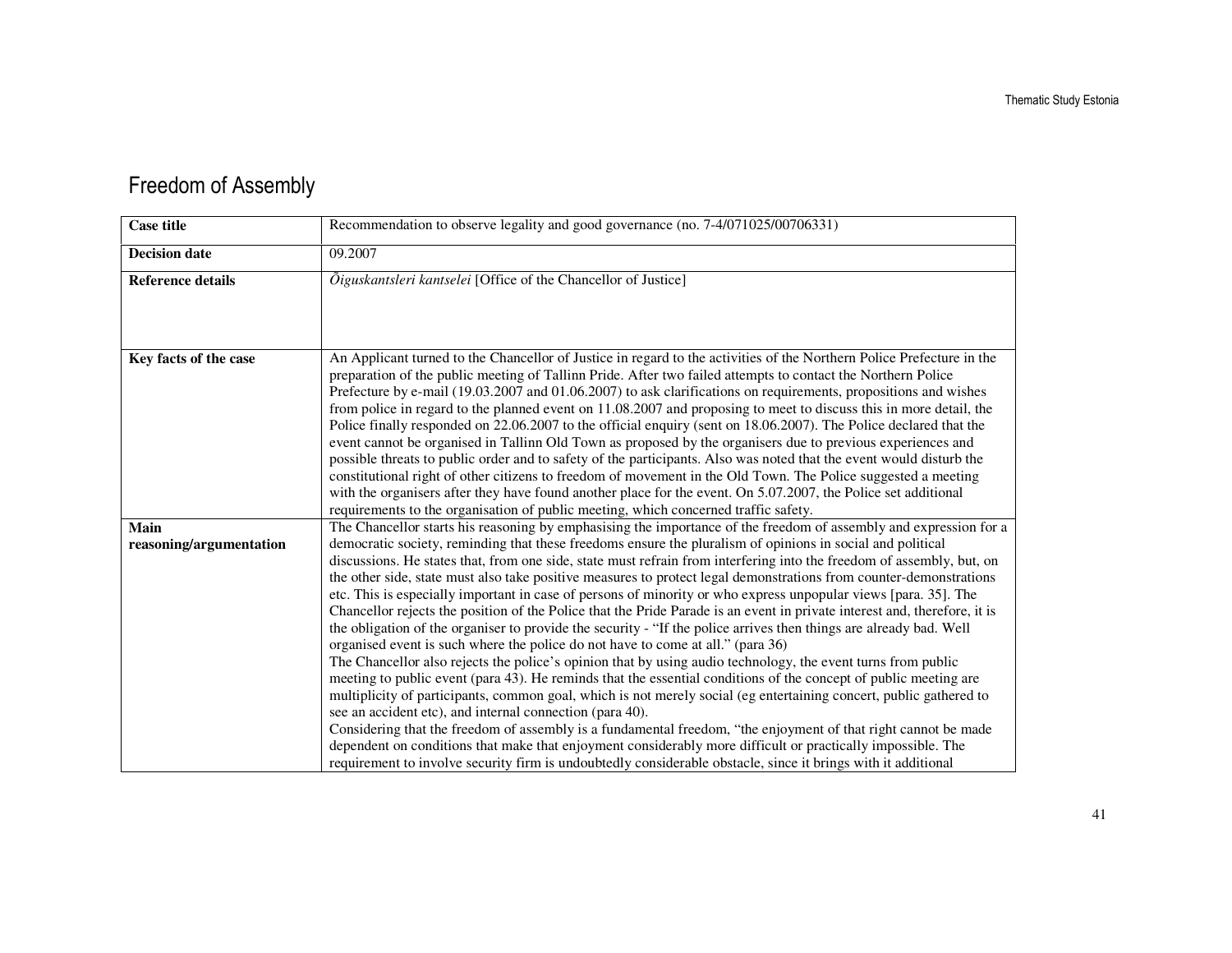|                                                                                   | (possibly considerable) costs for the organiser of the meeting." (para 67)<br>The Chancellor then goes on to admit that the freedom of assembly is subject to restrictions for the legitimate aim<br>of protecting public order and security of participants when prescribed by law. And although the general obligation<br>to ensure public order is on the police, the organiser of the meeting also has an obligation to take care that the<br>meeting is peaceful and safe (para 69). However, it derives from the meaning of the legislation that the obligations<br>of the organiser are restricted merely with the participants. And the participants are those who actively express the<br>views the meeting intends to promote. Mere observers cannot be considered participants, although is might be<br>difficult to draw the line (para 69-70). Previous negative assessment by the police on the safety of the planned<br>meeting cannot be a basis for refusing the approval to the meeting. This also applies to not fulfilling the<br>requirement to involve a security firm. Such a requirement can only be considered advisory (para 72). "Prohibiting<br>a meeting because of that reasons should be <i>ultima ratio</i> and based on very compelling reasons" (para 73).<br>The Chancellor concluded that considering the circumstances of the specific case, the requirement to involve a<br>security firm was not illegal but this requirement could also not have been legally binding (para 74). The<br>Chancellor admits that the practice does not provide a clear-cut solution as to where the obligations of the<br>organisers of the meeting end and where the obligations of the police start. The uncertainty is further increased by<br>the legal uncertainty of the Public Assembly Act. This is the reason why cooperation between public authorities<br>and individuals is essential. Obviously, the finding of appropriate solutions is always dependent on the other side -<br>organiser of the meeting – but the police can certainly help considerably with its openness, helpfulness and<br>goodwill. (para 79) |
|-----------------------------------------------------------------------------------|---------------------------------------------------------------------------------------------------------------------------------------------------------------------------------------------------------------------------------------------------------------------------------------------------------------------------------------------------------------------------------------------------------------------------------------------------------------------------------------------------------------------------------------------------------------------------------------------------------------------------------------------------------------------------------------------------------------------------------------------------------------------------------------------------------------------------------------------------------------------------------------------------------------------------------------------------------------------------------------------------------------------------------------------------------------------------------------------------------------------------------------------------------------------------------------------------------------------------------------------------------------------------------------------------------------------------------------------------------------------------------------------------------------------------------------------------------------------------------------------------------------------------------------------------------------------------------------------------------------------------------------------------------------------------------------------------------------------------------------------------------------------------------------------------------------------------------------------------------------------------------------------------------------------------------------------------------------------------------------------------------------------------------------------------------------------------------------------------------------------------------------------------------|
| Key issues (concepts,<br>interpretations) clarified by<br>the case                | The Chancellor clarified the concept of public meeting. He also clarified the obligations of the police in regard to<br>public meeting and its participants.                                                                                                                                                                                                                                                                                                                                                                                                                                                                                                                                                                                                                                                                                                                                                                                                                                                                                                                                                                                                                                                                                                                                                                                                                                                                                                                                                                                                                                                                                                                                                                                                                                                                                                                                                                                                                                                                                                                                                                                            |
| <b>Results (sanctions) and key</b><br>consequences or implications<br>of the case | The Chancellor concluded that although the requirement by Põhja Politseiprefektuur [Northern Police Prefecture]<br>to parade organisers to use a private security firm to guarantee participants' safety is in itself legal, the refusal of the<br>organisers to fulfil the require cannot be a ground for refusing to allow the parade to take place.                                                                                                                                                                                                                                                                                                                                                                                                                                                                                                                                                                                                                                                                                                                                                                                                                                                                                                                                                                                                                                                                                                                                                                                                                                                                                                                                                                                                                                                                                                                                                                                                                                                                                                                                                                                                  |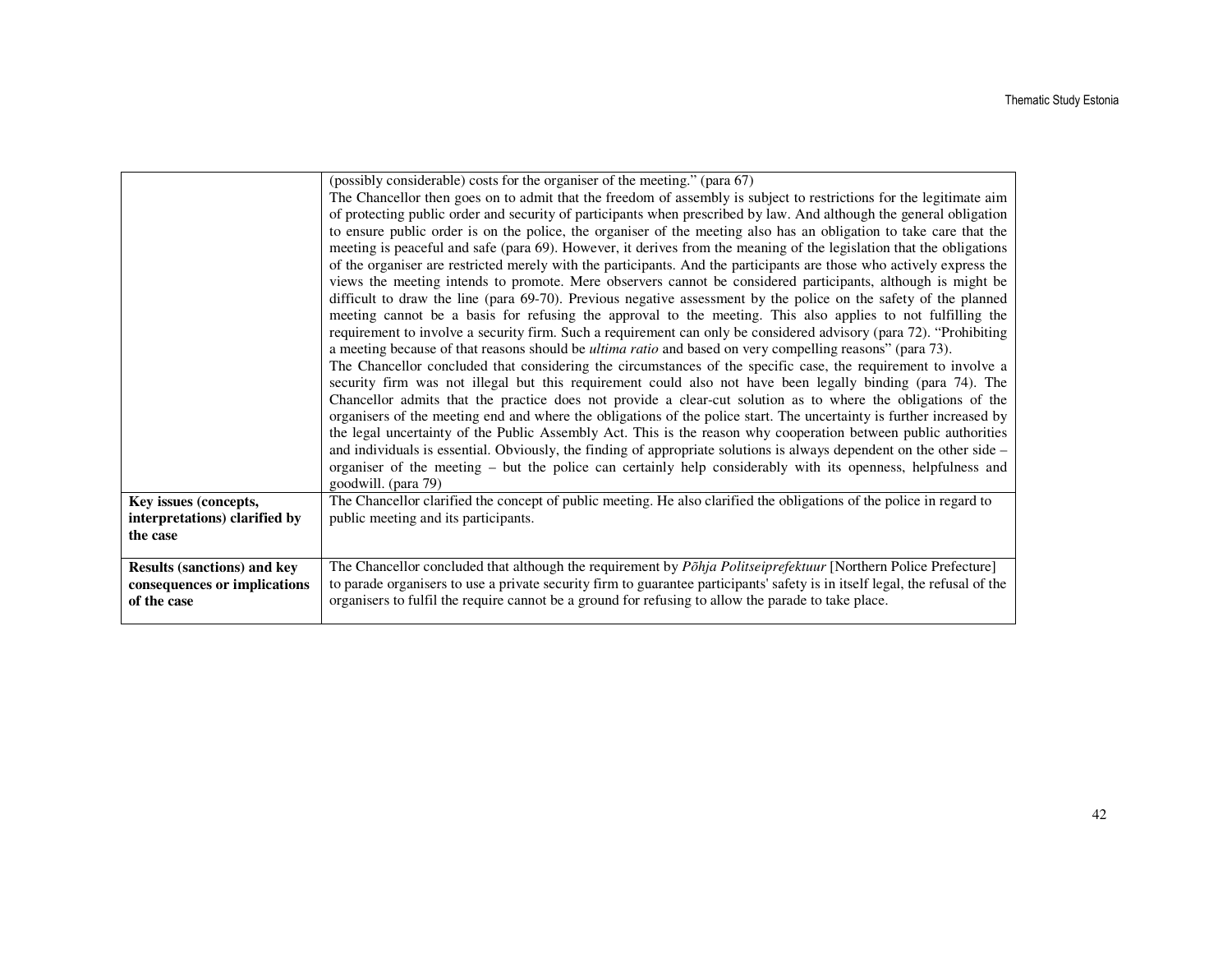### Annex 2 – Statistics

#### Implementation of Employment Directive 2000/78/EC

• Statistical information regarding the work of the equality body concerning discrimination on the ground of sexual orientation (official)

|                                                                              | 2000         | 2001           | 2002           | 2003           | 2004           | 2005           | 2006            | 2007                                               | 2008            | 2009                                                                                     |
|------------------------------------------------------------------------------|--------------|----------------|----------------|----------------|----------------|----------------|-----------------|----------------------------------------------------|-----------------|------------------------------------------------------------------------------------------|
| Total complaints of<br>discrimination on the ground of<br>sexual orientation | $\mathbf{0}$ | $\mathbf{0}$   | $\mathbf{0}$   | $\mathbf{0}$   | $\mathbf{0}$   | $\mathbf{0}$   | (family<br>law) | 2<br>(freedo<br>m of<br>speech;<br>employ<br>ment) | (family<br>law) | 3<br>(social<br>benefit<br>$S$ ;<br>religiou<br>s<br>organis<br>ations<br>exempt<br>ion) |
| Total number of cases of<br>confirmed discrimination                         | $\mathbf{0}$ | $\overline{0}$ | $\overline{0}$ | $\overline{0}$ | $\overline{0}$ | $\overline{0}$ | $\overline{0}$  | $\mathbf{0}$                                       | $\overline{0}$  | $\overline{0}$                                                                           |
| Sanctions/compensation<br>payments issued                                    | $\mathbf{0}$ | $\mathbf{0}$   | $\mathbf{0}$   | $\overline{0}$ | $\theta$       | $\mathbf{0}$   | $\overline{0}$  | $\mathbf{0}$                                       | $\mathbf{0}$    | $\Omega$                                                                                 |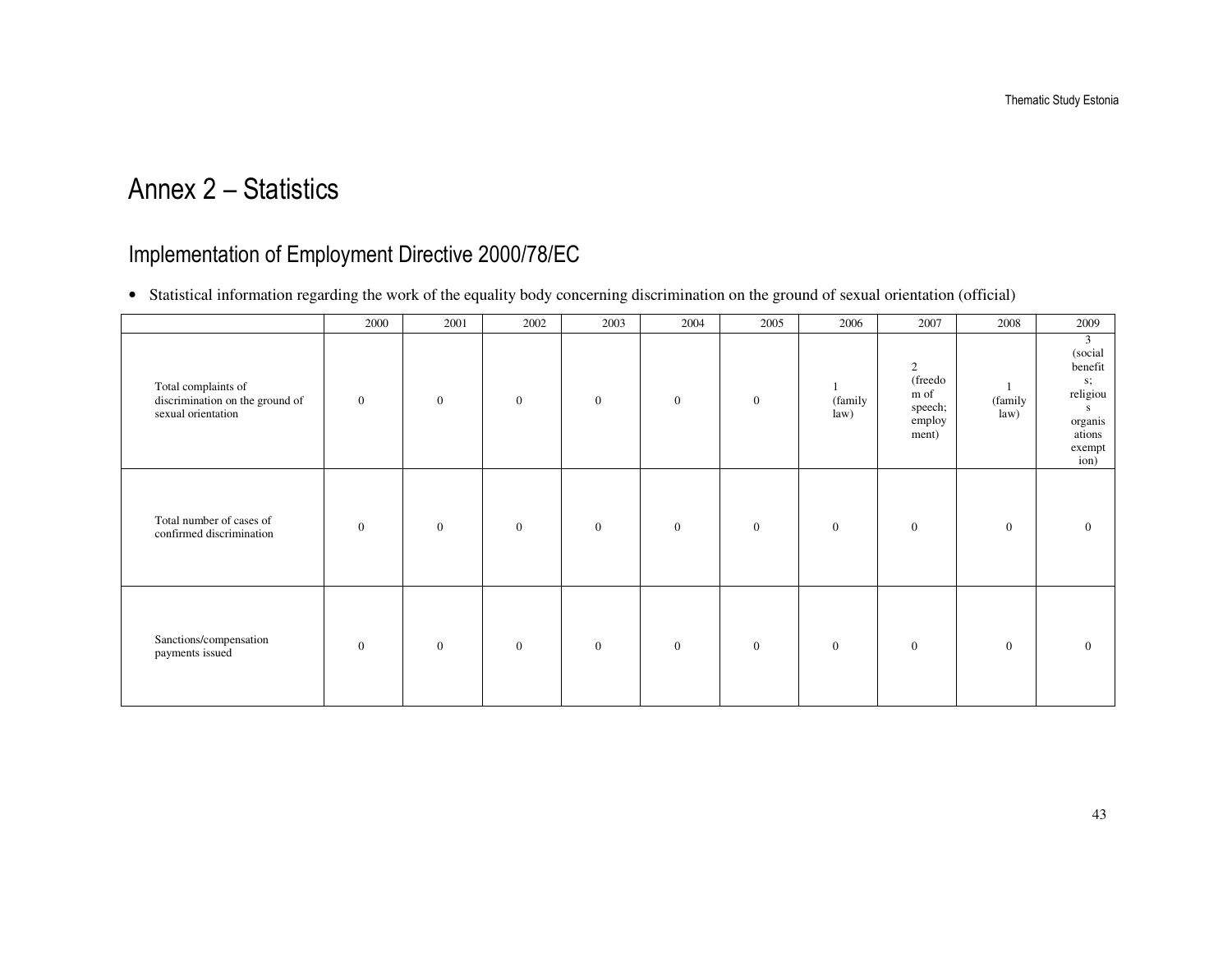• Case statistics and complaint data (tribunal, courts, equality bodies, etc.) regarding Employment Directive 2000/78/EC concerning the ground of sexual orientation (official)

|                                                                                                                                                                                                                                                                         | 2000             | 2001     | 2002     | 2003     | 2004           | 2005           | 2006         | 2007           | 2008           | 2009                                                                                                  |
|-------------------------------------------------------------------------------------------------------------------------------------------------------------------------------------------------------------------------------------------------------------------------|------------------|----------|----------|----------|----------------|----------------|--------------|----------------|----------------|-------------------------------------------------------------------------------------------------------|
| Total complaints of<br>discrimination on the ground of<br>sexual orientation (equality body,<br>tribunals, courts, etc.): if<br>possible, disaggregated according<br>to social areas of discrimination<br>(employment, education,<br>housing, goods and services, etc.) | $\mathbf{0}$     | $\Omega$ | $\Omega$ | $\Omega$ | $\Omega$       | $\Omega$       | $\mathbf{0}$ | $\mathbf{1}$   | $\Omega$       | $\overline{2}$<br>(social<br>benefit<br>$S^*$<br>religiou<br>-S<br>organis<br>ation<br>exempt<br>ion) |
| Total finding of discrimination<br>confirmed (by equality body,<br>tribunals, courts, etc.): if<br>possible, disaggregated according<br>to social areas of discrimination<br>(employment, education,<br>housing, goods and services, etc.)                              | $\overline{0}$   | $\Omega$ | $\Omega$ | $\Omega$ | $\Omega$       | $\Omega$       | $\Omega$     | $\overline{0}$ | $\Omega$       | $\Omega$                                                                                              |
| National total number of<br>sanctions/compensation<br>payments issued (by courts,<br>tribunals, equality bodies, etc.): if<br>possible, disaggregated according<br>to social areas of discrimination<br>(employment, education,<br>housing, goods and services, etc.)   | $\boldsymbol{0}$ | $\Omega$ | $\Omega$ | $\Omega$ | $\overline{0}$ | $\overline{0}$ | $\mathbf{0}$ | $\mathbf{0}$   | $\overline{0}$ | $\Omega$                                                                                              |
| National range of<br>sanctions/compensation<br>payments (by courts, tribunals,<br>equality bodies, etc.): if possible,<br>disaggregated according to social<br>areas of discrimination<br>(employment, education,<br>housing, goods and services, etc.)                 | $\boldsymbol{0}$ | $\Omega$ | $\Omega$ | $\Omega$ | $\overline{0}$ | $\overline{0}$ | $\mathbf{0}$ | $\overline{0}$ | $\overline{0}$ | $\Omega$                                                                                              |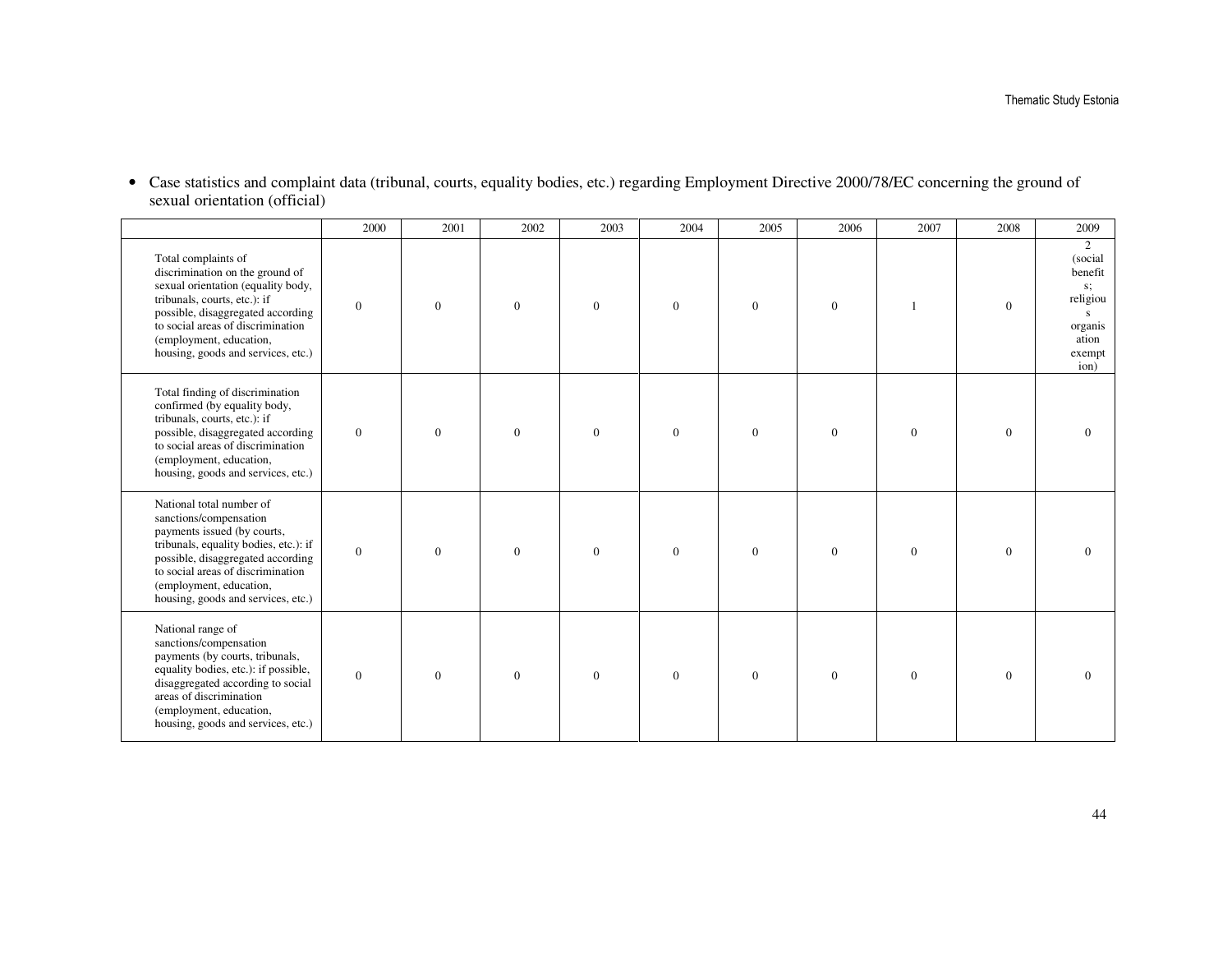Thematic Study Estonia

#### Freedom of Assembly

• Statistical information on freedom of assembly (official)

|                                                                                         | 2000     | 2001     | 2002     | 2003     | 2004     | 2005     | 2006     | 2007     | 2008     | 2009 |
|-----------------------------------------------------------------------------------------|----------|----------|----------|----------|----------|----------|----------|----------|----------|------|
| Number of demonstrations in<br>favour of tolerance of LGBTs,<br>gay pride parades, etc. | $\theta$ | $\Omega$ | $\Omega$ | $\Omega$ |          |          |          |          | $\Omega$ |      |
| Number of demonstrations<br>against tolerance of LGBTs                                  | $\Omega$ | $\Omega$ | $\Omega$ | $\Omega$ | $\Omega$ | $\Omega$ | $\Omega$ | $\Omega$ | $\Omega$ |      |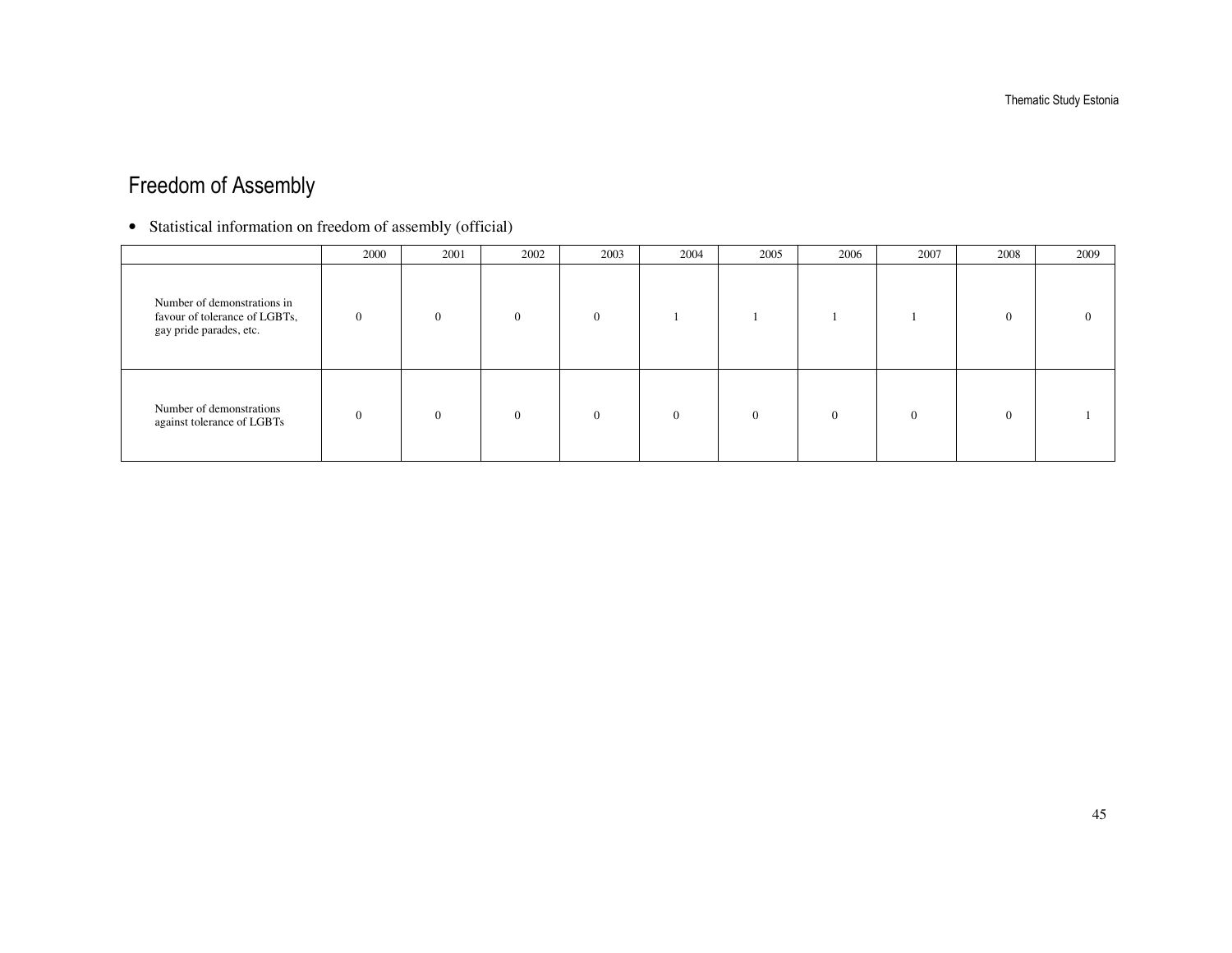#### Criminal Law, Hate Speech

#### • Statistical information on criminal law, hate speech (official)

|                                                                                                               | 2000         | 2001     | 2002     | 2003           | 2004           | 2005           | 2006           | 2007           | 2008           | 2009     |
|---------------------------------------------------------------------------------------------------------------|--------------|----------|----------|----------------|----------------|----------------|----------------|----------------|----------------|----------|
| Number of court cases regarding<br>homophobic hate speech initiated                                           | $\mathbf{0}$ | $\Omega$ | $\Omega$ | $\overline{0}$ | $\overline{0}$ | $\overline{0}$ | $\overline{0}$ | $\overline{0}$ | $\overline{0}$ | $\Omega$ |
| Number of convictions regarding<br>homophobic hate speech (please)<br>indicate range of sanctions<br>ordered) | $\mathbf{0}$ | $\theta$ | $\theta$ | $\Omega$       | $\overline{0}$ | $\overline{0}$ | $\mathbf{0}$   | $\mathbf{0}$   | $\overline{0}$ | $\Omega$ |
| Range of sanctions issued for<br>homophobic hate speech                                                       | $\Omega$     | $\Omega$ | $\theta$ | $\Omega$       | $\overline{0}$ | $\overline{0}$ | $\overline{0}$ | $\mathbf{0}$   | $\overline{0}$ | $\Omega$ |

|                                                                                                                            | 2000 | 2001 | 2002 | 2003 | $200-$ | 2005 | 2006 | 2007 | 2008 | 2009 |
|----------------------------------------------------------------------------------------------------------------------------|------|------|------|------|--------|------|------|------|------|------|
| Number of criminal court<br>decisions in which homophobic<br>motivation was used as an<br>aggravating factor in sentencing |      |      |      |      |        |      |      |      |      |      |